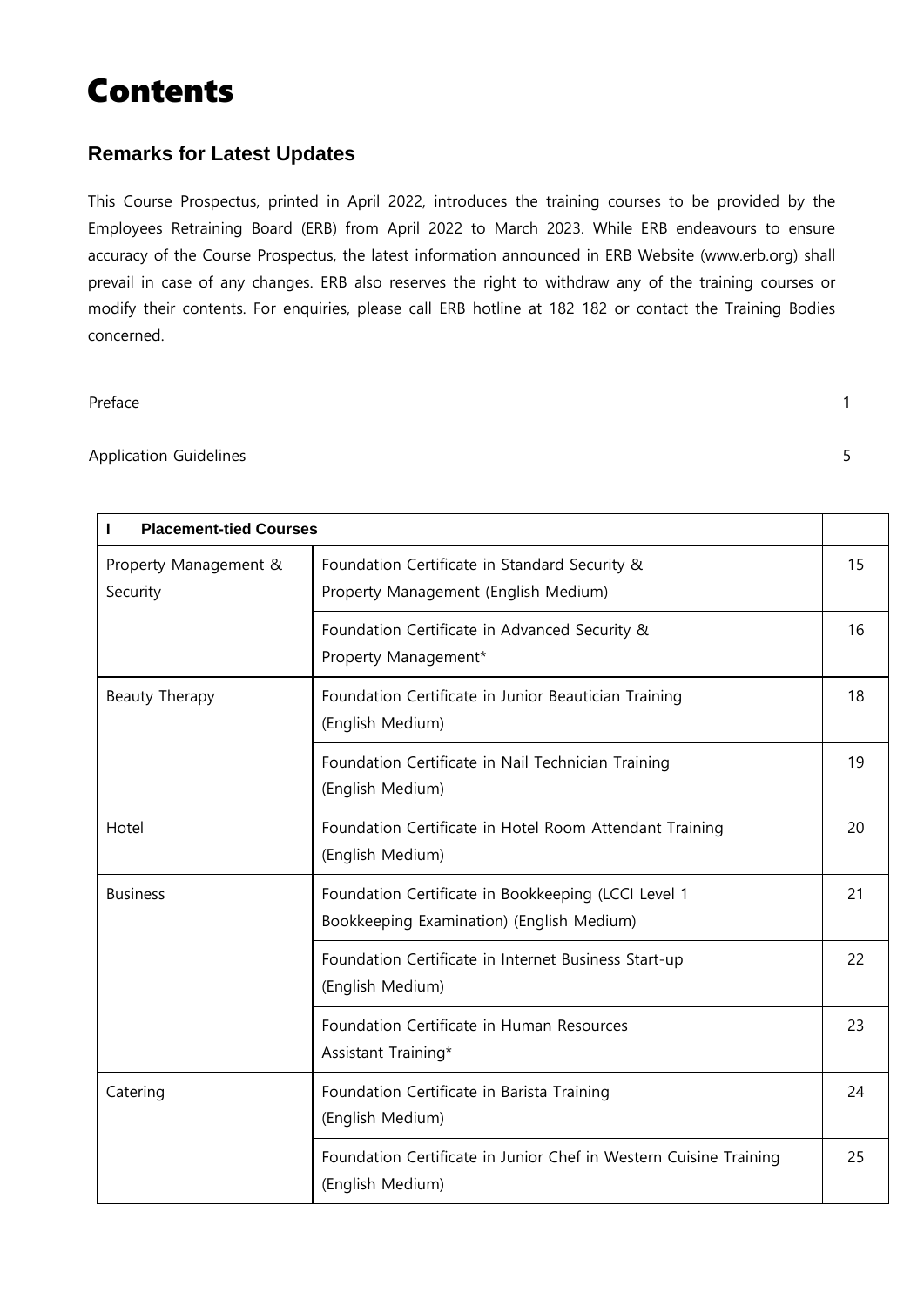| <b>Placement-tied Courses</b>                 |                                                                                 |    |
|-----------------------------------------------|---------------------------------------------------------------------------------|----|
| Social Services                               | Foundation Certificate in Community Interpreter Training<br>(English and Urdu)  |    |
| <b>Healthcare Services</b>                    | Foundation Certificate in Medical Clinic Assistant Training<br>(English Medium) |    |
|                                               | Foundation Certificate in Care-related Support<br>Worker Training*              | 28 |
| Information &<br>Communications<br>Technology | Certificate in Network Engineering Technician Training*                         | 30 |

| Ш<br><b>Skills Upgrading Courses</b>                                                                                          |                                                                                                                                    |    |  |
|-------------------------------------------------------------------------------------------------------------------------------|------------------------------------------------------------------------------------------------------------------------------------|----|--|
| Property Management &<br>Security                                                                                             | Foundation Certificate in Quality Assurance System for the<br>Recognition Scheme of Security Training (English Medium) (Part-time) |    |  |
| <b>Business</b>                                                                                                               | Foundation Certificate in Small Business Start-up I<br>(Fundamental Operation) (English Medium) (Part-time)                        | 32 |  |
| Foundation Certificate in Preparation for LCCI Level 2 Bookkeeping<br>and Accounting Examination (English Medium) (Part-time) |                                                                                                                                    | 33 |  |
| Catering                                                                                                                      | Foundation Certificate in Pastry Making (Cake)<br>(English Medium) (Part-time)                                                     | 34 |  |
| Social Services                                                                                                               | Foundation Certificate in Community Networking and Programme<br>Planning (English Medium) (Part-time)                              | 35 |  |

| <b>Generic Skills Courses</b><br>Ш |                                                                                             |    |
|------------------------------------|---------------------------------------------------------------------------------------------|----|
| IT Applications                    | Foundation Certificate in Computer Operations for Beginners<br>(English Medium) (Part-time) | 36 |
|                                    | Foundation Certificate in Word Processing I<br>(English Medium) (Part-time)                 | 37 |
|                                    | Foundation Certificate in Spreadsheet Processing I<br>(English Medium) (Part-time)          | 38 |
|                                    | Foundation Certificate in Internet Application<br>(English Medium) (Part-time)              | 39 |
| Workplace Languages                | Foundation Certificate in Vocational Cantonese I<br>for Non-Chinese Speakers (Part-time)    | 40 |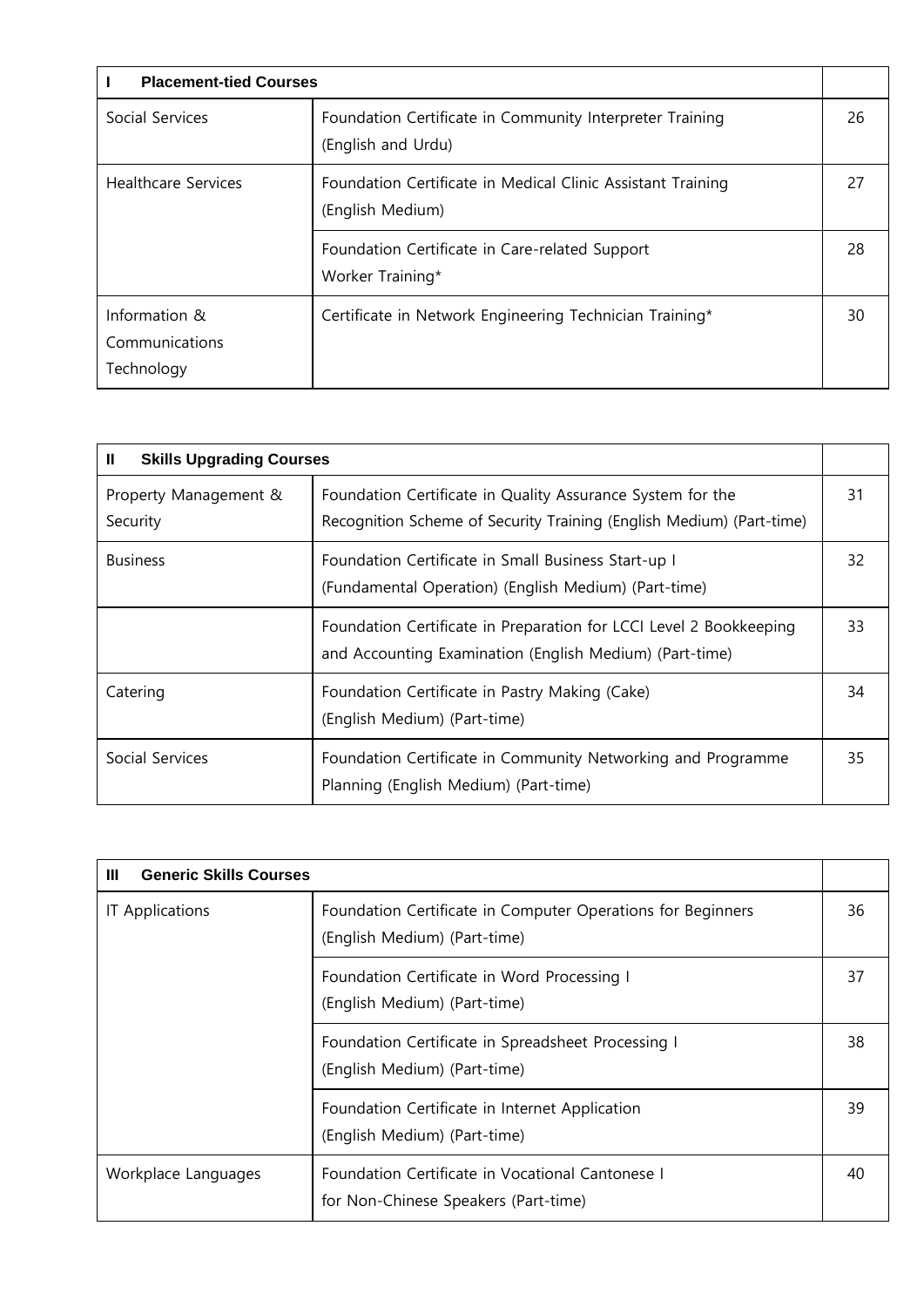| <b>Generic Skills Courses</b><br>Ш |                                                                                                              |    |
|------------------------------------|--------------------------------------------------------------------------------------------------------------|----|
|                                    | Foundation Certificate in Vocational Cantonese II<br>(Social Life) for Non-Chinese Speakers (Part-time)      | 41 |
|                                    | Foundation Certificate in Vocational Cantonese II<br>(Workplace) for Non-Chinese Speakers (Part-time)        | 42 |
|                                    | Foundation Certificate in Vocational Cantonese II<br>(Discussion) for Non-Chinese Speakers (Part-time)       | 43 |
|                                    | Foundation Certificate in Vocational Cantonese<br>(Customer Services) for Non-Chinese Speakers (Part-time)   | 44 |
|                                    | Foundation Certificate in Vocational Putonghua I<br>for Non-Chinese Speakers (Part-time)                     | 45 |
|                                    | Foundation Certificate in Elementary Workplace Chinese I<br>for Non-Chinese Speakers (Part-time)             | 46 |
|                                    | Foundation Certificate in Elementary Workplace Chinese II<br>for Non-Chinese Speakers (Part-time)            | 47 |
|                                    | Foundation Certificate in Elementary Workplace Chinese III<br>(Writing) for Non-Chinese Speakers (Part-time) | 48 |
|                                    | Foundation Certificate in Elementary Workplace Chinese III<br>(Reading) for Non-Chinese Speakers (Part-time) | 49 |
|                                    | Foundation Certificate in Workplace Chinese (Writing)<br>for Non-Chinese Speakers (Part-time)                | 50 |
|                                    | Foundation Certificate in Workplace Chinese (Reading)<br>for Non-Chinese Speakers (Part-time)                | 51 |
| <b>Personal Attributes</b>         | Foundation Certificate in Personal Attributes<br>(English Medium) (Part-time)                                | 52 |
|                                    | Foundation Certificate in Job Search Skills<br>(English Medium) (Part-time)                                  | 53 |
|                                    | Foundation Certificate in Employment Set Sail<br>(English Medium) (Part-time)                                | 54 |

| <b>Youth Training Courses</b><br>.IV |                                                               |    |
|--------------------------------------|---------------------------------------------------------------|----|
| Youth Training Programme             | Ethnic Minority Programme:                                    |    |
|                                      | Foundation Certificate in Western Food and Beverage Servicing | 55 |
|                                      | Foundation Certificate in Coffee Shop Operations              | 55 |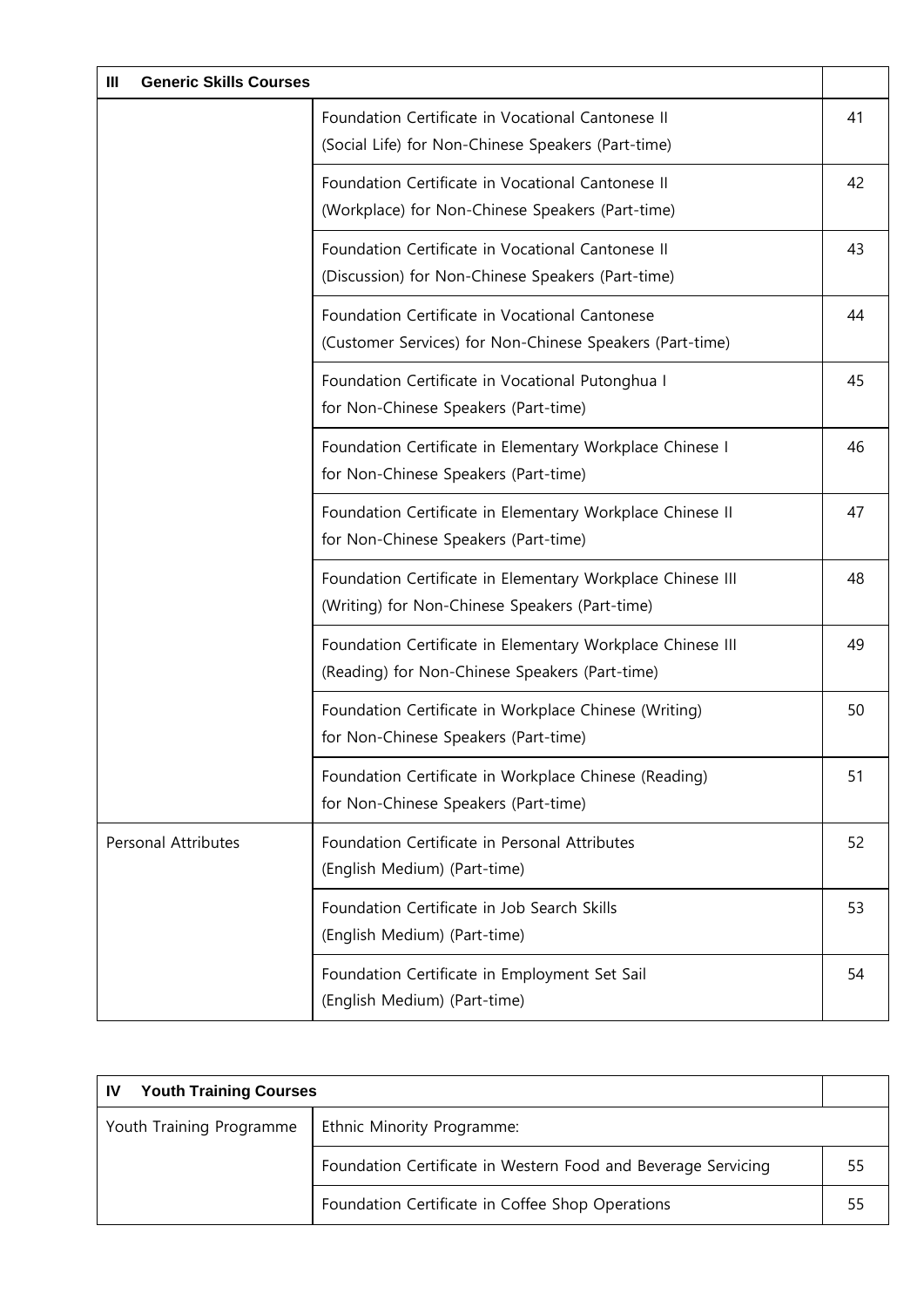| .IV | <b>Youth Training Courses</b> |                                                                      |    |
|-----|-------------------------------|----------------------------------------------------------------------|----|
|     |                               | Foundation Certificate in Business & Office Operations               | 55 |
|     |                               | Foundation Certificate in Electronic & Computer Network Installation | 55 |

| ERB Courses on the Qualifications Register |  |
|--------------------------------------------|--|
|                                            |  |

\* Courses conducted in Cantonese supplemented with English training materials

For ethnic minorities interested in attending ERB training courses provided to members of the general public and can speak and comprehend Cantonese, please contact the Training Bodies for enquiries.

# Preface

#### **The Employees Retraining Board**

The Employees Retraining Board (ERB) is a statutory body established in 1992 under the Employees Retraining Ordinance. The main function of ERB is to co-ordinate, fund and monitor training courses and services. Its service targets are people aged 15 or above with educational attainment at sub-degree level or below.

ERB provides a diverse range of training courses and appoints about 80 Training Bodies operating around 400 training centres across the territory to offer market-oriented training courses to help trainees map out their progression ladder. ERB endeavours to provide a flexible, quality and resilient labour force for the knowledge-based economy of Hong Kong.

ERB is dedicated to assist eligible employees of non-Chinese origin in Hong Kong in gaining job opportunities through appropriate training and employment services, so that they can integrate into the society for the well-being of themselves and their families.

#### **Training Courses**

With a view to improving the employability of the ethnic minorities and facilitating their integration into the local community, ERB provides dedicated training courses delivered in English to suit the aspirations and training needs of the ethnic minorities. To facilitate the attendance of the ethnic minorities who can comprehend Cantonese, courses conducted in Cantonese and supplemented with English training materials are also offered and covered in this Prospectus. Major categories of courses include:

• Placement-tied Courses: Placement-tied Courses on vocational and professional education and training are generally offered in full-time mode. Courses straddling different industry categories and aiming at equipping eligible trainees with skills required by the market are dedicated for the unemployed. Trainees with an attendance rate of at least 80% in the placement-tied courses are provided with placement follow-up services at least 3 months by Training Bodies to help them re-enter the job market. The courses also include training on personal attributes and job search skills, which aim to enable trainees to strengthen their interpersonal skills and enhance their employment opportunities.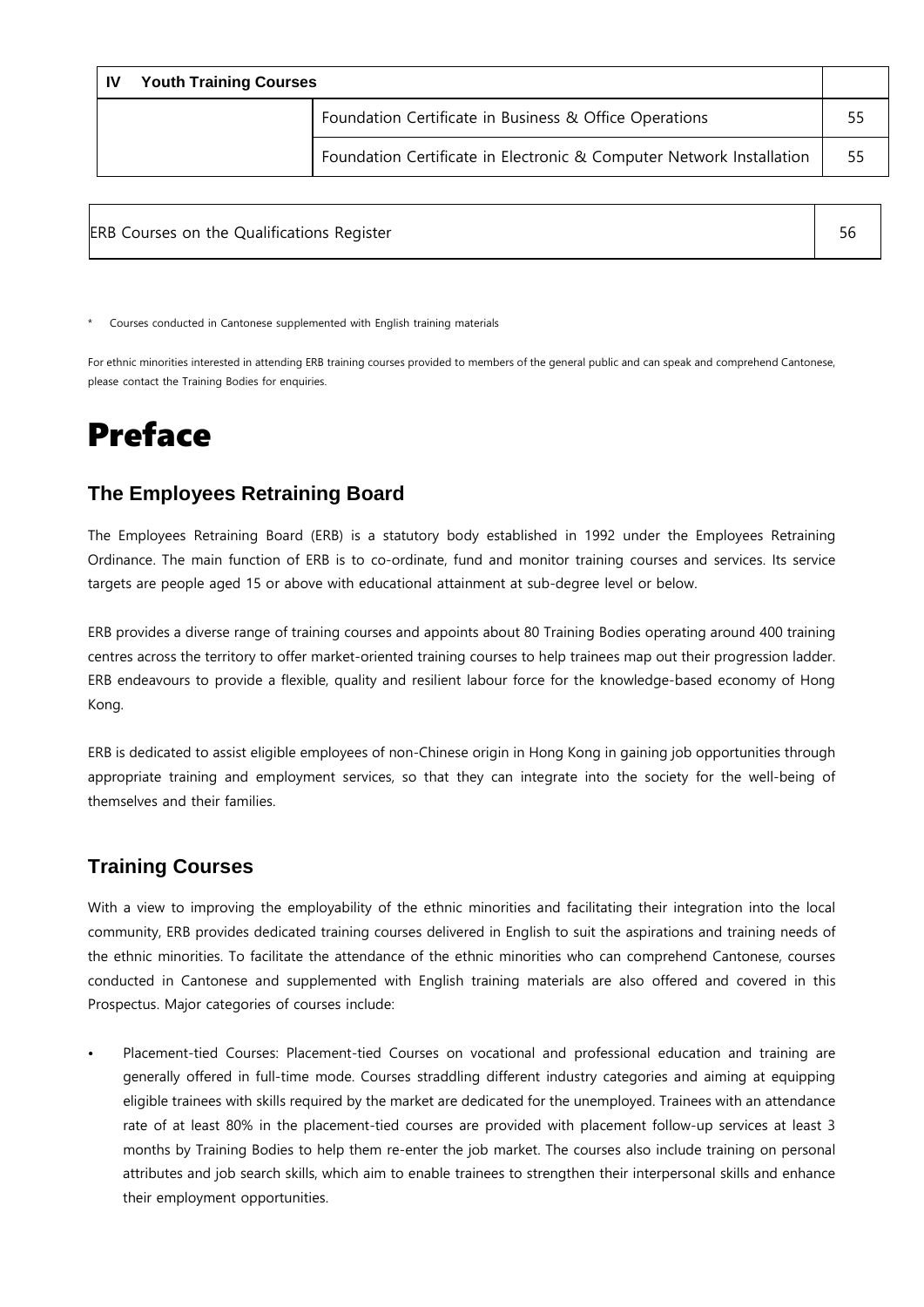- Skills Upgrading Courses: Skills Upgrading Courses are part-time non-placement-tied courses provided to eligible clientele including the unemployed and in-service workers. Vocational and professional education and training straddling different industries are provided with the aim of enhancing the skills competency of practitioners and fostering their attainment of multi-dimensional skills. Non practitioners may also enrol in individual courses which provide basic knowledge of the industries. These courses aim to broaden their employment opportunities through training and facilitate their job mobility.
- Generic Skills Courses: Generic Skills Courses are part-time non-placement-tied courses on training of transferable skills applicable in different industries including foundation skills (Workplace Languages and IT Applications) and personal attributes are provided to eligible clientele including the unemployed and in-service workers.
- Youth Training Courses: Youth Training Courses are operated in full-time placement-tied mode and offered under the banner of Youth Training Programme. The Youth Training Programme targets at non-engaged youth aged between 15 and 24. The courses, which are more suitable for applicants who have attained up to secondary school education, aim to stimulate the youth's desire to learn and study, and motivate them to actively plan for their career. A wide variety of courses are offered to cater for their diverse interests. With enhanced self understanding, trainees will be able to unleash their potential for career development or further studies.

Public members may gauge a preliminary understanding of their career aspirations through the use of an ERB online tool named "Training and Career Needs Test" and select a suitable training course accordingly. "Training Consultancy Service" is also available in ERB Service Centre and ERB Service Spots for service targets that require personalised advice on enrolment. For details, please refer to page 3.

#### **Placement Services**

All Training Bodies appointed by ERB provide all trainees who have attained an attendance rate of at least 80% in the placement-tied courses, with a placement follow-up period of at least 3 months (for placement-tied courses which are conducted in English and suitable for eligible employees in Hong Kong of non-Chinese origin, the placement follow-up period lasts for 6 months). For courses under the "Enhanced Placement Service Model", the Training Bodies provide enhanced placement and retention services for the trainees who have attained an attendance rate of at least 80% in these courses. Please check with the Training Bodies concerned for follow-up period of each course. During the follow-up period, Training Bodies will regularly contact the trainees to update their employment status. Training Bodies should report the employment details of each trainee to ERB after completion of follow-up period. Trainees should provide such information to Training Bodies as far as possible.

#### **Qualification and Certification — Qualifications Framework**

The "Qualifications Framework" (QF) was established and officially launched by the Government on 5 May 2008. QFrelated quality assurance is undertaken by the Hong Kong Council for Accreditation of Academic and Vocational Qualifications (HKCAAVQ). The QF is a cross-sectoral hierarchy designed to put in order qualifications in the academic, vocational and continuing education sectors with a view to facilitating life-long learning and assisting individuals to set personal goals and directions in continuous studies for obtaining recognised qualifications.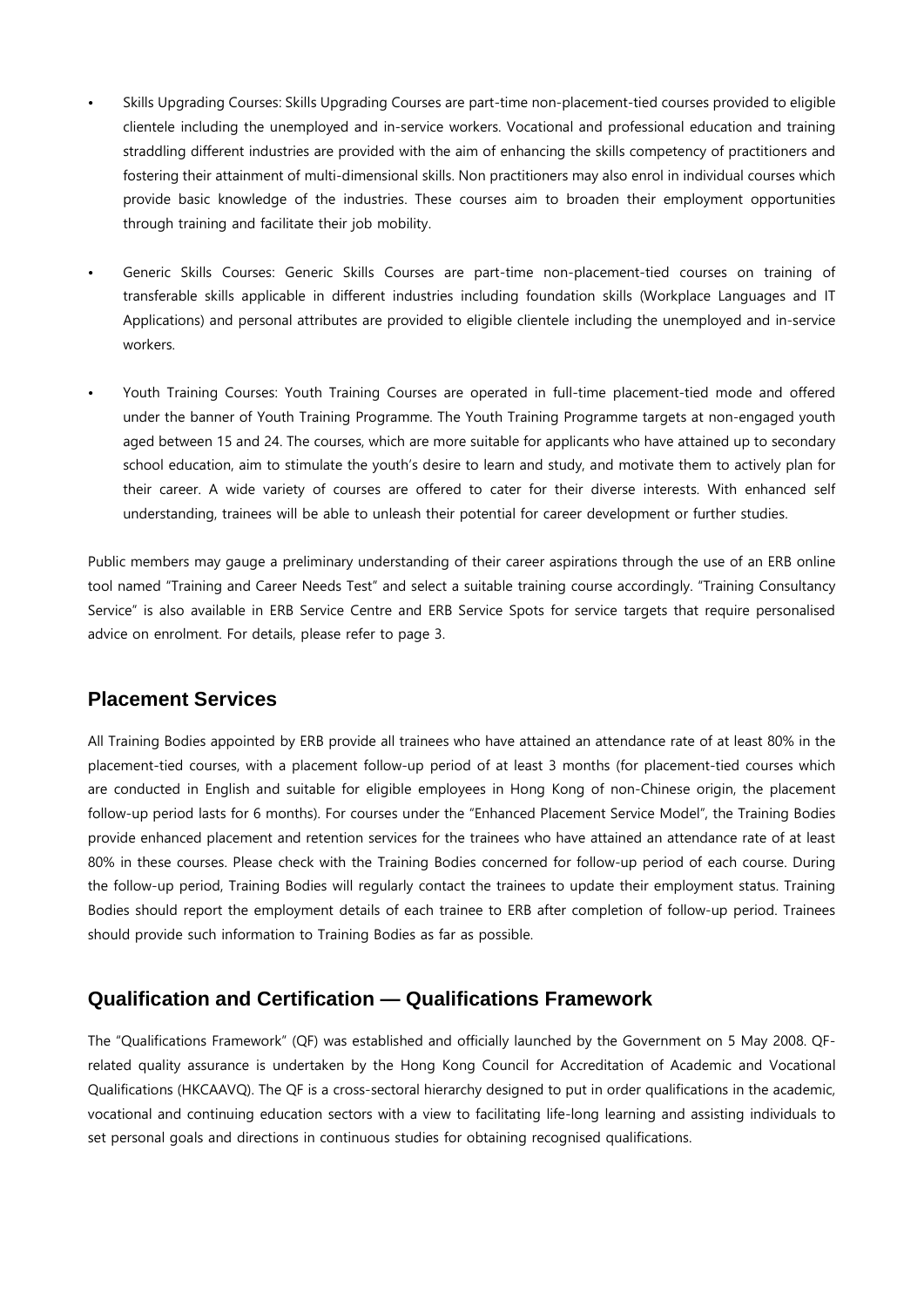Recognised qualifications are uploaded onto the "Qualifications Register" (QR), which is a web-based database on learning programmes leading to such qualifications and the relevant operators, granting bodies, QF Levels, modes of delivery, etc.

To promote recognition of the qualifications of ERB graduates, ERB courses have been submitted to the HKCAAVQ for accreditation. There are now around 300 courses accredited by the HKCAAVQ, which are QF-recognised. Please refer to "ERB Courses on the Qualifications Register" in the last section of the Prospectus or visit the QR website at www.hkqr.gov.hk for more details. In addition, ERB has obtained the Programme Area Accreditation (PAA) status at QF Levels 1 to 3 in the "Catering, Food and Beverage Services" sub-area since 2018-19 and then obtained the second PAA status at QF Levels 1 to 3 in the "Computer Science and Information Technology" sub-area in 2022. It demonstrates that ERB has a track record of managing and assuring the quality of its learning programmes within the approved scope.

#### **ERB Service Centre**

As the district-based window to the courses and services of ERB, ERB Service Centre offers diversified self-help and support services to those with training and employment needs. The service targets are people aged 15 or above with educational attainment at sub-degree level or below. Registration as members is both simple and free of charge.

#### **Course Enquiry and Enrolment Services**

The Service Centre provides an overview of courses of ERB as well as information on courses offered by Training Bodies in the respective districts. The Centre handles general enquiries on training courses and provides direct enrolment service for selective courses offered by Training Bodies in the districts.

#### **Training Consultancy Service**

To further assist the users requiring more intensive support and personal advice on ERB courses, service targets who are interested in applying for ERB courses can make use of the "Training Consultancy Service". By assessing the training needs and job aspirations of the users through face-to-face interviews, training consultants will provide personalised support and advice on suitable ERB courses to the service users. Those who are interested in the "Training Consultancy Service" can make appointment by calling or visiting the ERB Service Centre, ERB Service Spots or booking through the ERB Training Net Course Search Terminal and the website www.erb.org/tc.

#### **Training Support Services**

The Service Centre provides training-related services to encourage self-enhancement. The Centre offers multi-media computer facilities and makes available reference materials and self-learning softwares for use at the reading corners. A variety of workshops including course and industry seminars, ERB Taster Programmes, workshops on job search skills; generic skills; and topical issues are organised to disseminate information on latest market situation and enhance the generic and vocational skills of the members. Mutual support groups also give advice on training plan and career development and provide emotional support to members.

#### **Employment Support Services**

The Service Centre also provides support services for people with employment needs. Job seekers can refer to job cards displayed at the Centre and access the vacancy database of the Labour Department through the vacancy search terminals at the Centre. They can also make use of the office equipment for job applications. Members are welcome to use the self-help "Mock Interview System" to polish their interviewing skills. Industry seminars and job fairs are held from time to time for members to enhance their employment opportunities.

#### **Services for Special Target Groups**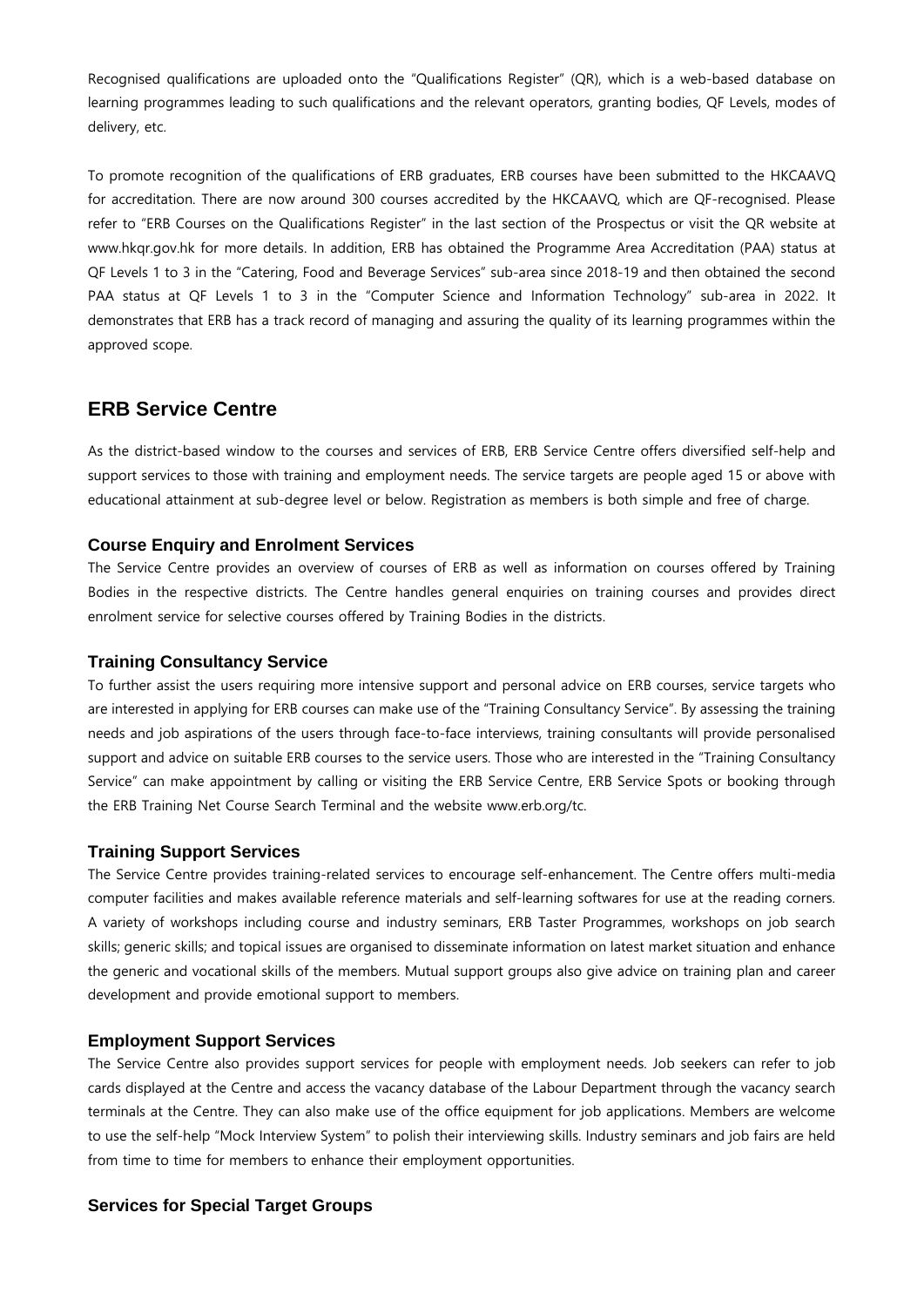To cater for the needs of special target groups such as new arrivals and ethnic minorities, targeted support services including language and generic skills workshops and mutual support groups are also organised by the Service Centre.

#### **Location**

| <b>ERB Service Centre</b> |                                                                                                  |  |
|---------------------------|--------------------------------------------------------------------------------------------------|--|
| Address:                  | Unit 301, 3/F, Tin Ching Amenity and Community Building,<br>Tin Ching Estate, Tin Shui Wai, N.T. |  |
| Enquiry:                  | 3919 6100                                                                                        |  |
| Website:                  | www.erbsc.erb.org                                                                                |  |
| Operator:                 | New Territories Association Retraining Centre Limited                                            |  |

#### **Opening Hours**

Monday to Sunday and Public Holiday: 9am to 9pm\* (Closed on the 1st to 3rd day of Chinese New Year)

The opening hours of the Service Centre are subject to change under special circumstances.

#### **ERB Service Spots**

ERB has set up ERB Service Spots in collaboration with social service organisations. They provide enquiry and enrolment services for ERB courses, organise industry seminars and taster courses, and assist members of the public to register for "Training Consultancy Service". Staff of the operator will be present at each ERB Service Spot on a regular basis to provide personal assistance.

ERB has set up 10 ERB Service Spots in Kwai Tsing and Tsuen Wan, 12 ERB Service Spots in the Kowloon West area and 15 ERB Service Spots in Kowloon East area.

Please contact the operator for details of locations, operating hours, staff duty rosters and other service information.

#### **Operator of ERB Service Spots (Kwai Tsing and Tsuen Wan):**

HKSKH Lady MacLehose Centre (Tel: 2428 2283)

#### **Operator of ERB Service Spots (Kowloon West):**

Hong Kong Young Women's Christian Association (Tel: 2700 1777)

#### **Operator of ERB Service Spots (Kowloon East):**

Hong Kong Employment Development Service Limited (Tel: 2326 2133)

For details, please visit www.erb.org/services\_and\_schemes/erb\_service\_spot

#### **"ERB Training Net" Course Search Terminals**

ERB has set up "ERB Training Net" course search terminals at over 100 locations, including ERB Siu Sai Wan Headquarters, ERB Service Centre, ERB Service Spots, Labour Department Job Centres, Social Welfare Department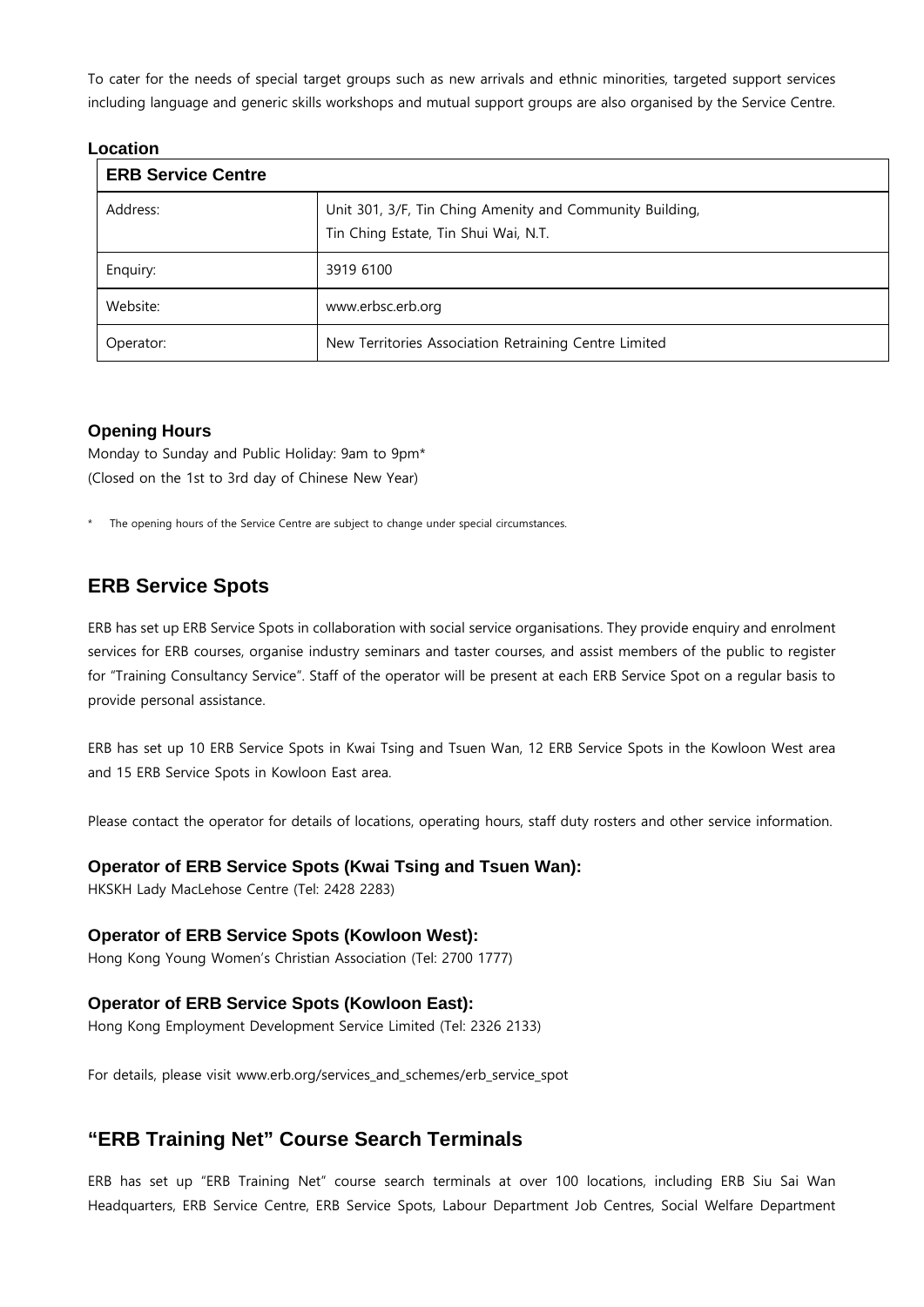(SWD) Social Security Field Units and non-governmental organisations commissioned by SWD. Members of the public can obtain information on ERB courses, training centres, services and activities as well as register for "Training Consultancy Service" through the terminals. For details, please visit www.erb.org/services\_and\_schemes/training\_net.

# Application Guidelines

#### **Eligibility**

- 1. General Admission Criteria for all courses of the Employees Retraining Board (ERB):
	- (i) eligible employees of the Hong Kong Special Administrative Region (HKSAR) (i.e. lawfully employable and not subject to conditions of stay, including permanent residents of the HKSAR and new arrivals); and
	- (ii) aged 15 or above; and
	- (iii) educational attainment of sub-degree or below; and
	- (iv) applicants should meet the entry requirements of courses, including industry or occupation specific licensing or statutory requirements.
- 2. Students engaging in non-ERB full-time education programmes, including those who are suspending study or on school holidays, are not eligible to apply for ERB courses.
- 3. Employees of Training Bodies are not eligible to apply for any ERB courses offered by the concerned Training Bodies.
- 4. Non-engaged youths aged 15 to 17 with education attainment at secondary school level or below are advised to apply for the "Youth Training Programme" courses.
- 5. Applicants of placement-tied courses must be unemployed or non-engaged, and intend to engage in employment in the jobs trained for. Interviews will be conducted by Training Bodies to ascertain such intention.
- 6. For non-placement-tied courses targeted at the unemployed and those intending to change jobs, interviews may be necessary.
- 7. To be eligible for class enrolment, applicants must meet the General Admission Criteria and pass the interviews and entry tests (if applicable).

#### **Application Procedures and Supporting Documents Required**

- 8. Applicants are required to complete the Course Application Form and provide original of the following supporting documents. Course applications may not be accepted should applicants fail to provide the information or documents required.
	- (i) Proof of eligible employee of the HKSAR Note 1
		- Hong Kong Permanent Identity Card or HKSAR Passport, or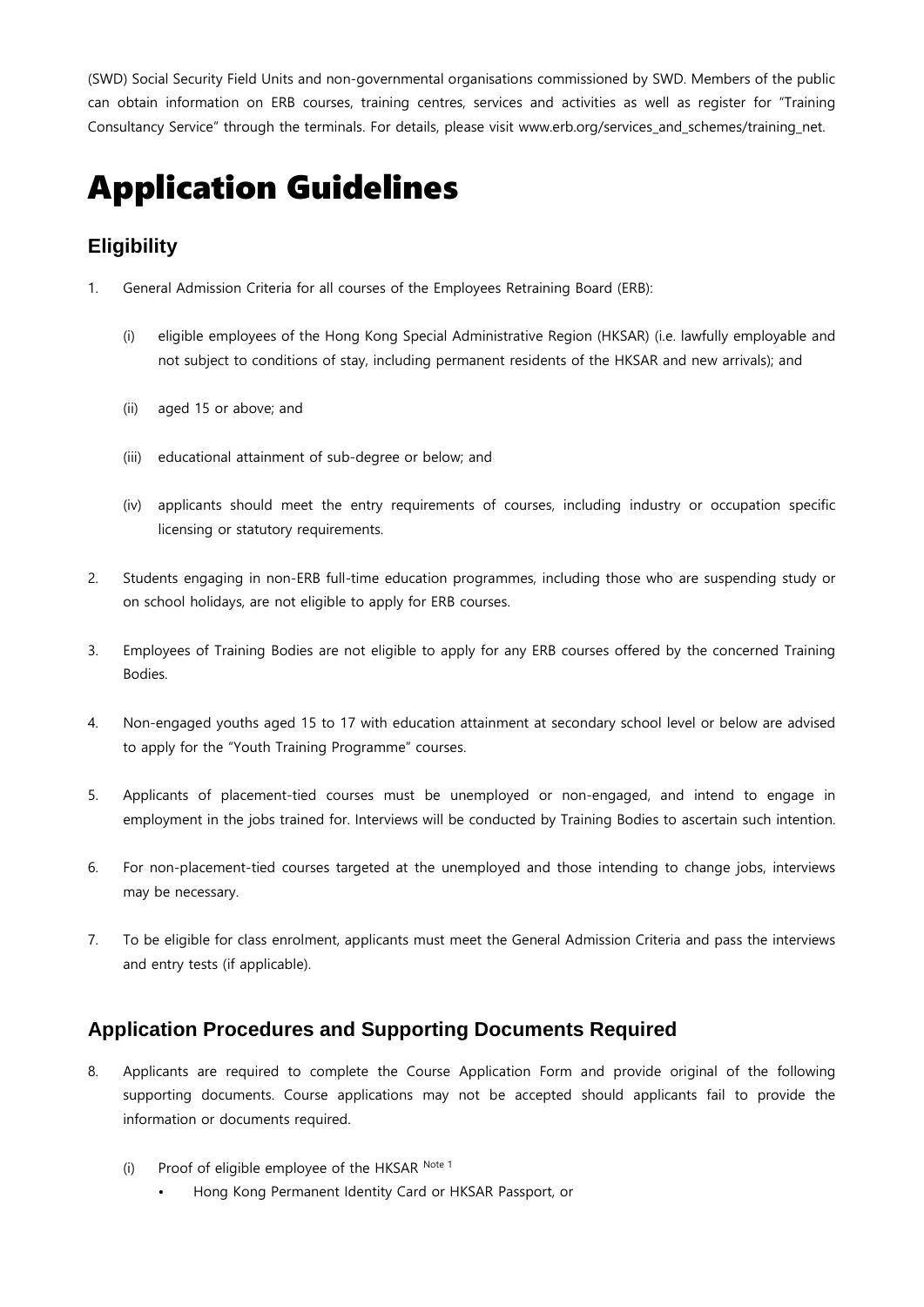- Hong Kong Identity Card, with HKSAR Document of Identity for Visa Purposes or other travel documents.
- (ii) Proof of educational attainment Note 2
	- Applicants should submit proof of highest educational attainment  $N<sup>ote</sup>$  issued by the school/institution concerned.
- (iii) Proof of work experience or professional qualification/certification (if applicable)
	- Applicants should provide proof of work experience or professional qualification/certification as specified in the entry requirements of courses. Examples of proof include: reference letter from employer, employment contract, work/service agreement, staff identification card, valid industryspecific registration, licence, salary statements, MPF statements, Smart Helper Card, etc.
- 9. Applicants may submit course applications to the Training Body offering the courses:
	- (i) in person applicants should bring along original of the supporting documents required to the Training Body and complete the Course Application Form; or
	- (ii) by post applicants should submit completed application forms supplemented with copies of supporting documents required to the Training Body. Applicants are required to provide original of the supporting documents before class commencement; or
	- (iii) online applicants may submit online course applications at the ERB website (www.erb.org). Applicants are required to provide original of the supporting documents before class commencement.
- 10. Should applicants fail to provide proof of educational attainment at the time of first application, they may declare their highest educational attainment in the duly signed "Course Application Form", confirming that all information provided is correct and complete. Any subsequent changes to highest educational attainment previously declared must be supported by documentary proof and justifications (further declaration is not acceptable). ERB will normally not accept requests for downward adjustment of highest educational attainment.
- 11. Persons with disabilities, single parents or Comprehensive Social Security Assistance (CSSA) recipients may request for priority handling of course applications if they provide valid supporting documents substantiating their status.

#### **Restrictions on Application and Enrolment**

- 12. Applicants may opt for either of the following arrangements:
	- (i) to apply for 2 placement-tied courses with the same Training Body, and more than 1 evening foundation skills training (i.e., Workplace Languages, IT Applications, and Business Numeracy) course at any one time; or
	- (ii) to apply for more than 1 non-placement-tied course with the same Training Body at any one time.
- 13. If applicants, upon submission of course applications, engage in non-ERB full-time education programmes, engage in training courses above sub-degree level, become employees of the Training Body offering the course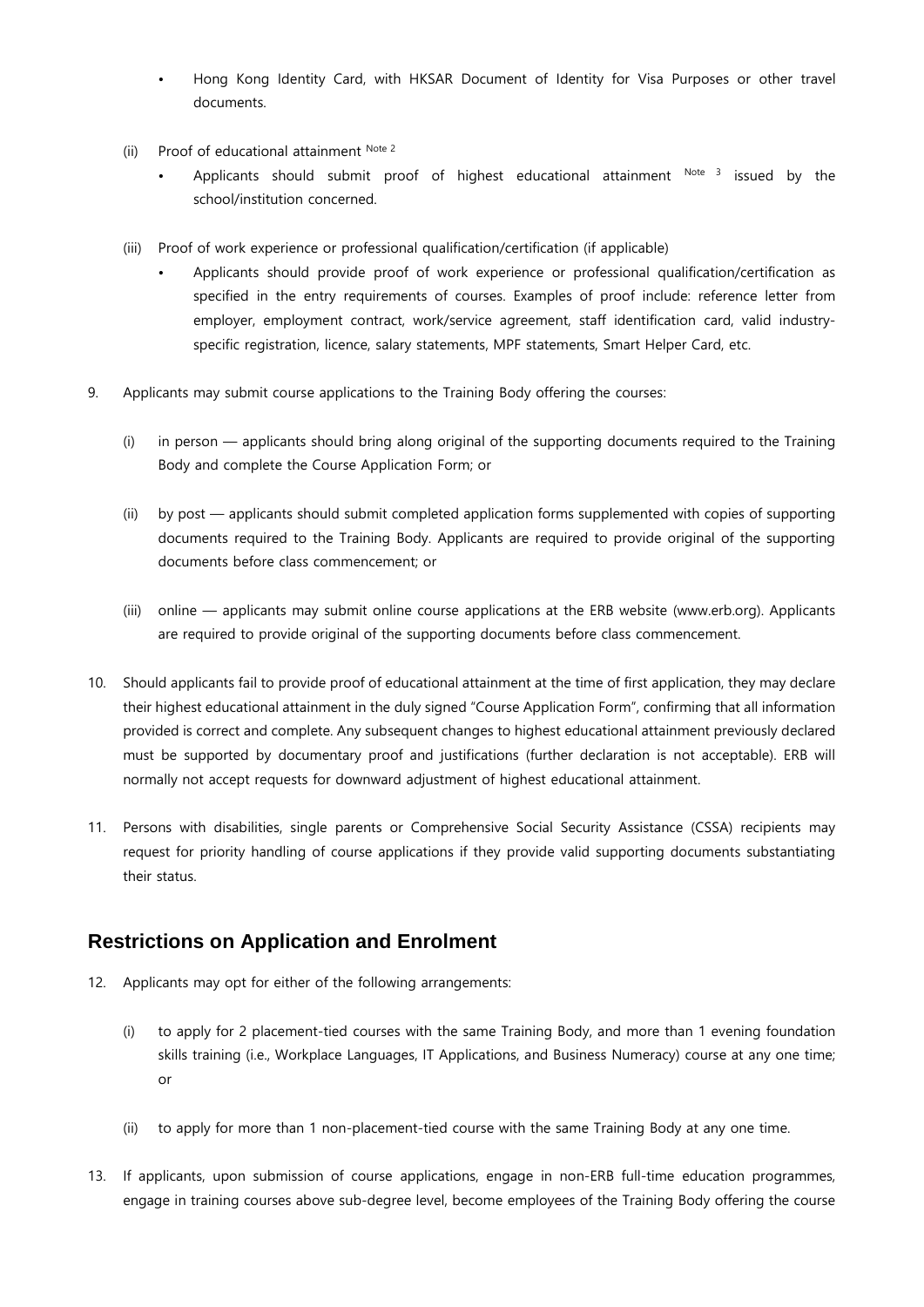applied, or engage in full-time/part-time employment or self-employment (applicable to placement-tied courses), they should cancel their course applications. If trainees encounter the above status changes while enroling in ERB courses, they should notify Training Bodies as early as possible. ERB will re-consider trainees' eligibility for course enrolment and/or retraining allowance.

- 14. Restrictions on application and enrolment of placement-tied courses are as follows:
	- (i) Applicants can enrol in no more than 2 placement-tied courses  $N$ <sup>ote 4</sup> within 1 year (from the date of application to the commencement date of the first placement-tied course enrolled within the past 12 months).
	- (ii) Applicants can apply for 2 placement-tied courses but cannot enrol in both at the same time. Once they are enrolled in one of the courses, the other course application would be cancelled.
	- (iii) Applicants Note 5 can only apply for placement-tied course when the placement follow-up period of the previously enrolled placement-tied courses has lapsed.
	- (iv) Trainees who have completed the course (attained attendance rate of at least 80%) but failed in all attempts of final assessments of the course can retake the course once Note 6. Courses offered under "Youth Training Programme" cannot be retaken under any circumstances.
	- (v) Except under the circumstances specified in paragraph 14(iv), applicants are not allowed to apply for the same course, or courses at similar or lower level of competency in the same discipline as the course(s) previously enrolled Note 4.
	- (vi) Trainees are only allowed to enrol in courses offered under "Youth Training Programme" once.
- 15. Restrictions on application and enrolment of non-placement-tied courses are as follows:
	- (i) Applicants can enrol in non-placement-tied courses  $N<sup>ote 4</sup>$  for a total of no more than 150 hours within 1 year (from the commencement date of the course to the commencement date of the first non-placementtied course enrolled within the past 12 months). Application will not be accepted if the 150-hour limit is reached at time of application.
	- (ii) Trainees can enrol in more than 1 non-placement-tied course at any one time, given that these courses are enrolled with the same Training Body and that there is no time clash.
	- (iii) Trainees can retake once Note 6:
		- courses which they have completed (attained attendance rate of at least 80%) but failed in all attempts of final assessments; or
		- non-placement-tied courses enrolled at least 4 years ago (from the date of application to the course commencement date of previous enrolment).
	- (iv) Except under the circumstances specified in paragraph 15(iii), applicants are not allowed to apply for the same course, or courses at similar or lower level of competency in the same discipline as the course(s) previously enrolled Notes 4 and 7.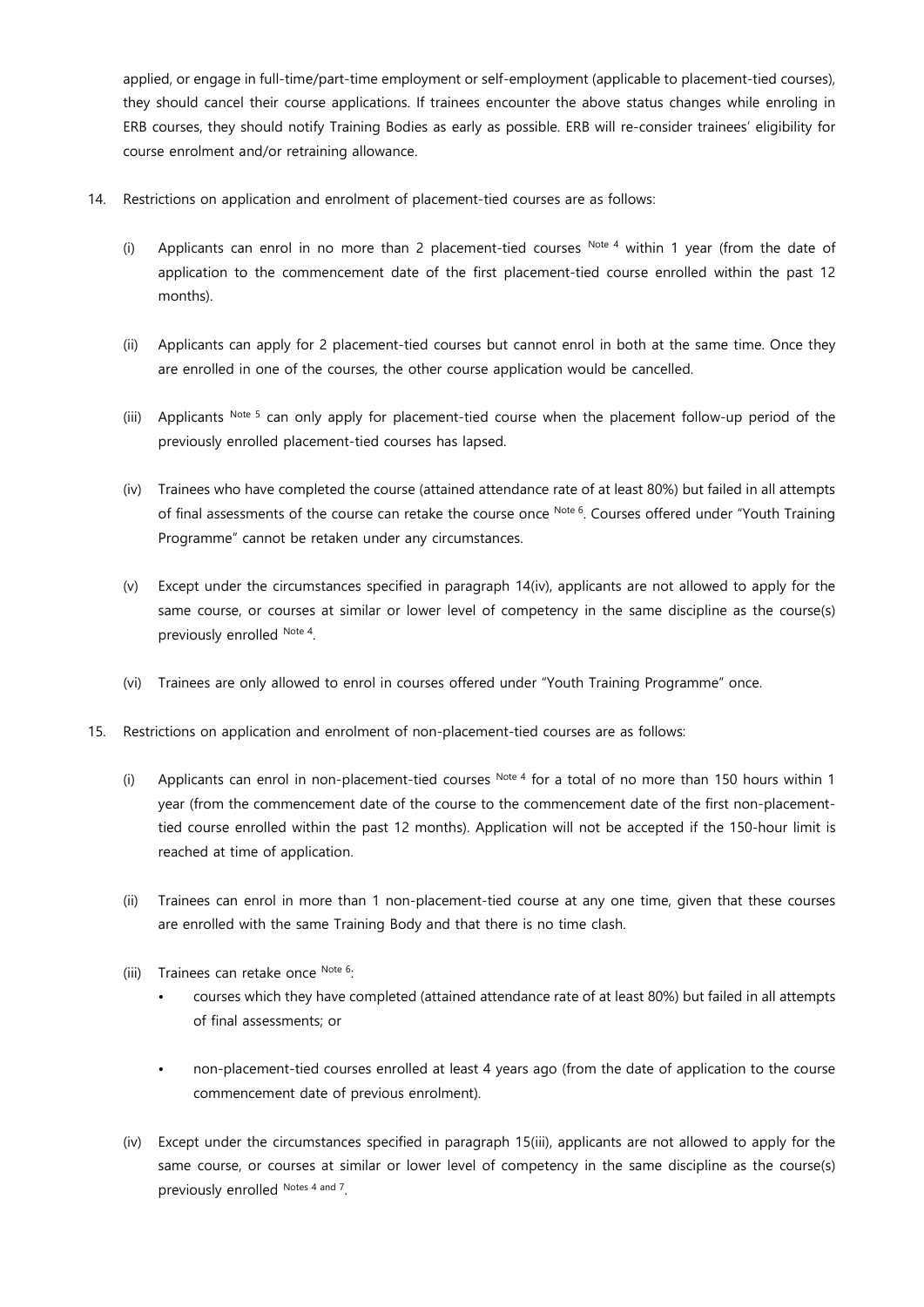16. Course applications are valid for 2 years (from date of application). If applicants are, for any reason, not enrolled in classes during the validity period, their course applications will be cancelled on expiration.

#### **Cancellation of Course Application/Enrolment**

- 17. Cancellation of course applications should be made in person or in writing to the Training Bodies offering the courses. Once cancelled, applicants should submit new course applications if they re-apply for the same courses.
- 18. Applicants may reject enrolment offers for up to 3 times, upon which the course applications will be cancelled. For applicants applying for more than 1 placement-tied/non-placement-tied course, the sum of total rejections includes offers made for all of the respective course applications.
- 19. For enrolled applicants, cancellation of course applications or class enrolments must be made in no less than 3 working days prior to the course commencement date. Late cancellation will not be accepted.
- 20. For enrolled applicants who fail to cancel course applications or class enrolment duly and do not show up for the course, they will not be allowed to enrol in the same course, or courses at similar or lower level of competency in the same discipline; and not be refunded the paid course fees of non-placement-tied courses enrolled.

#### **Award of Graduation Certificate**

21. Trainees should attain a minimum of 80% attendance rate before they are allowed to sit for final assessment (including written and practical skills assessment). Trainees will be awarded graduation certificates upon fulfilment of graduation requirements (generally attainment of at least 80% attendance rate, after deducting sessions with lateness, early departures and absence; and passing of course assessments). Certificates lost or damaged will not be re-issued.

#### **Arrangement of Re-assessment**

22. Trainees who fail to attain passing marks in the final assessment (including written examination and practical skills assessment) are, in general, entitled to two attempts of re-assessments (unless otherwise stipulated) within 6 months upon completion of the final assessment.

#### **Retraining Allowance**

23. Retraining allowance in the following categories will be provided for placement-tied courses with duration of 7 days or more.

| Type of placement-tied courses        | <b>Type of trainees</b> | Retraining allowance per day<br>(on basis of 2 sessions,<br>except "Youth Training Programme" courses) |
|---------------------------------------|-------------------------|--------------------------------------------------------------------------------------------------------|
| "Youth Training Programme"<br>courses | All eligible trainees   | \$44                                                                                                   |
| "Certificate" or "Diploma" courses    | All eligible trainees   | \$102                                                                                                  |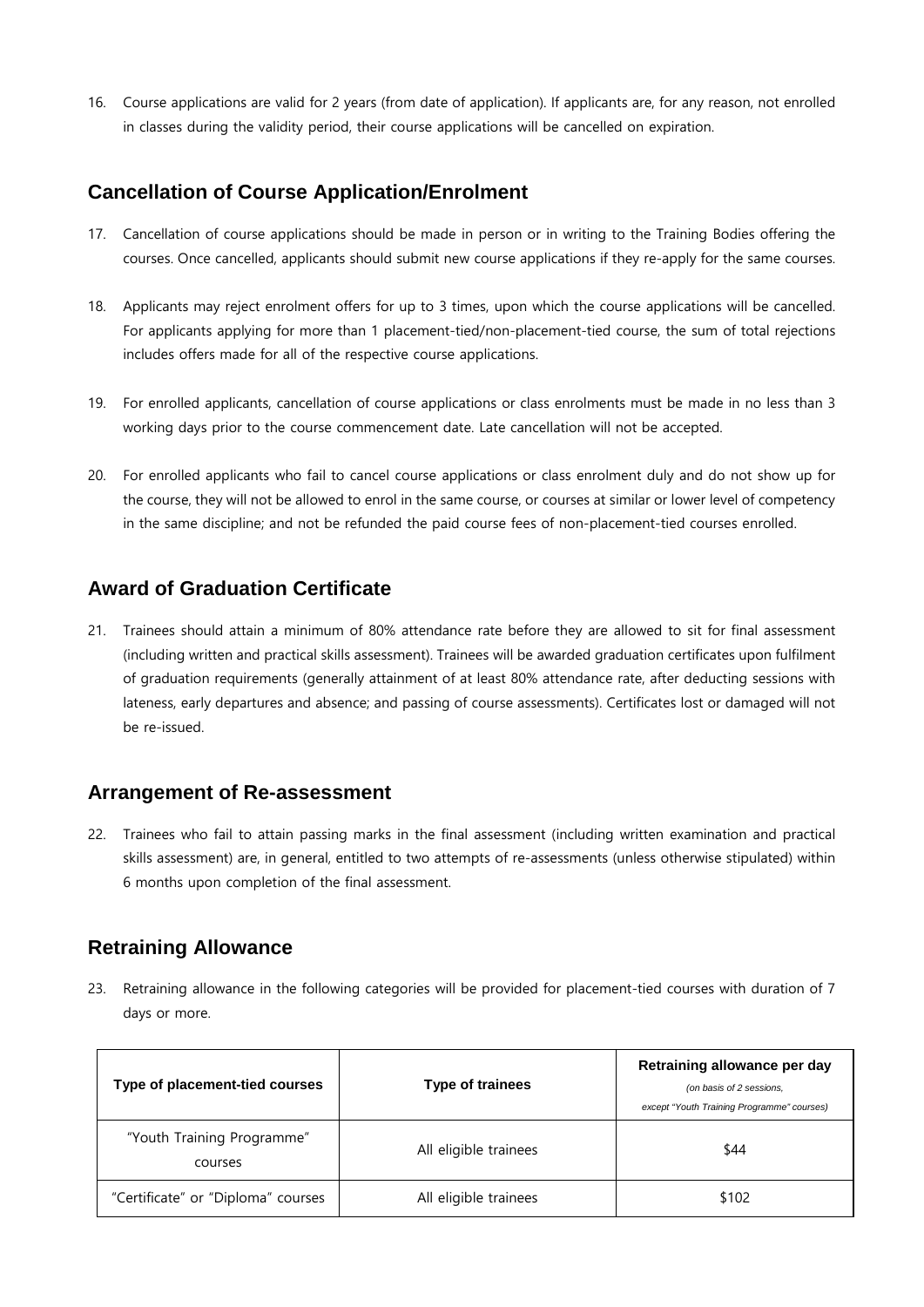| Type of placement-tied courses   | <b>Type of trainees</b>                                                                                                                 | Retraining allowance per day<br>(on basis of 2 sessions,<br>except "Youth Training Programme" courses) |
|----------------------------------|-----------------------------------------------------------------------------------------------------------------------------------------|--------------------------------------------------------------------------------------------------------|
| "Foundation Certificate" courses | Eligible trainees who are<br>original service targets<br>(Trainees aged 30 or above and with<br>educational attainment of F.3 or below) | \$223                                                                                                  |
|                                  | Other eligible trainees                                                                                                                 | \$102                                                                                                  |

- 24. Trainees are eligible for retraining allowance at a maximum of 2 times within 1 year and 4 times within 3 years (from the commencement date of the first course taken (with retraining allowance disbursed) within the past 1 or 3 years to the commencement date of the current course enrolled).
- 25. In general, trainees of placement-tied courses are eligible for retraining allowance on condition that the sum of the following sessions comprises 80% or higher of the total number of course sessions:
	- (i) actual number of course sessions attended (after deducting sessions of late arrivals and early departures); and
	- (ii) sessions of sick leave substantiated by certificates issued by Hong Kong registered medical practitioners (not exceeding 20% of the total number of course sessions).

The exact amount of retraining allowance disbursed to a trainee is calculated on the basis of the actual number of course sessions attended and is subject to the maximum amount stipulated for individual training courses.

- 26. No retraining allowance will be disbursed to trainees who are approved to take make-up sessions, even if 80% or higher attendance rate is attained upon completion of the make-up sessions.
- 27. Details on the criteria for disbursement of retraining allowance for "Youth Training Programme" courses and placement-tied courses for persons with disabilities and persons recovered from work injuries could be obtained from the Training Bodies concerned.

#### **Course Fees of Non-placement-tied Courses**

- 28. Non-placement-tied courses are fee charging. Course fees payable are stipulated at the time of course application. Trainees should pay the course fees prior to class commencement. Fees paid are not refundable.
- 29. Upon receipt of enrolment notification by Training Bodies, trainees may apply for course fee waiver, apply for payment of "Highly Subsidised Fee", or pay the "Normal Subsidised Fee" according to their income levels as follows:

| Type of course fee      | Income level                                               |
|-------------------------|------------------------------------------------------------|
| Course fee waiver       | Nil income or monthly income $Note 8$ of \$12,500 or below |
| "Highly Subsidised Fee" | Monthly income Note 8 between \$12,501 and \$20,000        |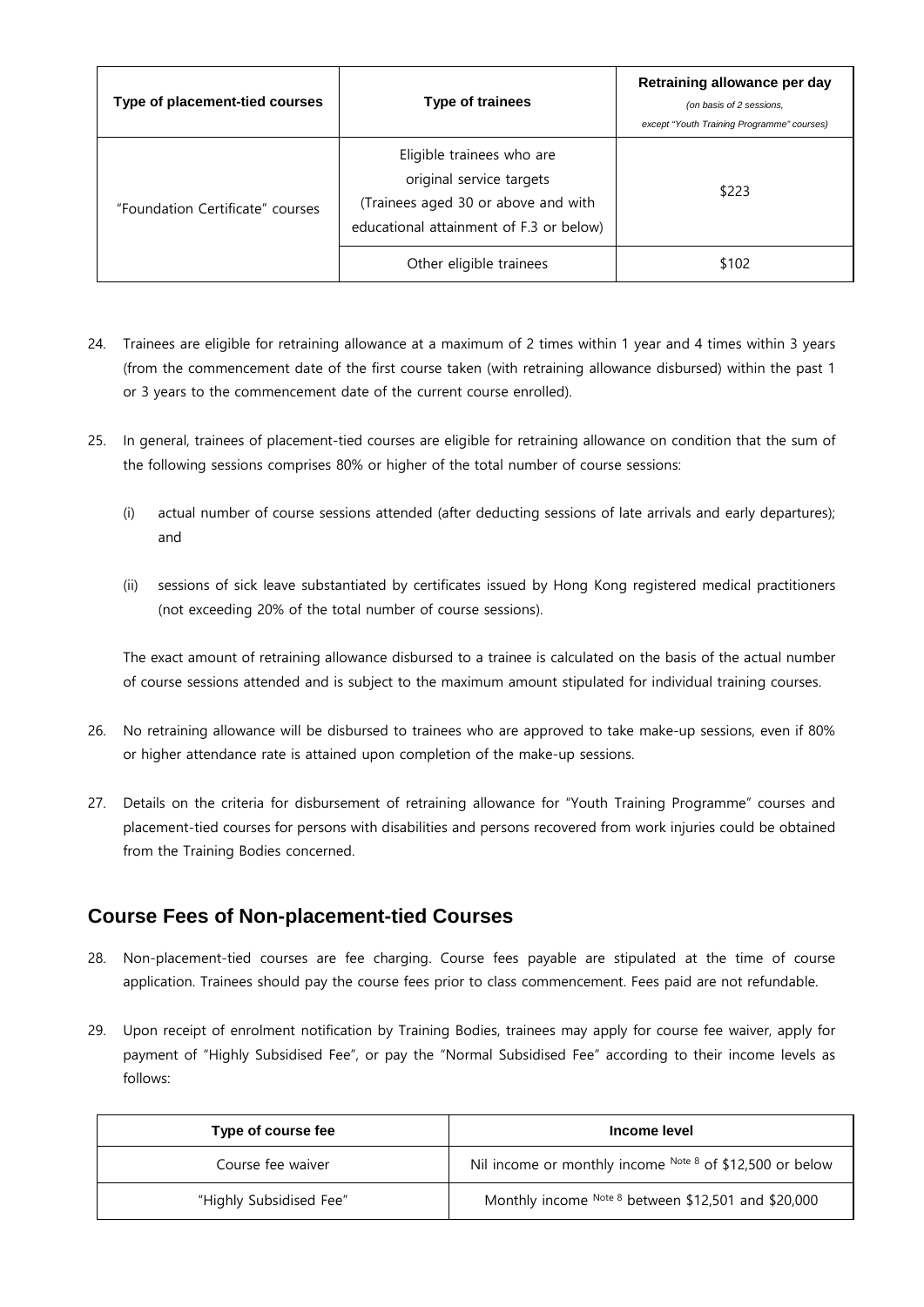| Type of course fee      | Income level                                 |
|-------------------------|----------------------------------------------|
| "Normal Subsidised Fee" | Monthly income $Note 8$ of \$20,001 or above |

- 30. Trainees applying for course fee waiver or payment of "Highly Subsidised Fee" should submit "Application for Course Fee Waiver/Highly Subsidised Fee" forms and pay the prescribed course fees to Training Bodies prior to class commencement.
- 31. Trainees who have course fee waived or pay "Highly Subsidised Fee" are subject to income surveillance. For this purpose, trainees are required to retain the income proof(s) related to the concerned course enrolment for 3 fiscal years (a fiscal year represents the period from April of a year from which trainees enrol in a course to March of the following year), including:

#### **Trainees with income**

- (i) payroll slip of the month of or any of the 2 months prior to course commencement  $\text{Note 9: }$  or
- (ii) certification letter issued by current employer specifying salary of the month of or any of the 2 months prior to course commencement Note 9; or
- (iii) bank passbook/statement showing payroll records of the month of or any of the 2 months prior to course commencement Note 9; or
- (iv) Declaration administered by the Home Affairs Department declaring trainee's income level of the month or any of the 2 months prior to course commencement Note 9.

#### **Trainees without income**

(v) For trainees who are CSSA Recipients, please retain documents issued by the Social Welfare Department regarding Comprehensive Social Security Assistance (CSSA) Scheme (either "Notice of Consent on Application" or "Certificate of CSSA Recipients (for Medical Waivers)" is acceptable), indicating that trainee's receipt of CSSA is still valid on the date of course commencement. For other trainees, please make declaration in the "Declaration by trainee" in the "Application for Course Fee Waiver/Highly Subsidised Fee" Form.

#### **Trainees with Low Attendance**

- 32. The general attendance requirement of ERB courses is at least 80%. Penalties are imposed on trainees with low attendance:
	- (i) Trainees of placement-tied course
		- For trainees failing to attain the required attendance rate, their course applications will be suspended for 1 year Note 10 if it is a first time violation, and for 3 years Note 10 if otherwise.
	- (ii) Trainees of non-placement-tied course (applicable to trainees who are waived course fee or pay "Highly Subsidised Fee")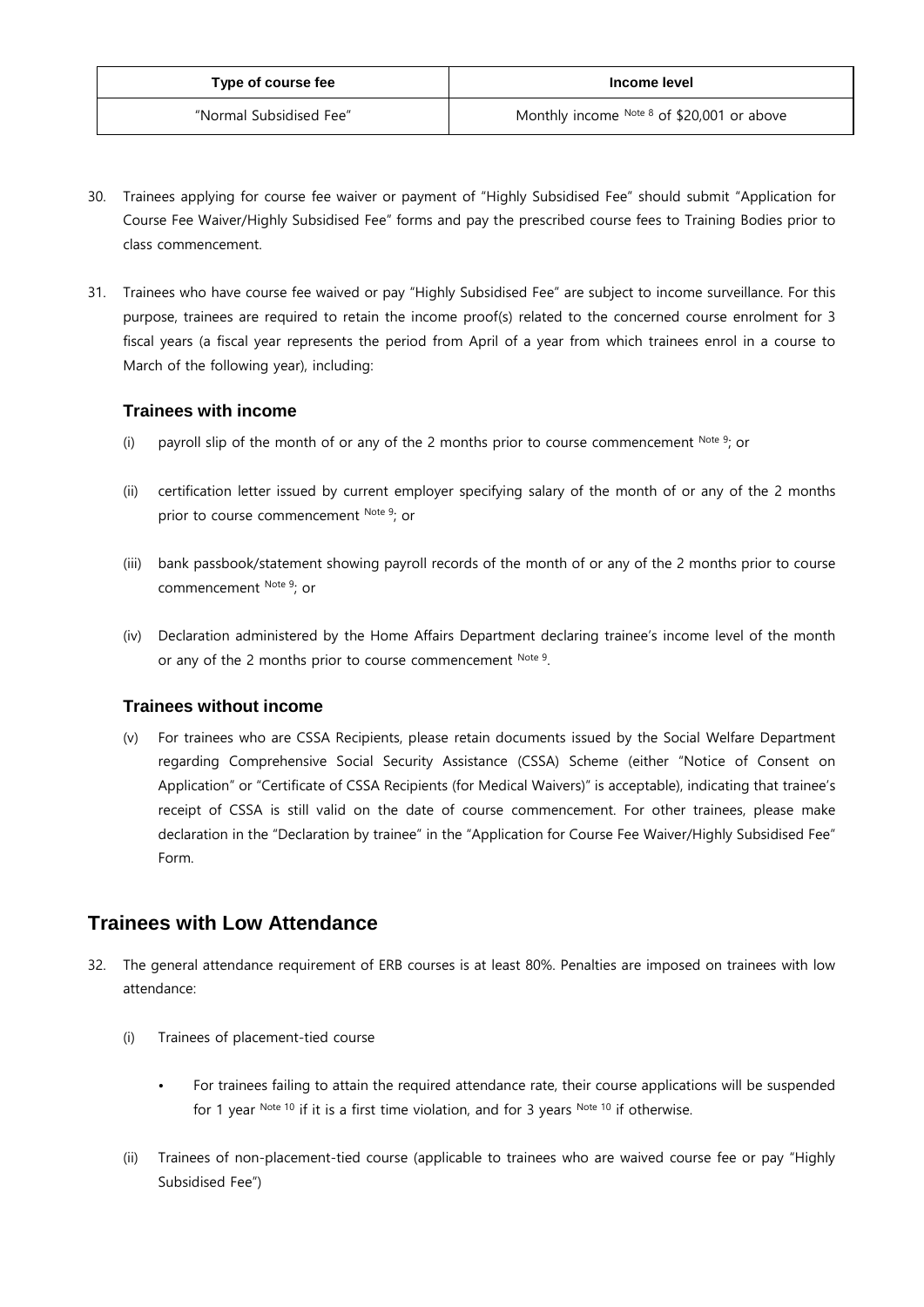- Trainees are required to pay an amount (in addition to the originally settled course fee, if any) equivalent to the "Highly Subsidised Fee" stipulated at the time of course application.
- Should trainees fail to settle the fee, their course applications will be suspended for 1 year Note 10 if it is a first time violation, and for 3 years Note 10 if otherwise.
- Upon settlement of the fee, trainees would be allowed to enrol in ERB courses again. ERB reserves the rights to take further action against trainees who fail to settle the fee by the specified deadline.
- 33. In the event that trainees fail to attain 80% attendance rate due to illness, accident, or other special circumstances, ERB may consider granting waiver of the above penalty. Trainees should report to Training Bodies and provide supporting documents, e.g. medical certificate(s) issued by Hong Kong registered medical practitioners as early as possible. ERB has the discretion for the granting of waivers.

#### **Fraud Prevention Measures**

- 34. ERB conducts spot checks of trainees' declared educational attainment, study status, employment status, income level and/or employment relationship (if applicable). Besides, ERB carries out income surveillance each year. Trainees may be asked to provide income proof(s) relating to course enrolment and "Income Proof" issued by the Inland Revenue Department for verification. Trainees not providing the "Income Proof" and/or other required information upon request will be put on the watch list. For trainees on the watch list, their course applications for non-placement-tied courses will be suspended until "Income Proof" and/or other required information is provided and no violation is found.
- 35. Trainees who, in the absence of a legitimate defence, are proven to have provided false information in order to enrol in ERB courses or to receive a higher level of retraining allowance, may be disqualified from: enrolment in course(s); and disbursement of retraining allowance or course fee waiver, payment of "Highly Subsidised Fee", whichever is applicable. In addition, they are required to offset the training cost of courses and/or return the retraining allowance to ERB.
- 36. ERB also reserves the right to report the cases to the law enforcement Government department(s) for investigation and legal actions. Pursuant to Section 25 of the Employees Retraining Ordinance, any person committing the offence shall be liable on conviction to a fine of \$20,000. Under the Theft Ordinance, Cap. 210 of the Laws of Hong Kong, any person dishonestly obtains for himself or another any pecuniary advantage by deception shall be liable on conviction to imprisonment for 10 years.
- 37. For trainees who, in the absence of a legitimate defence, are proven to have provided false information in order to enrol in ERB courses:
	- (i) They are required to offset the training cost of course and return the retraining allowance (for placementtied course) to ERB.
	- (ii) For first time violation, their course applications will be suspended for 3 months  $^{Note 11}$  if the concerned training cost and/or retraining allowance are returned; or for 1 year  $Note 11$  if not.
	- (iii) For second time violation, their course applications will be suspended for 1 year  $^{Note 11}$  if the concerned training cost and/or retraining allowance are returned; or for 2 years Note 11 if not.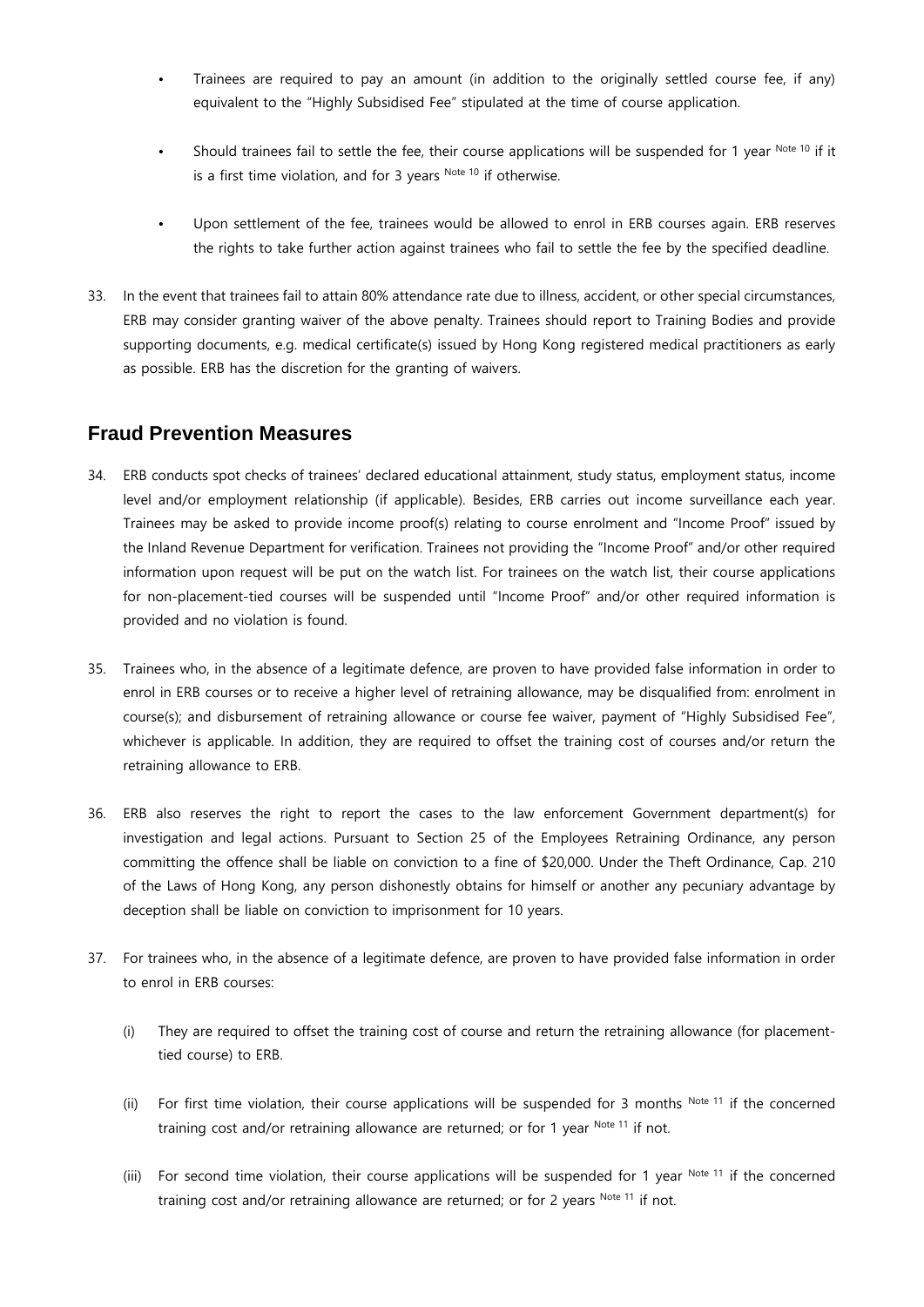- (iv) For violations beyond second time, the cases will be reported to the Hong Kong Police Force.
- 38. For trainees who, in the absence of a legitimate defence, are proven to have provided false information in order to receive a higher level of retraining allowance:
	- (i) They are required to return the difference of the concerned retraining allowance to ERB.
	- (ii) Their course applications will be suspended for 3 months  $N<sub>ote</sub>$  11 if the difference of the concerned retraining allowance is returned; or for 1 year Note 11 if not.
- 39. For trainees who, in the absence of a legitimate defence, are proven in income surveillance exercise to have obtained course fee waiver/paid the "Highly Subsidised Fee" by supplying false income information:
	- (i) They are required to pay back the course fee concerned to ERB.
	- (ii) For first time violation, their course applications for non-placement-tied course will be suspended for 3 months Note 11 if the concerned course fee is returned; or for 1 year Note 11 if not.
	- (iii) For second time violation, their course applications for non-placement-tied course will be suspended for 1 year Note 11 if the concerned course fee is returned; or for 2 years Note 11 if not.
	- (iv) For violations beyond second time, the cases will be reported to the Hong Kong Police Force.

#### **Personal Information of Applicants/Trainees**

- 40. The personal data of applicants/trainees are collected and kept for purposes of vetting of course application, course admission, processing of applications for course fee waiver/payment of "Highly Subsidised Fee", disbursement of retraining allowance, arrangement of practical skills assessment, processing of Domestic Helper Competency Card, provision of placement services, accreditation of courses, conduct of income surveillance/spot check of educational attainment, study status, employment status, and/or employment relationship (if applicable), verification of placement record and opinion survey, etc. The personal data so collected may be transferred to appointed Training Bodies of ERB, relevant Government departments and/or their commissioned research consultants and agencies for the purposes as stated above.
- 41. Provision of personal data is voluntary. However, failure to provide correct and complete personal data may result in applications being considered incomplete and thus unsuccessful.
- 42. Upon consent of applicants, ERB may use the personal data (including, but not limited to, name, address, email address and telephone number) for purposes including sending to applicants marketing information in relation to training courses, services, activities and facilities of ERB through emails, SMSs, mails and telephone calls, etc., and transfer the personal data to appointed Training Bodies of ERB and/or organisations commissioned by ERB for such purposes. If applicants do not wish their personal data to be used for the marketing purposes stated above, they have the right at any time to opt out by writing to ERB at 3/F to 6/F, 10 Siu Sai Wan Road, Chai Wan, Hong Kong, or by fax to 2369 8322, or by email to erbhk@erb.org to the Manager (Customer Services) of ERB, or call ERB hotline at 182 182.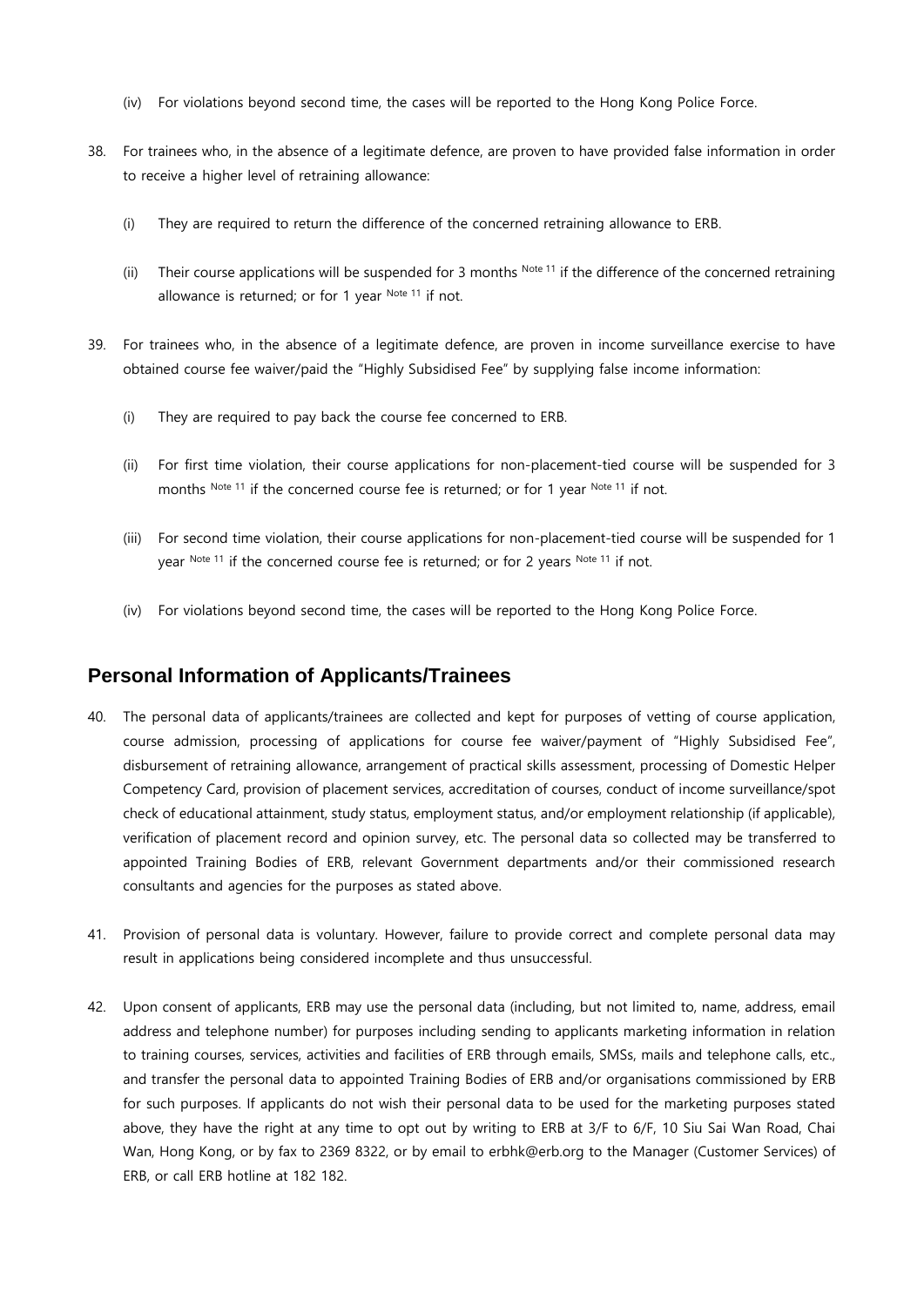- 43. Applicants or their authorised representatives have the right to request access to and/or obtain a copy of their personal data and/or to correct the personal data should the record be inaccurate. ERB may collect a fee from applicants requesting for a copy of their personal data.
- 44. Applicants/trainees may send their requests for access to and/or correction of personal data to the Manager (Customer Services) of ERB. For enquiries, please call ERB hotline at 182 182.

#### **Enquiry**

- 45. Training Bodies are responsible for processing of course applications, informing applicants on the results and class enrolment. Commencement dates and class schedules of training courses are subject to the arrangement of Training Bodies. For details, please contact the Training Bodies concerned.
- 46. For other comments or complaints, please call ERB hotline at 182 182.
- Note 1: Trainees may be required to provide proof of eligible employee of the HKSAR during classes for verification of identities by staff of ERB.
- Note 2: Effective from 1 April 2016, applicants who have provided proof of educational attainment may be exempted from providing the same proof again in subsequent course applications, on condition that their highest educational attainment remains unchanged, except for cases where proof of educational attainment are required by the entry requirements of training courses.
- Note 3: Highest educational attainment refers to the highest level of full curriculum study that applicants are attending or have attended at schools (including cases where the applicants have not completed the study, or are unable to provide proof of educational attainment). If an applicant has completed HKDSE (Form 6) level, "Secondary (Year 6)" would be considered as his/her highest educational attainment in course applications. Applicants with non-local educational qualification may determine their equivalent local educational attainment based on the number of years of school education received. For example, if an applicant has received formal school education for more than 9 years in the Mainland, his/her educational attainment may be considered as equivalent to above Form 3.
- Note 4: Including enrolled but no show, or low attendance cases.
- Note 5: Including applicants who fail to complete the previously enrolled placement-tied courses.
- Note 6: Standing policy on admission requirements, restrictions on application and enrolment, and arrangements on retraining allowance at times of retake shall apply.
- Note 7: Including the "Skills Upgrading Scheme" courses.
- Note 8: Income denotes wages and salary from employment (including being employed and self-employed), net business income and pension. Income from employment and self-employment includes basic pay, overtime pay, bonus, commissions, allowance(s) and payment in lieu of annual leave, etc., with the deduction of 5% contributions to MPF/ORSO. Bonus, double pay, gratuity and payment in lieu of annual leave, etc. should be taken into account in average over the relevant period of employment.
- Note 9: For example, for course commences in April this year, relevant month of the document required shall be February, March or April of the year.
- Note 10: From the commencement date of the concerned course.
- Note 11: From the date the recovery notice is issued to the concerned trainees.

ERB reserves the right to revise courses and the above guidelines from time to time without notifying individual applicants. Please refer to ERB website (www.erb.org) for the updates.

# Placement-tied Courses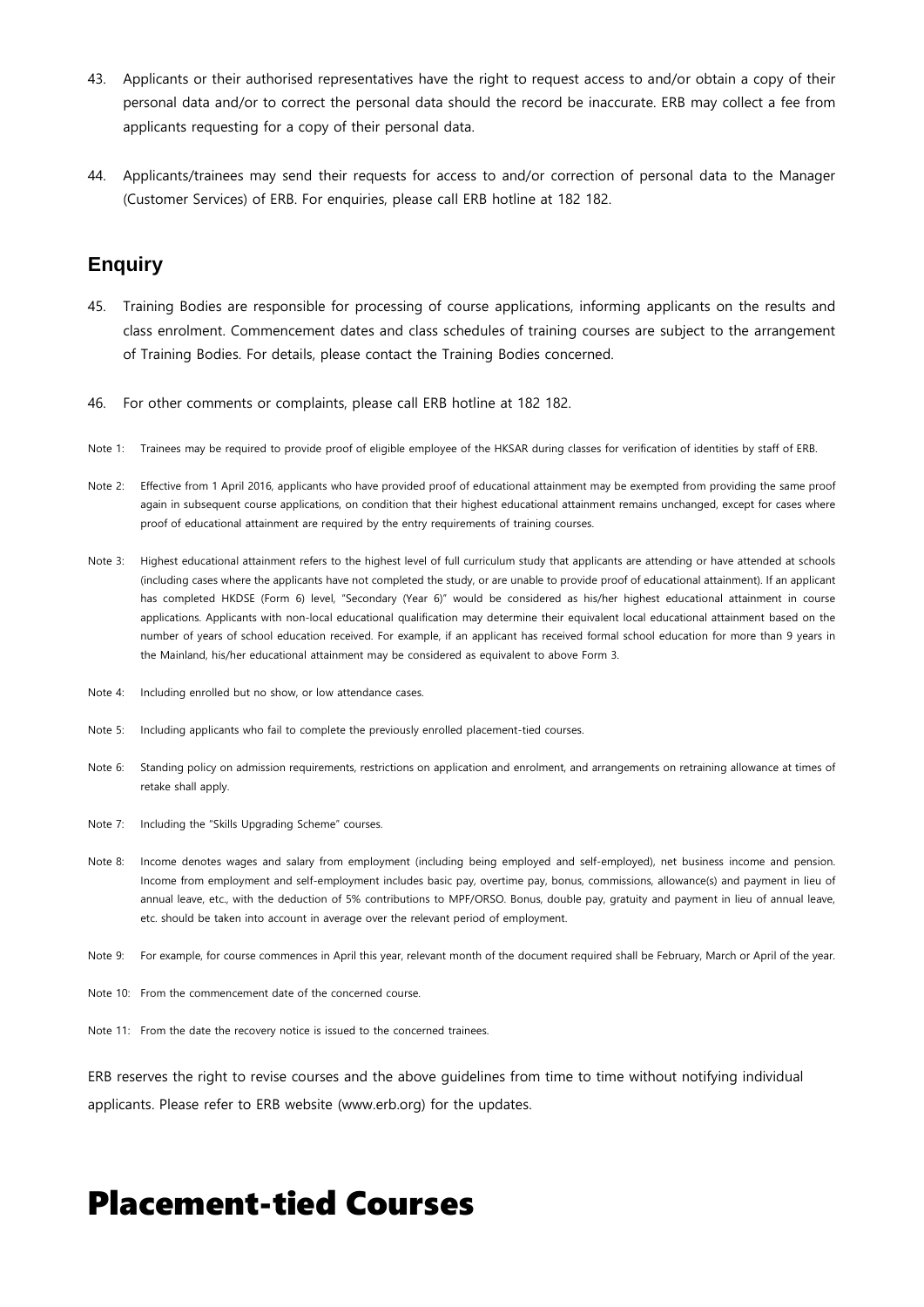#### **Property Management & Security**

## **Foundation Certificate in Standard Security &**

Full-time placement-tied courses Applications with education attainment of F.3 or below may enrol With placement follow-up service of six months (or above) Courses for professional qualification Conducted in English

### **Property Management (English Medium)**

| <b>Course Objective</b>   | To enable trainees to understand the daily security work of premises and properties, basic entry skills and<br>knowledge of practical work, and the appropriate work attitude, in order to help trainees secure<br>employment as a Security Guard.                                                                                                                                               |           |                |
|---------------------------|--------------------------------------------------------------------------------------------------------------------------------------------------------------------------------------------------------------------------------------------------------------------------------------------------------------------------------------------------------------------------------------------------|-----------|----------------|
| <b>Course Content</b>     | This course will be conducted in English. The course will cover industry overview, Quality Assurance System<br>for the Recognition Scheme of Security Training Courses (QASRS), daily building security work, owners and<br>tenants services, facilities and practical work in car park and loading area, computer operation, vocational<br>language, personal attributes and job search skills. |           |                |
| <b>Entry Requirements</b> | Aged 18 or above; and<br>i.<br>ii.<br>Primary Six; and<br>iii.<br>Satisfy the criteria on age, fitness and character for issuing a Security Personnel Permit; and<br>Pass the English entry test.<br>iv.                                                                                                                                                                                         |           |                |
| <b>Course Duration</b>    | 128 hours (approximately 7 weeks)                                                                                                                                                                                                                                                                                                                                                                |           |                |
| <b>Application Status</b> | Exact course schedule and addresses of training centres are subject to the arrangement of the Training<br>Bodies offering this course. Please contact the following Training Bodies for details:                                                                                                                                                                                                 |           |                |
|                           | <b>Course Code</b><br><b>Training Bodies</b><br><b>Telephone</b>                                                                                                                                                                                                                                                                                                                                 |           |                |
|                           | The Hong Kong Federation of Trade Unions                                                                                                                                                                                                                                                                                                                                                         | 2715 6671 | <b>FU132DS</b> |
|                           |                                                                                                                                                                                                                                                                                                                                                                                                  |           |                |

Note: This course includes "Quality Assurance System for the Recognition Scheme of Security Training Courses (QASRS)" which adopts the Unit of Competency "Perform basic guarding services for QASRS (107753L1)" of the "Specifications of Competency Standards (SCSs)" for Security Services. Trainees who have successfully completed this course and are able to produce a valid certificate can be exempted from the basic training on being employed by a security company. The award of concerned certificates does not mean to the fulfilment of all criteria for a security personnel permit (hereafter "permit") set by the SGSIA. For the application of permit, the graduates are required to make applications to the Commissioner of Police, and satisfy the criteria for issuing permits.

#### **Property Management & Security**

#### **Foundation Certificate in Advanced Security &**

Full-time placement-tied courses Applications with education attainment of F.3 or below may enrol With enhanced placement service model Courses for professional qualification Conducted in Cantonese supplemented with English training materials **Property Management**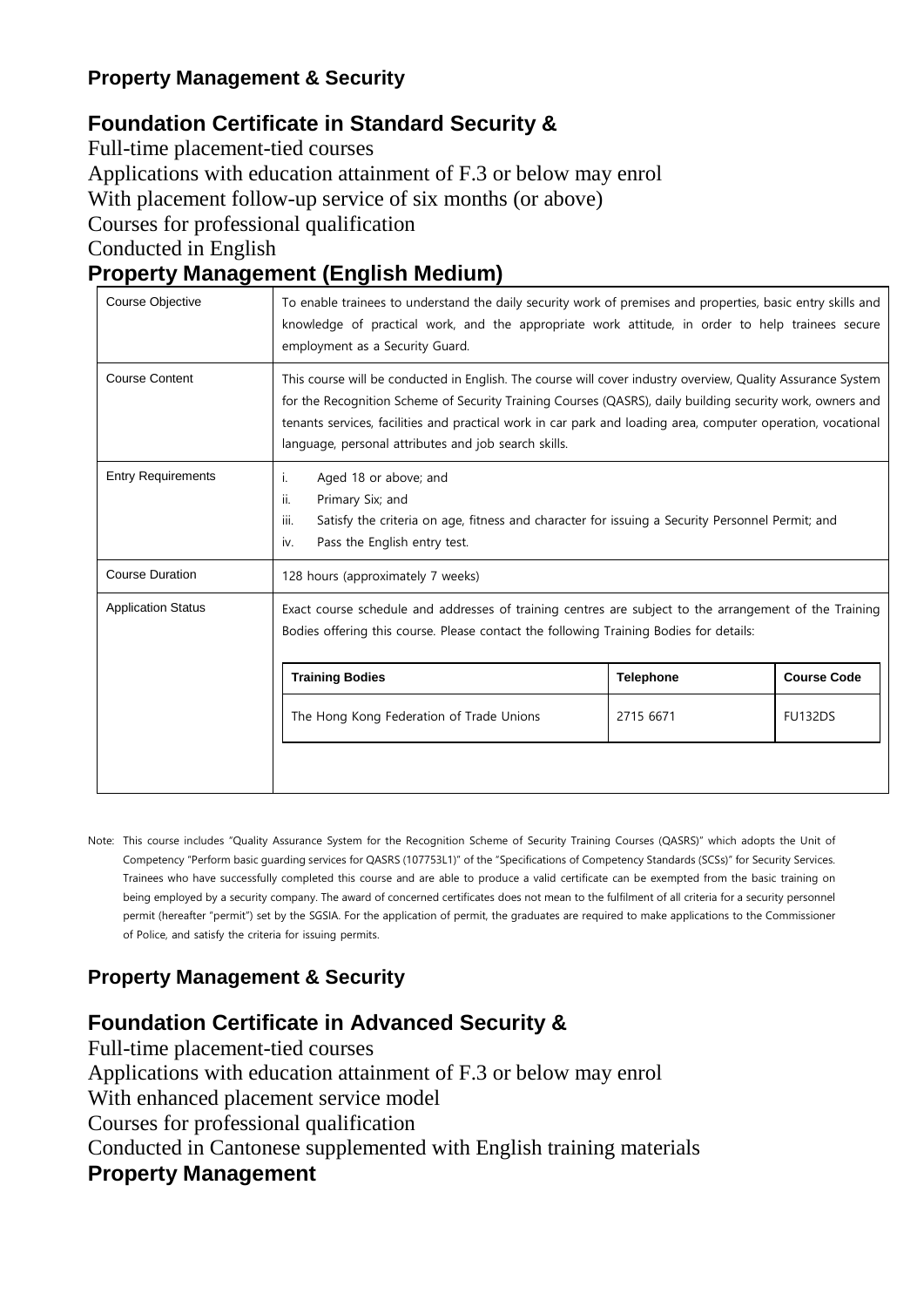| Course Objective          | To enable trainees to understand the daily security work of premises and properties, basic entry skills and<br>knowledge of practical work, personnel management and supervisory skills, understanding of deed of<br>mutual covenants, repair and maintenance of properties, and the appropriate work attitude, in order to<br>help trainees secure employment as a Security Guard.                                                                                                                      |                                                                 |                    |
|---------------------------|----------------------------------------------------------------------------------------------------------------------------------------------------------------------------------------------------------------------------------------------------------------------------------------------------------------------------------------------------------------------------------------------------------------------------------------------------------------------------------------------------------|-----------------------------------------------------------------|--------------------|
| <b>Course Content</b>     | This course will be conducted in Cantonese and supplemented with both Chinese and English training<br>materials. The course will cover industry overview, Quality Assurance System for the Recognition Scheme<br>of Security Training Courses (QASRS), daily building security work, owners and tenants services, facilities<br>and practical work in car park and loading area, building repair and maintenance, computer operation,<br>vocational language, personal attributes and job search skills. |                                                                 |                    |
| <b>Entry Requirements</b> | Aged 18 or above; and<br>i.<br>Form Three; and<br>ii.<br>iii.<br>Satisfy the criteria on age, fitness and character for issuing a Security Personnel Permit.                                                                                                                                                                                                                                                                                                                                             |                                                                 |                    |
| <b>Course Duration</b>    | 156 hours (approximately 8 weeks)                                                                                                                                                                                                                                                                                                                                                                                                                                                                        |                                                                 |                    |
| <b>Application Status</b> | Exact course schedule and addresses of training centres are subject to the arrangement of the Training<br>Bodies offering this course. Please contact the following Training Bodies for details:                                                                                                                                                                                                                                                                                                         |                                                                 |                    |
|                           | <b>Training Bodies</b>                                                                                                                                                                                                                                                                                                                                                                                                                                                                                   | <b>Telephone</b>                                                | <b>Course Code</b> |
|                           | Hong Kong Association for Democracy and<br>People's Livelihood                                                                                                                                                                                                                                                                                                                                                                                                                                           | 2370 3387 / 2330 0345                                           | AP041DS            |
|                           | Baptist Oi Kwan Social Service                                                                                                                                                                                                                                                                                                                                                                                                                                                                           | 2770 8070 / 2116 4598 /<br>2333 2900                            | BK032DS            |
|                           | Caritas — Hong Kong                                                                                                                                                                                                                                                                                                                                                                                                                                                                                      | 3568 8688                                                       | CA050DR            |
|                           | Hong Kong Employment Development Service Limited                                                                                                                                                                                                                                                                                                                                                                                                                                                         | 2326 7862 / 3165 1600 /<br>3165 8870 / 3618 5027                | CS127DR            |
|                           | <b>HKCT Group Limited</b>                                                                                                                                                                                                                                                                                                                                                                                                                                                                                | 2711 9820                                                       | CT034DR            |
|                           | Hong Kong Sheng Kung Hui Welfare Council<br>Limited                                                                                                                                                                                                                                                                                                                                                                                                                                                      | 2109 0082                                                       | DW044DS            |
|                           | The Evangelical Lutheran Church of Hongkong                                                                                                                                                                                                                                                                                                                                                                                                                                                              | 2612 1221 / 2454 4801 /<br>3104 3222 / 2155 2644 /<br>2155 4256 | EL023DR            |
|                           | The Federation of Hong Kong and Kowloon<br>Labour Unions                                                                                                                                                                                                                                                                                                                                                                                                                                                 | 2787 9967 / 2793 9887                                           | FL073DS            |
|                           | S.K.H. Holy Carpenter Church Community Centre                                                                                                                                                                                                                                                                                                                                                                                                                                                            | 3960 4380                                                       | HC010DR            |
|                           |                                                                                                                                                                                                                                                                                                                                                                                                                                                                                                          |                                                                 |                    |
|                           | <b>Training Bodies</b>                                                                                                                                                                                                                                                                                                                                                                                                                                                                                   | <b>Telephone</b>                                                | <b>Course Code</b> |
|                           | Hongkong School of Commerce                                                                                                                                                                                                                                                                                                                                                                                                                                                                              | 3114 8711                                                       | HE024DS            |
|                           | Christian Action                                                                                                                                                                                                                                                                                                                                                                                                                                                                                         | 8106 6190 / 2716 8812                                           | HK075DR            |
|                           | Heung To College of Professional Studies                                                                                                                                                                                                                                                                                                                                                                                                                                                                 | 2381 0426                                                       | HT002DR            |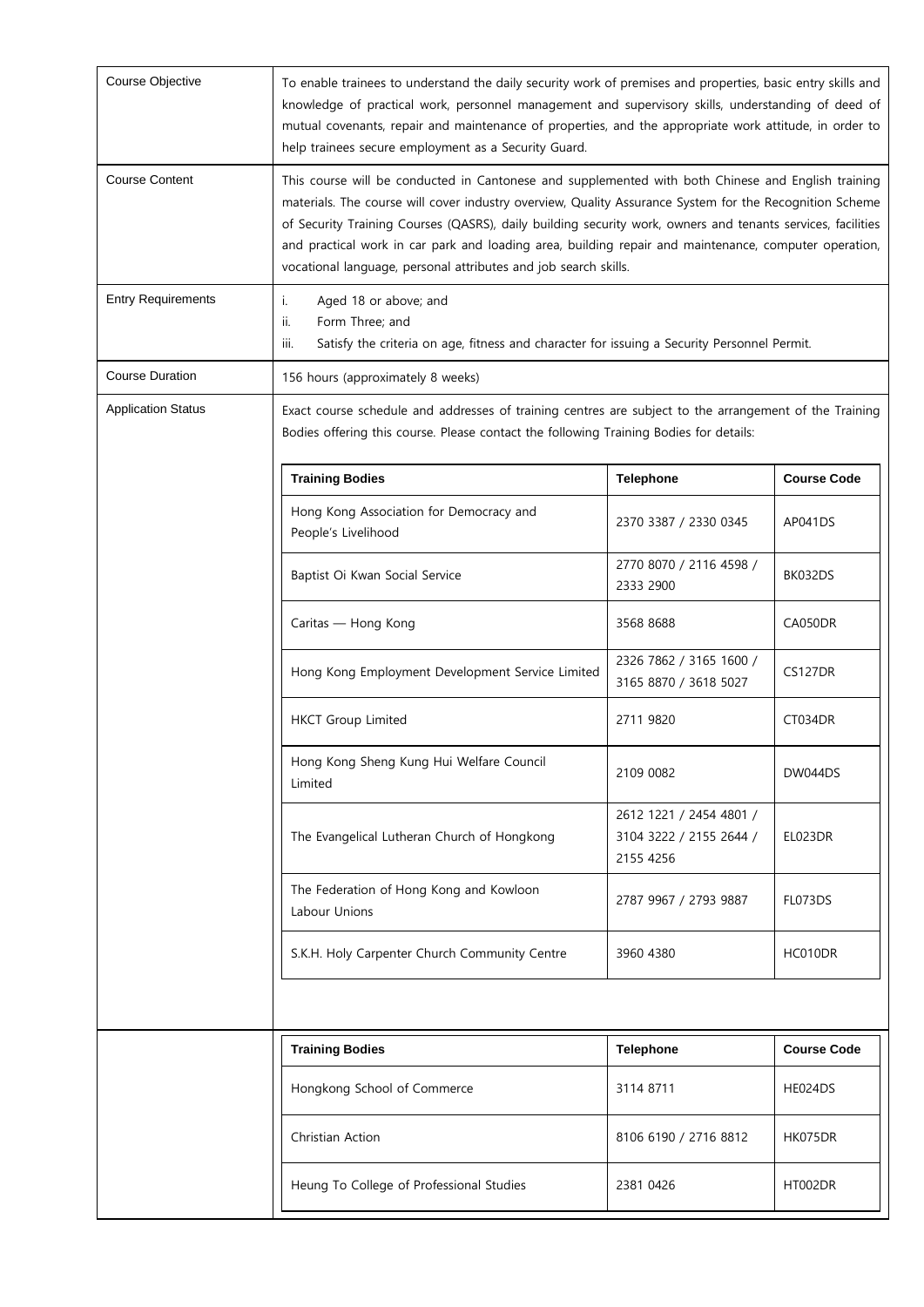| KCRA Community Education Enhancement Center<br>Limited                                             | 2780 9293 / 2374 1100 /<br>2701 8921 / 2116 4481 | KA012DR        |
|----------------------------------------------------------------------------------------------------|--------------------------------------------------|----------------|
| Youth Centre of The True Word Lutheran Church<br>operated by The True Word Lutheran Church Limited | 2367 1111 / 2364 2472                            | LU004DS        |
| Methodist Centre                                                                                   | 2527 2250 / 2806 0062 /<br>2534 8134             | MC015DR        |
| New Territories Association Retraining Centre Limited                                              | 2146 6388                                        | NT022DR        |
| Neighbourhood & Worker's Service Centre                                                            | 2413 8787 / 2893 9968                            | NW004DR        |
| The Young Men's Christian Association of<br>Hong Kong                                              | 2708 8995 / 2268 7733 /<br>2281 6038             | <b>YH006DR</b> |
| Yan Oi Tong Limited                                                                                | 2655 7575                                        | YT094DS        |
| Hong Kong Young Women's Christian Association                                                      | 3970 0800 / 3146 3333 /<br>3106 3411             | YW055DR        |
|                                                                                                    |                                                  |                |

Note: This course includes "Quality Assurance System for the Recognition Scheme of Security Training Courses (QASRS)" which adopts the Unit of Competency "Perform basic guarding services for QASRS (107753L1)" of the "Specifications of Competency Standards (SCSs)" for Security Services. Trainees who have successfully completed this course and are able to produce a valid certificate can be exempted from the basic training on being employed by a security company. The award of concerned certificates does not mean to the fulfilment of all criteria for a security personnel permit (hereafter "permit") set by the SGSIA. For the application of permit, the graduates are required to make applications to the Commissioner of Police, and satisfy the criteria for issuing permits.

#### **Beauty Therapy**

# **Foundation Certificate in Junior Beautician Training**

Full-time placement-tied courses Applications with education attainment of F.3 or below may enrol With placement follow-up service of six months (or above) Conducted in English **(English Medium)**

| Course Objective          | To equip trainees with the basic knowledge and required techniques of a Junior Beautician; to furnish<br>trainees with an overview of the Beauty industry in Hong Kong and enable them to grasp the knowledge<br>and skills in providing customer services; and to help trainees secure employment as a Junior Beautician.                                                                                                                                                                                                                                                                       |
|---------------------------|--------------------------------------------------------------------------------------------------------------------------------------------------------------------------------------------------------------------------------------------------------------------------------------------------------------------------------------------------------------------------------------------------------------------------------------------------------------------------------------------------------------------------------------------------------------------------------------------------|
| <b>Course Content</b>     | This course will be conducted in English. The course will cover industry overview, skin analysis and<br>cleansing, facial treatments, skills of applying face mask and mask coating, massage techniques (including<br>facial and shoulder massage), fundamental make-up techniques, skills of eyebrow shaping and eyelash<br>perming, depilatory treatments, hand treatments, manicure, understanding of beauty care machines,<br>hygiene and safety of beauty salon, customer relationship management and sales techniques, vocational<br>Cantonese, personal attributes and job search skills. |
| <b>Entry Requirements</b> | Form Three; and<br>ii.<br>Pass the English entry test.                                                                                                                                                                                                                                                                                                                                                                                                                                                                                                                                           |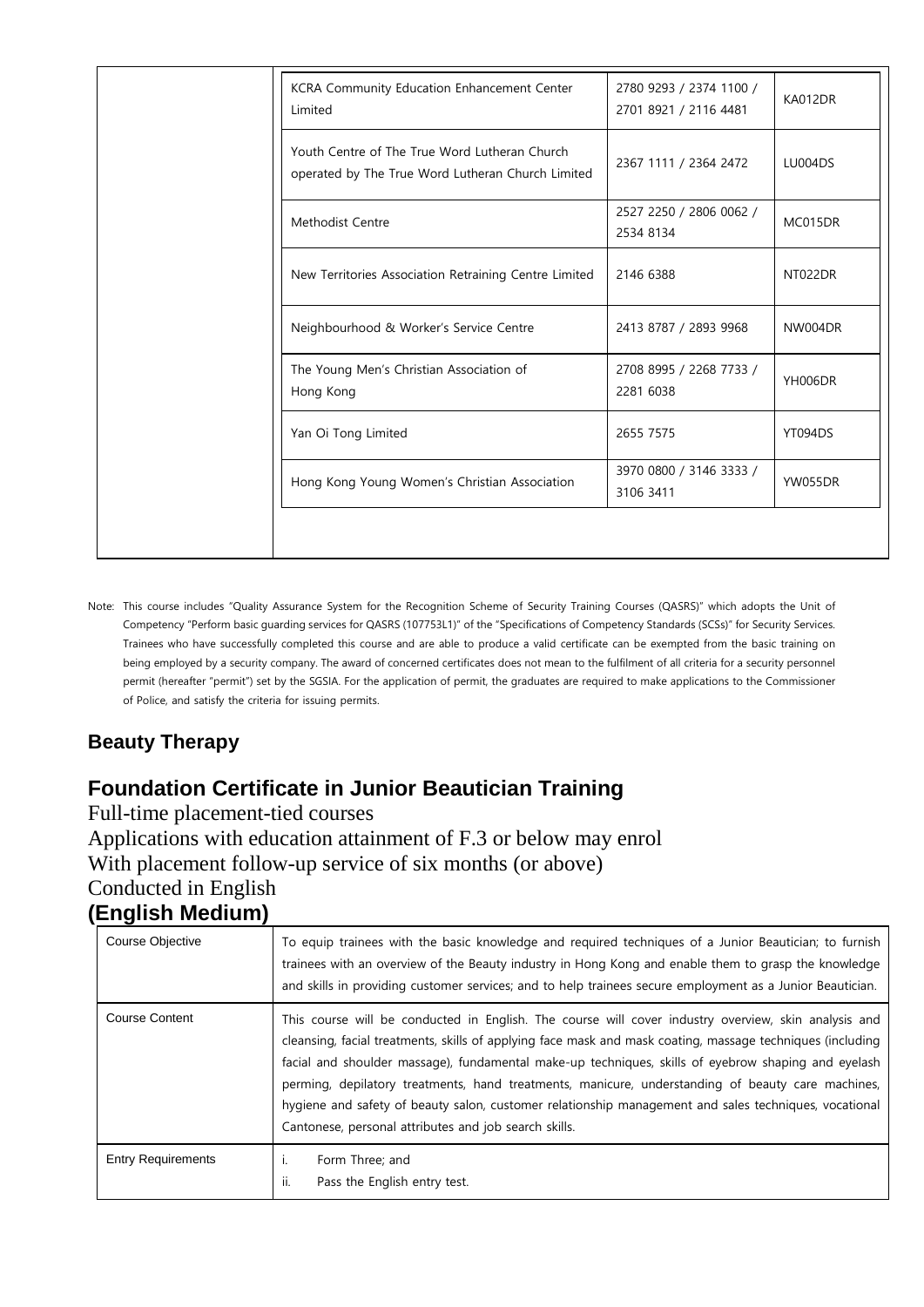| <b>Course Duration</b>    | 180 hours (approximately 9 weeks)                                                                                                                                                                |                                      |         |  |
|---------------------------|--------------------------------------------------------------------------------------------------------------------------------------------------------------------------------------------------|--------------------------------------|---------|--|
| <b>Application Status</b> | Exact course schedule and addresses of training centres are subject to the arrangement of the Training<br>Bodies offering this course. Please contact the following Training Bodies for details: |                                      |         |  |
|                           | <b>Training Bodies</b><br><b>Telephone</b><br><b>Course Code</b>                                                                                                                                 |                                      |         |  |
|                           | Baptist Oi Kwan Social Service                                                                                                                                                                   | 2770 8070 / 2116 4598 /<br>2333 2900 | BK046DS |  |
|                           |                                                                                                                                                                                                  |                                      |         |  |

#### **Beauty Therapy**

### **Foundation Certificate in Nail Technician Training**

Full-time placement-tied courses

Applications with education attainment of F.3 or below may enrol With placement follow-up service of six months (or above) Conducted in English

# **(English Medium)**

| Course Objective          | To equip trainees with the basic knowledge and techniques of a Nail Technician including understanding<br>the culture and requirement of the nail industry in Hong Kong, the knowledge and skills in providing<br>customer services, and exercising the knowledge and skills to provide manicuring and pedicuring services<br>under supervision in order to help trainees secure an employment in nail-related industry.                                        |                                                  |                    |  |
|---------------------------|-----------------------------------------------------------------------------------------------------------------------------------------------------------------------------------------------------------------------------------------------------------------------------------------------------------------------------------------------------------------------------------------------------------------------------------------------------------------|--------------------------------------------------|--------------------|--|
| <b>Course Content</b>     | This course will be conducted in English. The course will cover industry overview, personal hygiene and<br>hygiene in nail industry, structure and care of hand, foot and nail, basic knowledge of manicure and<br>pedicure tools and caring products, skills of manicure, pedicure and massage (hand and foot), paraffin wax<br>caring and fabrication, skills of nail art, skills of gel nail and acrylic nail, personal attributes and job search<br>skills. |                                                  |                    |  |
| <b>Entry Requirements</b> | Completion of Form Three; or completion of Primary Six with at least two years' working experience;<br>i.<br>and<br>Pass the English entry test.<br>ii.                                                                                                                                                                                                                                                                                                         |                                                  |                    |  |
| <b>Course Duration</b>    | 120 hours (approximately 7 weeks)                                                                                                                                                                                                                                                                                                                                                                                                                               |                                                  |                    |  |
| <b>Application Status</b> | Exact course schedule and addresses of training centres are subject to the arrangement of the Training<br>Bodies offering this course. Please contact the following Training Bodies for details:                                                                                                                                                                                                                                                                |                                                  |                    |  |
|                           | <b>Training Bodies</b>                                                                                                                                                                                                                                                                                                                                                                                                                                          | <b>Telephone</b>                                 | <b>Course Code</b> |  |
|                           | Baptist Oi Kwan Social Service                                                                                                                                                                                                                                                                                                                                                                                                                                  | 2770 8070 / 2116 4598 /<br>2333 2900             | BK056DS            |  |
|                           | Hong Kong Employment Development Service Limited                                                                                                                                                                                                                                                                                                                                                                                                                | 2326 7862 / 3165 1600 /<br>3165 8870 / 3618 5027 | CS177DS            |  |
|                           | Yang Memorial Methodist Social Service<br>2251 0888<br>YM017DS                                                                                                                                                                                                                                                                                                                                                                                                  |                                                  |                    |  |
|                           |                                                                                                                                                                                                                                                                                                                                                                                                                                                                 |                                                  |                    |  |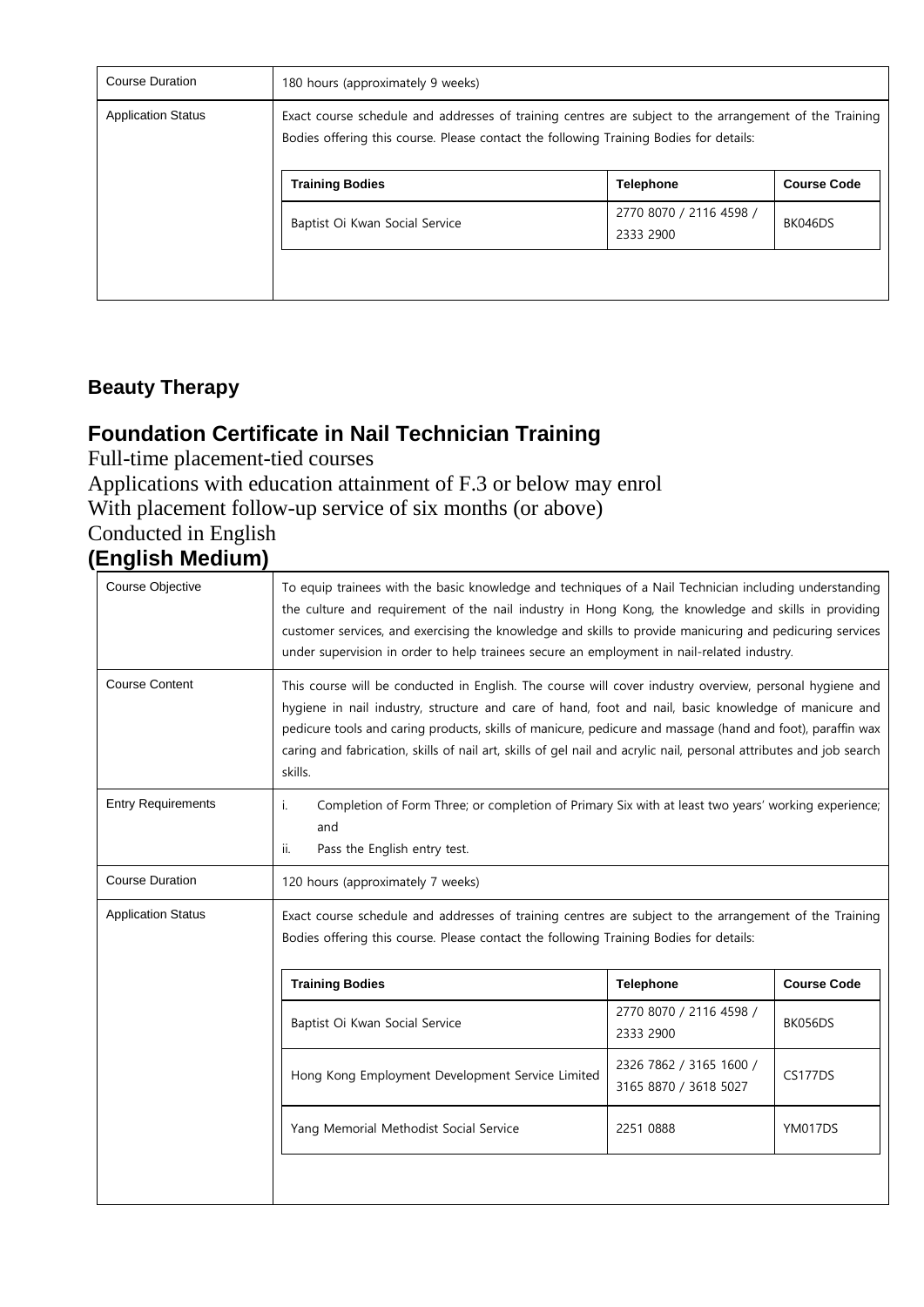#### **Hotel**

#### **Foundation Certificate in Hotel Room Attendant Training**

Full-time placement-tied courses

Applications with education attainment of F.3 or below may enrol With placement follow-up service of six months (or above) Conducted in English

## **(English Medium)**

| Course Objective          | To equip trainees with the basic knowledge and skills of hotel room services, and to enhance confidence<br>and employability of trainees so that they can meet the job requirements and secure employment as a<br>Hotel Room Attendant.                                                                                                                                                                                                                          |                       |                |
|---------------------------|------------------------------------------------------------------------------------------------------------------------------------------------------------------------------------------------------------------------------------------------------------------------------------------------------------------------------------------------------------------------------------------------------------------------------------------------------------------|-----------------------|----------------|
| <b>Course Content</b>     | This course will be conducted in English. The course will cover industry overview, different kinds of hotel<br>rooms, beds and facilities, service procedures when entering the rooms, hotel room arrangement and<br>cleaning procedures, bed making skills, receiving and returning laundries, hotel security and personal<br>safety, work reports, forms and common documents, vocational English and Cantonese, personal attributes<br>and job search skills. |                       |                |
| <b>Entry Requirements</b> | Form Three; or Primary Six with at least two years' working experience; and<br>i.<br>ii.<br>Possess basic written and spoken English proficiency (applicants who have not completed Form One<br>are required to pass the written entry test).                                                                                                                                                                                                                    |                       |                |
| <b>Course Duration</b>    | 124 hours (approximately 7 weeks)                                                                                                                                                                                                                                                                                                                                                                                                                                |                       |                |
| <b>Application Status</b> | Exact course schedule and addresses of training centres are subject to the arrangement of the Training<br>Bodies offering this course. Please contact the following Training Bodies for details:                                                                                                                                                                                                                                                                 |                       |                |
|                           | <b>Training Bodies</b><br><b>Course Code</b><br><b>Telephone</b>                                                                                                                                                                                                                                                                                                                                                                                                 |                       |                |
|                           | Christian Action                                                                                                                                                                                                                                                                                                                                                                                                                                                 | 8106 6190 / 2716 8812 | <b>HK221DS</b> |
|                           |                                                                                                                                                                                                                                                                                                                                                                                                                                                                  |                       |                |

#### **Business**

#### **Foundation Certificate in Bookkeeping**

Full-time placement-tied courses Applications with education attainment of F.3 or below may enrol With placement follow-up service of six months (or above) Courses for professional qualification Conducted in English **(LCCI Level 1 Bookkeeping Examination) (English Medium)**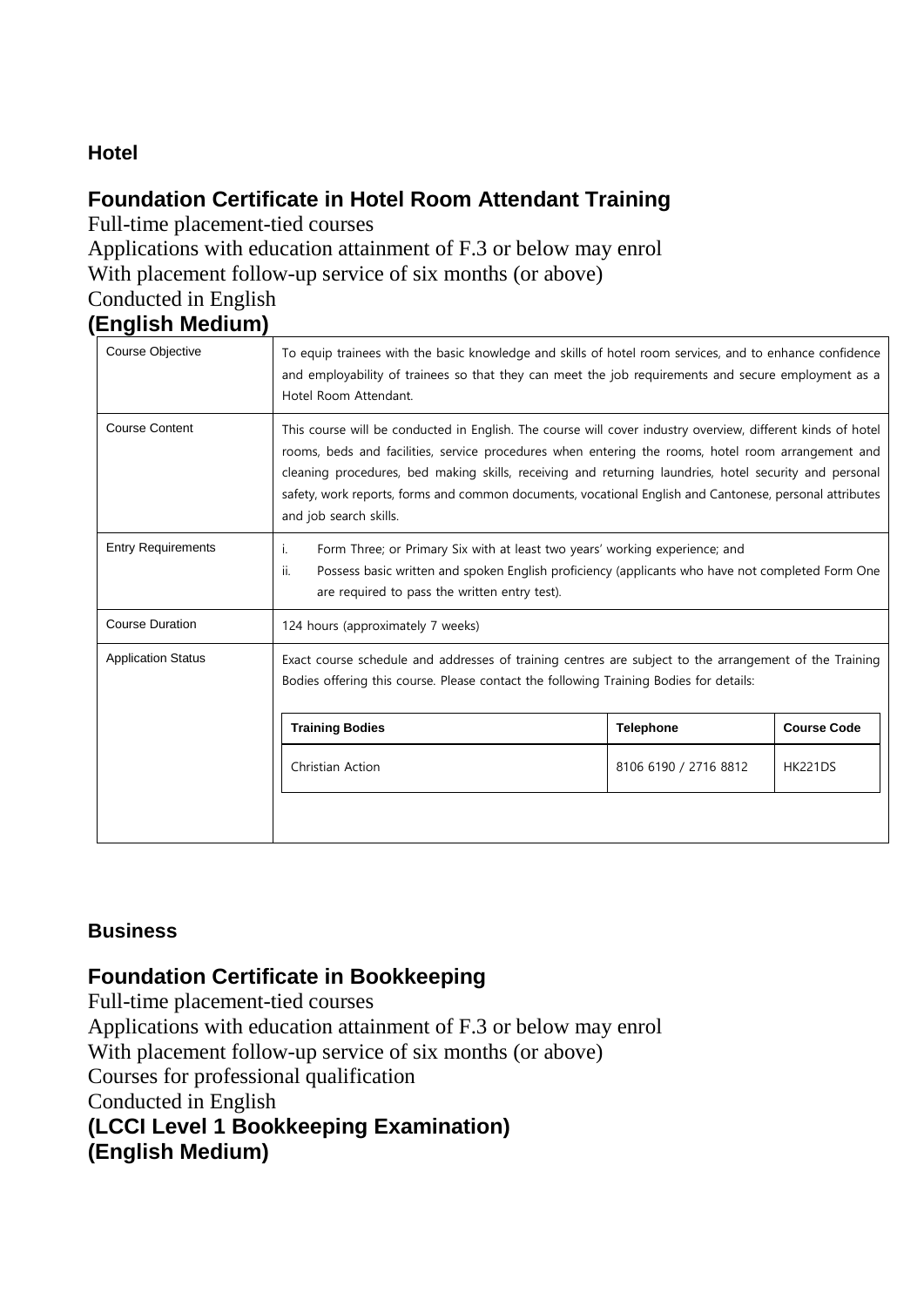| Course Objective          | To equip trainees with the essential skills and knowledge in basic bookkeeping, assist them to take the<br>LCCI Level 1 Bookkeeping (VRQ) Examination and help them secure employment as an Accounting Clerk<br>or related position.                           |  |  |  |
|---------------------------|----------------------------------------------------------------------------------------------------------------------------------------------------------------------------------------------------------------------------------------------------------------|--|--|--|
| <b>Course Content</b>     | This course will be conducted in English. The course will cover industry overview, books of original entry<br>and double-entry, accounting for payroll, control accounts, financial statements of a sole trader, personal<br>attributes and job search skills. |  |  |  |
| <b>Entry Requirements</b> | Form Three; and<br>Ι.<br>ii.<br>Possess good English communication skills; and<br>Pass the English and Mathematics entry test.<br>iii.                                                                                                                         |  |  |  |
| <b>Course Duration</b>    | 156 hours (approximately 8 weeks)                                                                                                                                                                                                                              |  |  |  |
| <b>Application Status</b> | Exact course schedule and addresses of training centres are subject to the arrangement of the Training<br>Bodies offering this course. Please contact the following Training Bodies for details:                                                               |  |  |  |
|                           | <b>Training Bodies</b><br><b>Course Code</b><br><b>Telephone</b>                                                                                                                                                                                               |  |  |  |
|                           | Yang Memorial Methodist Social Service<br><b>YM015DS</b><br>2251 0888                                                                                                                                                                                          |  |  |  |
|                           |                                                                                                                                                                                                                                                                |  |  |  |

Note: The Final Examination of the course is the LCCI Level 1 Bookkeeping (VRQ) Examination which aims to assist trainees in acquiring the required certificate or professional qualification for employment.

#### **Business**

#### **Foundation Certificate in Internet Business Start-up**

Full-time placement-tied courses

With placement follow-up service of six months (or above)

# Conducted in English

# **(English Medium)**

| Course Objective          | To enable trainees to understand basic knowledge, and to grasp the elementary skills of ICT and business<br>start-up; and help them secure employment as an entrepreneur.                                                                                                                                                                                                                                                |  |  |  |
|---------------------------|--------------------------------------------------------------------------------------------------------------------------------------------------------------------------------------------------------------------------------------------------------------------------------------------------------------------------------------------------------------------------------------------------------------------------|--|--|--|
| <b>Course Content</b>     | This course will be conducted in English. The course will cover industry overview, basic knowledge of<br>online entrepreneurship and business, online shop structure and management, e-Marketing strategy for<br>online business, regulations and legislations related to online business, government funding schemes,<br>startup budget analysis, business plan, case study, personal attributes and job search skills. |  |  |  |
| <b>Entry Requirements</b> | Form Five or above, or Form Three with at least two years' working experience; and<br>Ι.<br>ii.<br>Pass the English entry test; and<br>iii.<br>Pass the entry test on basic computer skills.                                                                                                                                                                                                                             |  |  |  |
| <b>Course Duration</b>    | 144 hours (approximately 9 weeks)                                                                                                                                                                                                                                                                                                                                                                                        |  |  |  |
| <b>Application Status</b> | Exact course schedule and addresses of training centres are subject to the arrangement of the Training<br>Bodies offering this course. Please contact the following Training Bodies for details:                                                                                                                                                                                                                         |  |  |  |
|                           | <b>Course Code</b><br><b>Training Bodies</b><br><b>Telephone</b>                                                                                                                                                                                                                                                                                                                                                         |  |  |  |
|                           | Christian Action<br>8106 6190 / 2716 8812<br><b>HK266DS</b>                                                                                                                                                                                                                                                                                                                                                              |  |  |  |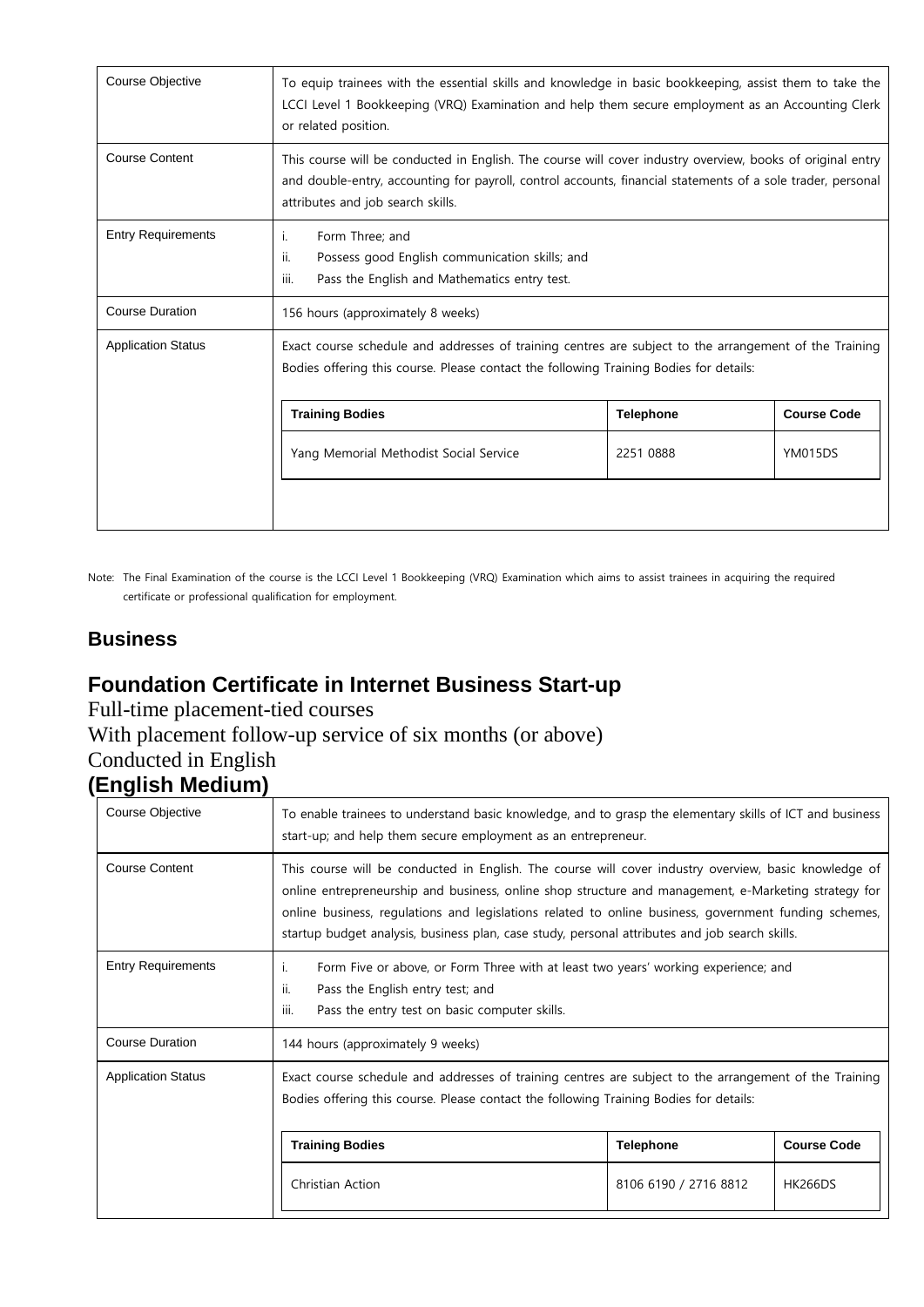#### **Business**

#### **Foundation Certificate in Human Resources**

Full-time placement-tied courses

With enhanced placement service model

#### Conducted in Cantonese supplemented with English training materials

### **Assistant Training**

| Course Objective                                                                                                     | To equip trainees with the knowledge of the operational practices of human resources department, and<br>the understanding of daily office administrative operations, and to help them secure employment as a<br>Human Resources Assistant or related jobs.                                                                           |                                                                 |                    |  |
|----------------------------------------------------------------------------------------------------------------------|--------------------------------------------------------------------------------------------------------------------------------------------------------------------------------------------------------------------------------------------------------------------------------------------------------------------------------------|-----------------------------------------------------------------|--------------------|--|
| <b>Course Content</b>                                                                                                | This course will be conducted in Cantonese and supplemented with English training materials. The course<br>will cover business administration, human resources practices, recruitment procedures, staff training and<br>development, labour and related ordinances, English for business, personal attributes and job search skills. |                                                                 |                    |  |
| <b>Entry Requirements</b>                                                                                            | Form Five; or Form Three with at least two years' working experience; and<br>i.<br>Pass the English entry test.<br>ii.                                                                                                                                                                                                               |                                                                 |                    |  |
| <b>Course Duration</b>                                                                                               | 200 hours (approximately 10 weeks)                                                                                                                                                                                                                                                                                                   |                                                                 |                    |  |
| <b>Application Status</b>                                                                                            | Exact course schedule and addresses of training centres are subject to the arrangement of the Training<br>Bodies offering this course. Please contact the following Training Bodies for details:                                                                                                                                     |                                                                 |                    |  |
|                                                                                                                      | <b>Training Bodies</b>                                                                                                                                                                                                                                                                                                               | <b>Telephone</b>                                                | <b>Course Code</b> |  |
|                                                                                                                      | <b>HKCT Group Limited</b>                                                                                                                                                                                                                                                                                                            | 2711 9820                                                       | <b>CT197DS</b>     |  |
|                                                                                                                      | The Evangelical Lutheran Church of Hongkong                                                                                                                                                                                                                                                                                          | 2612 1221 / 2454 4801 /<br>3104 3222 / 2155 2644 /<br>2155 4256 | <b>EL060DS</b>     |  |
|                                                                                                                      | KCRA Community Education Enhancement Center<br>Limited                                                                                                                                                                                                                                                                               | 2780 9293 / 2374 1100 /<br>2701 8921 / 2116 4481                | KA059DS            |  |
|                                                                                                                      | Methodist Centre                                                                                                                                                                                                                                                                                                                     | 2527 2250 / 2806 0062 /<br>2534 8134                            | MC075DS            |  |
| School of Continuing and Professional Education, City<br>3442 6359 / 3442 6413<br>PE047DS<br>University of Hong Kong |                                                                                                                                                                                                                                                                                                                                      |                                                                 |                    |  |
|                                                                                                                      |                                                                                                                                                                                                                                                                                                                                      |                                                                 |                    |  |

#### **Catering**

## **Foundation Certificate in Barista Training (English Medium)**

Full-time placement-tied courses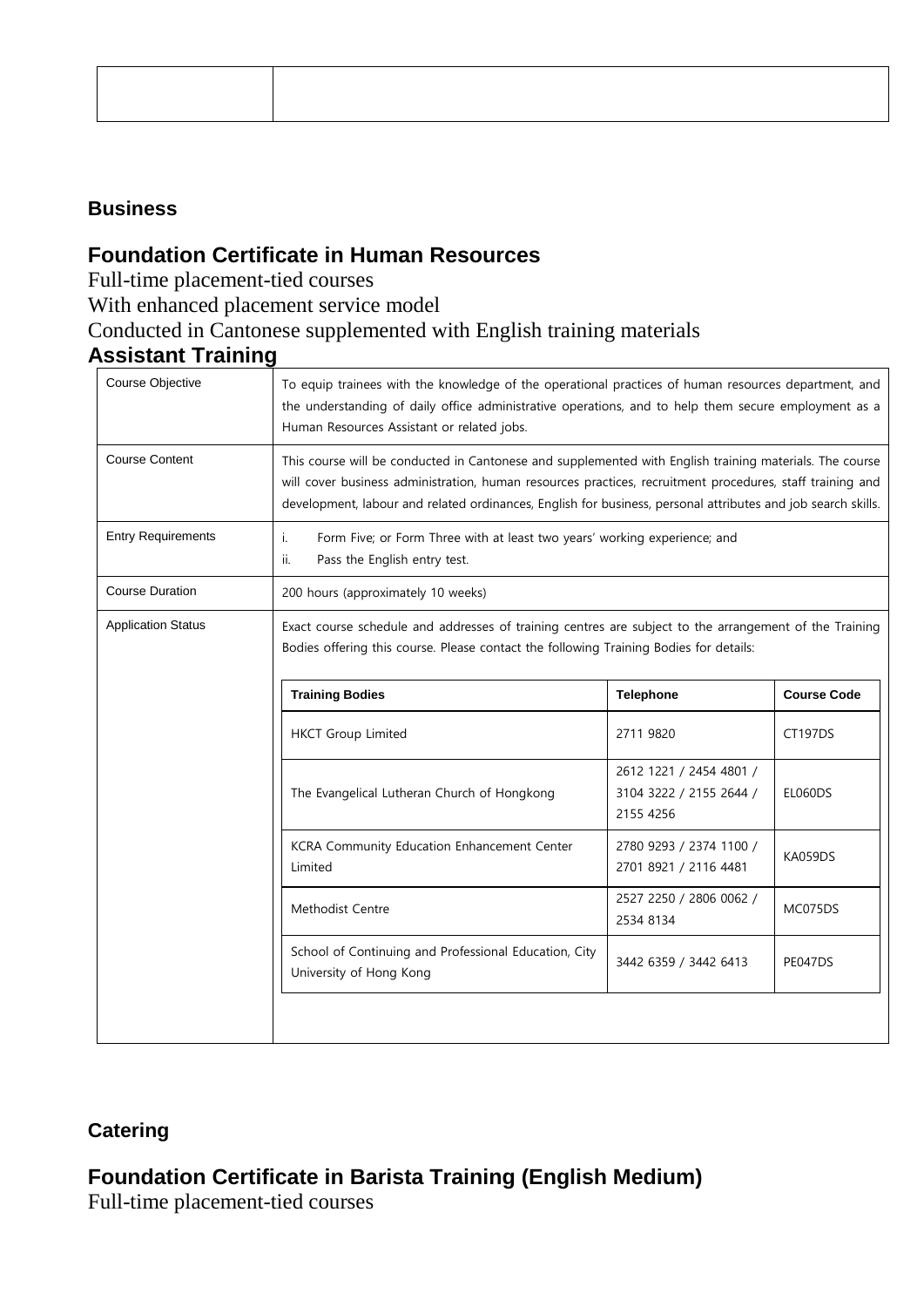# Applications with education attainment of F.3 or below may enrol With placement follow-up service of six months (or above)

# Conducted in English

| Course Objective          | To enable trainees to understand basic knowledge and culture of coffee, and to grasp the elementary<br>skills of coffee and other beverages modulation; to help trainees secure employment as a Barista.                                                                                                                                              |                                      |                |
|---------------------------|-------------------------------------------------------------------------------------------------------------------------------------------------------------------------------------------------------------------------------------------------------------------------------------------------------------------------------------------------------|--------------------------------------|----------------|
| <b>Course Content</b>     | This course will be conducted in English. The course will cover basic knowledge of coffee, coffee<br>modulation techniques, daily operation of a coffee shop and role of a Barista, types of tea leaf and brewing<br>method of scented tea, modulation techniques of other beverages, personal hygiene, personal attributes<br>and job search skills. |                                      |                |
| <b>Entry Requirements</b> | Form Three; or Primary Six with at least two years' working experience; and<br>i.<br>Pass the English entry test.<br>ii.                                                                                                                                                                                                                              |                                      |                |
| <b>Course Duration</b>    | 160 hours (approximately 8 weeks)                                                                                                                                                                                                                                                                                                                     |                                      |                |
| <b>Application Status</b> | Exact course schedule and addresses of training centres are subject to the arrangement of the Training<br>Bodies offering this course. Please contact the following Training Bodies for details:                                                                                                                                                      |                                      |                |
|                           | <b>Training Bodies</b><br><b>Course Code</b><br><b>Telephone</b>                                                                                                                                                                                                                                                                                      |                                      |                |
|                           | Baptist Oi Kwan Social Service                                                                                                                                                                                                                                                                                                                        | 2770 8070 / 2116 4598 /<br>2333 2900 | BK047DS        |
|                           | The Hong Kong Federation of Trade Unions                                                                                                                                                                                                                                                                                                              | 2715 6671                            | <b>FU143DS</b> |
|                           | Christian Action                                                                                                                                                                                                                                                                                                                                      | 8106 6190 / 2716 8812                | <b>HK263DS</b> |
|                           | Yang Memorial Methodist Social Service                                                                                                                                                                                                                                                                                                                | 2251 0888                            | YM011DS        |
|                           |                                                                                                                                                                                                                                                                                                                                                       |                                      |                |

#### **Catering**

### **Foundation Certificate in Junior Chef in**

Full-time placement-tied courses

Applications with education attainment of F.3 or below may enrol

With placement follow-up service of six months (or above)

### Conducted in English

# **Western Cuisine Training (English Medium)**

| Course Objective          | To equip trainees with practical Western cooking skills, and help them secure employment as a Junior<br>Chef in Western cuisine or related work.                                                                                     |
|---------------------------|--------------------------------------------------------------------------------------------------------------------------------------------------------------------------------------------------------------------------------------|
| <b>Course Content</b>     | This course will be conducted in English. The course will cover industry overview, kitchen management,  <br>industry-related terminology, product knowledge, practical cooking skills, personal attributes and job<br>search skills. |
| <b>Entry Requirements</b> | Pass the English entry test                                                                                                                                                                                                          |
| <b>Course Duration</b>    | 160 hours (approximately 8 weeks)                                                                                                                                                                                                    |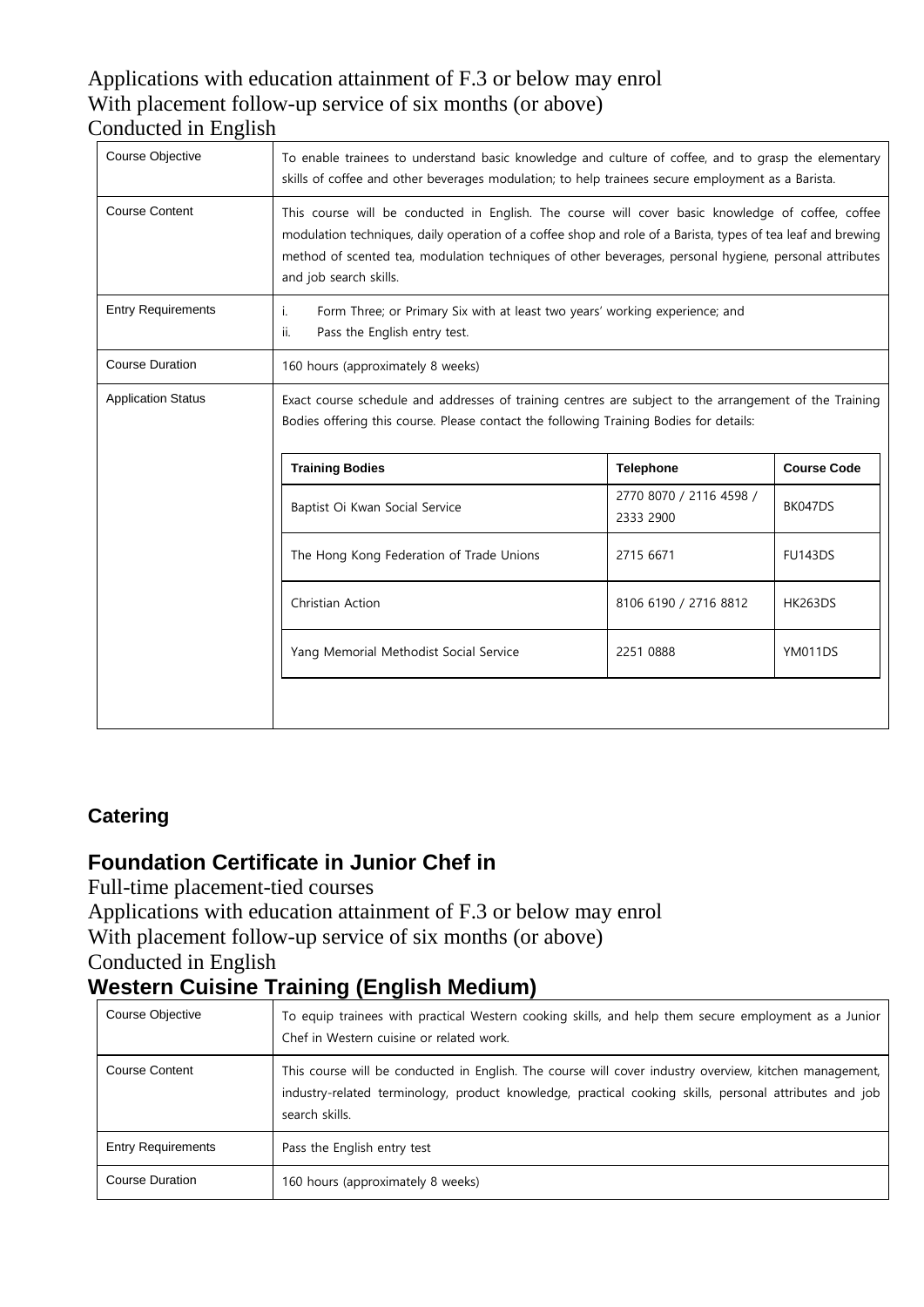| <b>Application Status</b> | Exact course schedule and addresses of training centres are subject to the arrangement of the Training<br>Bodies offering this course. Please contact the following Training Bodies for details: |                       |                    |
|---------------------------|--------------------------------------------------------------------------------------------------------------------------------------------------------------------------------------------------|-----------------------|--------------------|
|                           | <b>Training Bodies</b>                                                                                                                                                                           | <b>Telephone</b>      | <b>Course Code</b> |
|                           | Christian Action                                                                                                                                                                                 | 8106 6190 / 2716 8812 | <b>HK244DS</b>     |
|                           | Yang Memorial Methodist Social Service                                                                                                                                                           | 2251 0888             | YM018DS            |
|                           |                                                                                                                                                                                                  |                       |                    |

#### **Social Services**

# **Foundation Certificate in Community Interpreter Training**

Full-time placement-tied courses

#### With placement follow-up service of six months (or above)

Conducted in English

#### **(English and Urdu)**

| Course Objective          | To enable trainees to understand the roles of a Community Interpreter and acquire the relevant job skills;<br>and help them secure employment as a Community Interpreter or get a job in related industry.                                                                                                                                                                                                                |                       |                    |
|---------------------------|---------------------------------------------------------------------------------------------------------------------------------------------------------------------------------------------------------------------------------------------------------------------------------------------------------------------------------------------------------------------------------------------------------------------------|-----------------------|--------------------|
| <b>Course Content</b>     | This course will be conducted in English. The course will cover industry overview, professional code of<br>ethics, community interpretation theories and techniques, community interpreting in medical and<br>healthcare setting, general paralegal advice, on-site and telephone interpretation, social welfare services<br>and terminologies, qualities of community worker, personal attributes and job search skills. |                       |                    |
| <b>Entry Requirements</b> | Completion of Form Five; and<br>i.<br>ii.<br>Obtain Level Two or above in English Language in HKCEE or HKDSE, or equivalent; and<br>iii.<br>Possess Urdu literacy skills; and<br>Pass the oral and written entry test.<br>iv.                                                                                                                                                                                             |                       |                    |
| <b>Course Duration</b>    | 132 hours (approximately 8 weeks)                                                                                                                                                                                                                                                                                                                                                                                         |                       |                    |
| <b>Application Status</b> | Exact course schedule and addresses of training centres are subject to the arrangement of the Training<br>Bodies offering this course. Please contact the following Training Bodies for details:                                                                                                                                                                                                                          |                       |                    |
|                           | <b>Training Bodies</b>                                                                                                                                                                                                                                                                                                                                                                                                    | <b>Telephone</b>      | <b>Course Code</b> |
|                           | Christian Action                                                                                                                                                                                                                                                                                                                                                                                                          | 8106 6190 / 2716 8812 | <b>HK211DS</b>     |
|                           |                                                                                                                                                                                                                                                                                                                                                                                                                           |                       |                    |

#### **Healthcare Services**

#### **Foundation Certificate in Medical Clinic Assistant Training**

Full-time placement-tied courses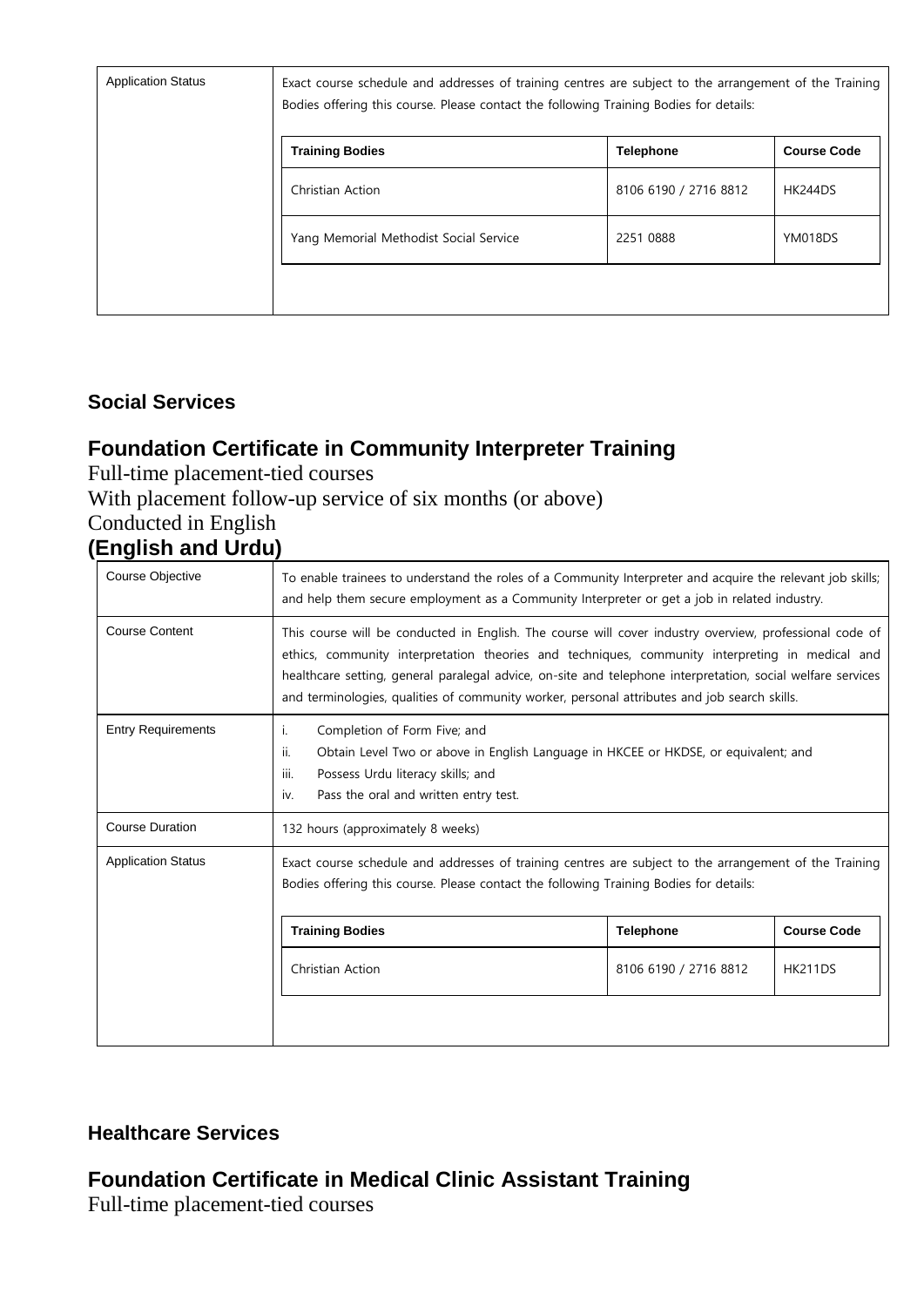#### With placement follow-up service of six months (or above) Conducted in English **(English Medium)**

| Course Objective          | To equip trainees with basic healthcare knowledge, job skills and communication skills for operation of<br>medical clinics; and help them build up confidence and secure employment as a Medical Clinic Assistant<br>or related jobs.                                                              |                                      |                    |
|---------------------------|----------------------------------------------------------------------------------------------------------------------------------------------------------------------------------------------------------------------------------------------------------------------------------------------------|--------------------------------------|--------------------|
| <b>Course Content</b>     | This course will be conducted in English. The course will cover industry overview, operation and<br>administration of clinics, basic healthcare skills, infection control, basic knowledge on pharmacology,<br>communications skills with patients, personal attributes and job search skills.     |                                      |                    |
| <b>Entry Requirements</b> | Completion of Form Five with at least two years' working experience; or five passes in the HKCEE or<br>i.<br>HKDSE, or equivalent; and<br>ii.<br>Pass the English entry test (the applicant who has obtained Grade E/Level Two or above in English<br>Language in HKCEE or HKDSE can be exempted). |                                      |                    |
| <b>Course Duration</b>    | 124 hours (approximately 7 weeks)                                                                                                                                                                                                                                                                  |                                      |                    |
| <b>Application Status</b> | Exact course schedule and addresses of training centres are subject to the arrangement of the Training<br>Bodies offering this course. Please contact the following Training Bodies for details:                                                                                                   |                                      |                    |
|                           | <b>Training Bodies</b>                                                                                                                                                                                                                                                                             | <b>Telephone</b>                     | <b>Course Code</b> |
|                           | Baptist Oi Kwan Social Service                                                                                                                                                                                                                                                                     | 2770 8070 / 2116 4598 /<br>2333 2900 | <b>BK066DS</b>     |
|                           |                                                                                                                                                                                                                                                                                                    |                                      |                    |

#### **Healthcare Services**

#### **Foundation Certificate in Care-related Support**

Full-time placement-tied courses

Applications with education attainment of F.3 or below may enrol

With enhanced placement service model

Courses for professional qualification

Conducted in Cantonese supplemented with English training materials

#### **Worker Training**

| Course Objective                                      | To equip trainees with knowledge, skills and communication abilities of a care-related support worker; and<br>to help them build up the confidence and secure employment as a care-related support worker or related<br>jobs.                                                                                                                                                                                                                                      |
|-------------------------------------------------------|--------------------------------------------------------------------------------------------------------------------------------------------------------------------------------------------------------------------------------------------------------------------------------------------------------------------------------------------------------------------------------------------------------------------------------------------------------------------|
| <b>Course Content</b>                                 | This course will be conducted in Cantonese and supplemented with both Chinese and English training<br>materials. The course will cover role and responsibility of a care-related support worker, structures,<br>functions and pathologies of human body, personal care skills, patient care skills, drug knowledge,<br>environmental health and safety, infection control, occupational safety and health knowledge, personal<br>attributes and job search skills. |
| <b>Entry Requirements</b>                             | Completion of Form Three; and<br>Τ.<br>Possess basic written and spoken English proficiency.<br>н.                                                                                                                                                                                                                                                                                                                                                                 |
| Course Duration<br>204 hours (approximately 10 weeks) |                                                                                                                                                                                                                                                                                                                                                                                                                                                                    |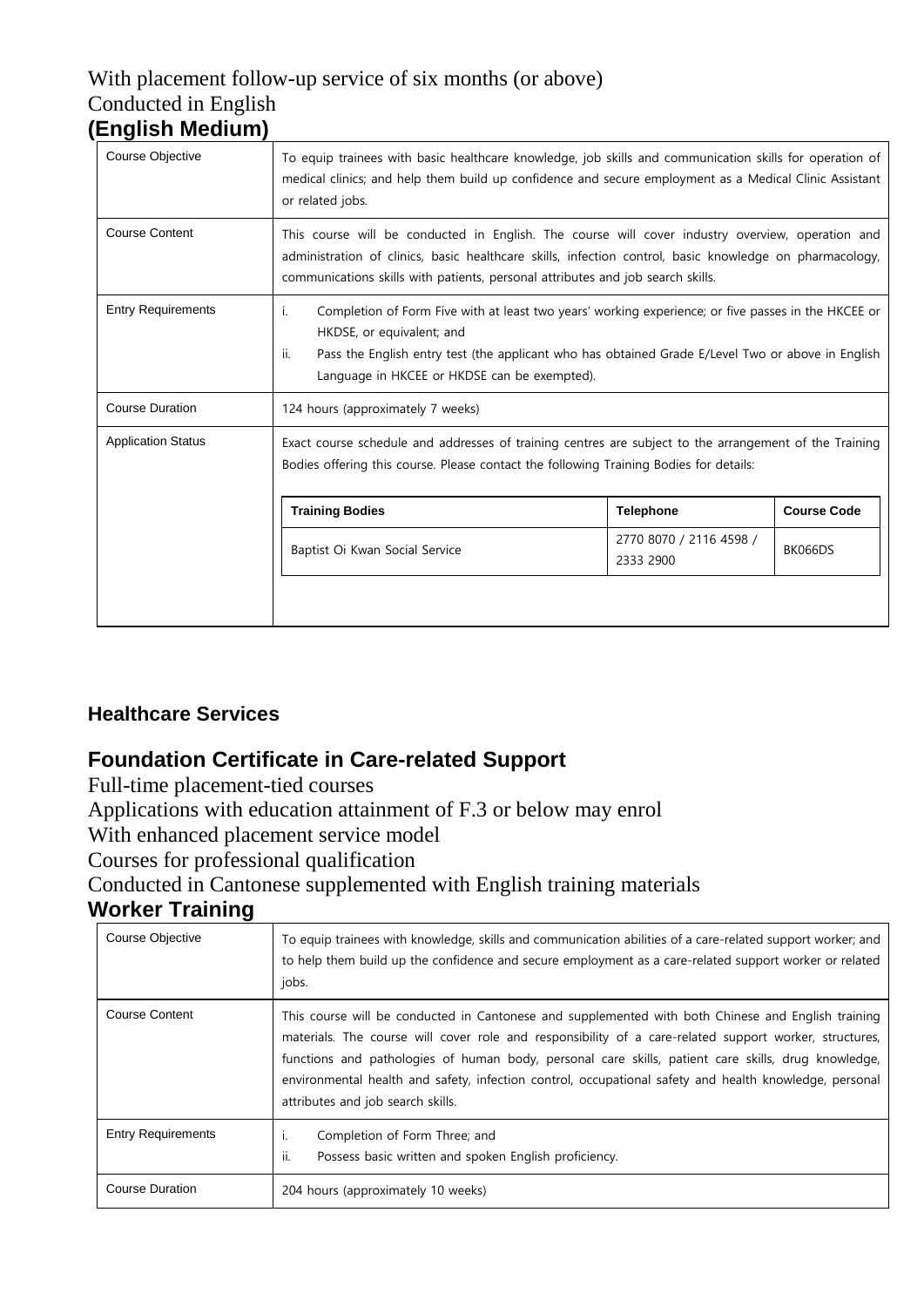Exact course schedule and addresses of training centres are subject to the arrangement of the Training Bodies offering this course. Please contact the following Training Bodies for details:

| <b>Training Bodies</b>                                         | <b>Telephone</b>                                                | <b>Course Code</b> |
|----------------------------------------------------------------|-----------------------------------------------------------------|--------------------|
| Hong Kong Association of Gerontology                           | 2775 5756 / 2775 5155                                           | AG006DS            |
| Hong Kong Association for Democracy and<br>People's Livelihood | 2370 3387 / 2330 0345                                           | AP050DS            |
| Baptist Oi Kwan Social Service                                 | 2770 8070 / 2116 4598 /<br>2333 2900                            | BK035DS            |
| Caritas — Hong Kong                                            | 3568 8688                                                       | <b>CA161DS</b>     |
| College of Nursing, Hong Kong                                  | 2572 9255                                                       | CH005DS            |
| Hong Kong Employment Development Service Limited               | 2326 7862 / 3165 1600 /<br>3165 8870 / 3618 5027                | <b>CS146DS</b>     |
| <b>HKCT Group Limited</b>                                      | 2711 9820                                                       | CT259DS            |
| Hong Kong Sheng Kung Hui Welfare Council Limited               | 2109 0082                                                       | <b>DW045DS</b>     |
| The Evangelical Lutheran Church of Hongkong                    | 2612 1221 / 2454 4801 /<br>3104 3222 / 2155 2644 /<br>2155 4256 | EL038DS            |
| Hong Kong Federation of Women's Centres                        | 2654 6066 / 2654 9800 /<br>2157 9699 / 2386 6256                | FC027DS            |
| The Federation of Hong Kong and Kowloon Labour<br>Unions       | 2787 9967/2793 9887                                             | <b>FL058DS</b>     |

| <b>Training Bodies</b>                                          | <b>Telephone</b>                                 | <b>Course Code</b> |
|-----------------------------------------------------------------|--------------------------------------------------|--------------------|
| The Scout Association of Hong Kong —<br>The Friends of Scouting | 2957 6499 / 2957 6495                            | <b>FS024DS</b>     |
| The Hong Kong Federation of Trade Unions                        | 2715 6671                                        | <b>FU116DS</b>     |
| S.K.H. Holy Carpenter Church Community Centre                   | 3960 4380                                        | HC043DS            |
| Haven of Hope Christian Service                                 | 2643 3120 / 2643 3365                            | HH001DS            |
| Christian Action                                                | 8106 6190 / 2716 8812                            | <b>HK232DS</b>     |
| Heung To College of Professional Studies                        | 2381 0426                                        | <b>HT039DS</b>     |
| KCRA Community Education Enhancement Center<br>Limited          | 2780 9293 / 2374 1100 /<br>2701 8921 / 2116 4481 | KA072DS            |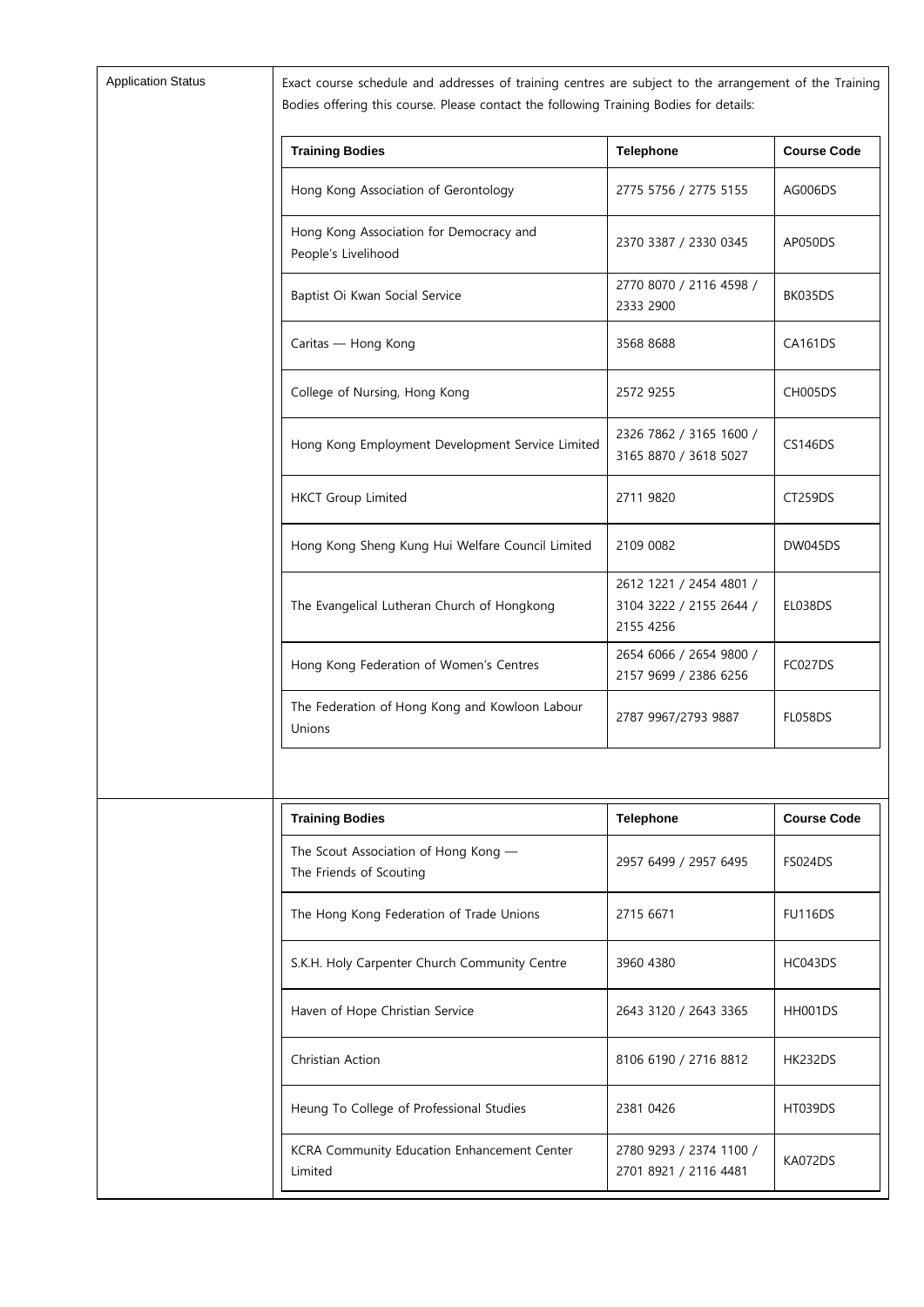| Methodist Centre                                                          | 2527 2250 / 2806 0062 /<br>2534 8134             | MC058DS        |
|---------------------------------------------------------------------------|--------------------------------------------------|----------------|
| Neighbourhood & Worker's Service Centre                                   | 2413 8787 / 2893 9968                            | <b>NW020DS</b> |
| Hong Kong Red Cross                                                       | 2603 0188                                        | RC011DS        |
| Hong Kong St. John Ambulance                                              | 2530 8048 / 2530 8028                            | SA006DS        |
| St. James' Settlement                                                     | 2596 2589 / 3572 0644 /<br>3791 2240 / 2431 8299 | SJ026DS        |
| Hong Kong Sheng Kung Hui Lady MacLehose Centre                            | 2423 5042 / 2436 2977 /<br>2423 2993             | SK081DS        |
| Vassar International Chinese Medical Society Limited                      | 3114 0199                                        | <b>VM014DS</b> |
| Vocational Training Council (Integrated Vocational<br>Development Centre) | 3907 6789                                        | <b>VT324DS</b> |
| Yan Oi Tong Limited                                                       | 2655 7575                                        | YT090DS        |
| Hong Kong Young Women's Christian Association                             | 3970 0800 / 3146 3333 /<br>3106 3411             | <b>YW198DS</b> |
|                                                                           |                                                  |                |

Note: Trainees who have fulfilled all graduation criteria will meet the relevant training requirements recognised by the Hospital Authority (HA) for the application of the Care-related Support Worker position at HA.

#### **Information & Communications Technology**

## **Certificate in Network Engineering Technician Training**

Full-time placement-tied courses

With enhanced placement service model

Conducted in Cantonese supplemented with English training materials

| Course Objective          | To enable trainees to grasp the basic networking skills, operation of routers and set up of switches,<br>understand dial-up network and address translation, master network management and dynamic addressing<br>techniques; and to help trainees secure employment as a Network Engineering Technician or related jobs.        |  |
|---------------------------|---------------------------------------------------------------------------------------------------------------------------------------------------------------------------------------------------------------------------------------------------------------------------------------------------------------------------------|--|
| <b>Course Content</b>     | This course will be conducted in Cantonese and supplemented with English training materials. The course<br>will introduce networking technology, operation of routers, set up of switches, Access Control List and<br>Network Address Translation, preparation for CCNA Examination, personal attributes and job search skills. |  |
| <b>Entry Requirements</b> | Holder of secondary school certificate, or equivalent; and<br>п.<br>Pass the written entry test on basic computer knowledge and network system.<br>H.                                                                                                                                                                           |  |
| <b>Course Duration</b>    | 208 hours (approximately 10 weeks)                                                                                                                                                                                                                                                                                              |  |
| <b>Application Status</b> | Exact course schedule and addresses of training centres are subject to the arrangement of the Training<br>Bodies offering this course. Please contact the following Training Bodies for details:                                                                                                                                |  |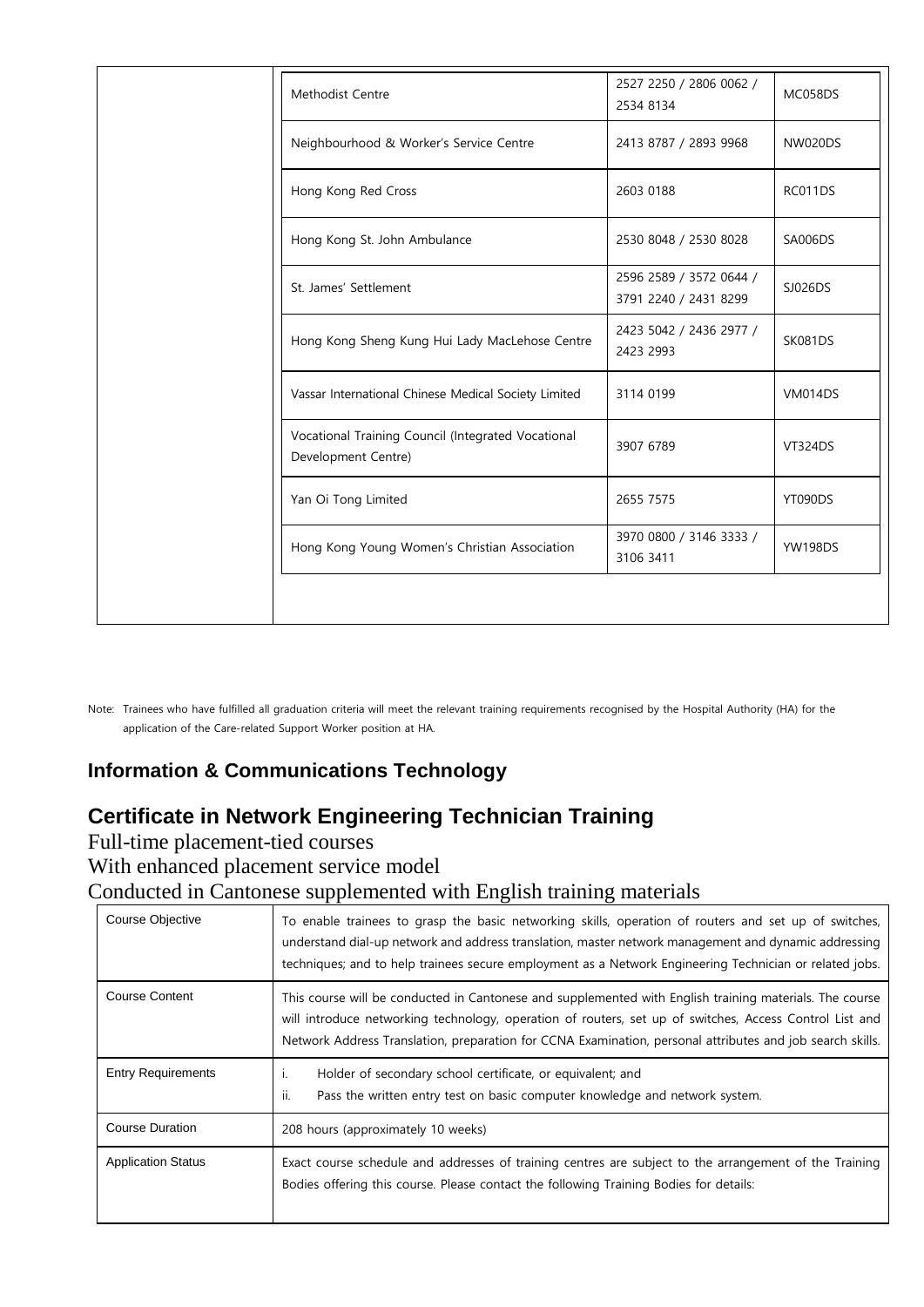|  | <b>Training Bodies</b>                                                    | <b>Telephone</b> | <b>Course Code</b> |
|--|---------------------------------------------------------------------------|------------------|--------------------|
|  | <b>HKCT Group Limited</b>                                                 | 2711 9820        | CT162DS            |
|  | Vocational Training Council (Integrated Vocational<br>Development Centre) | 3907 6789        | <b>VT325DS</b>     |
|  |                                                                           |                  |                    |

# Skills Upgrading Courses

## **Property Management & Security**

## **Foundation Certificate in Quality Assurance System**

Half-day or evening courses

Applications with education attainment of F.3 or below may enrol

Courses for professional qualification

Conducted in English

#### **for the Recognition Scheme of Security Training (English Medium) (Part-time)**

| Course Objective          | To enable trainees to understand the knowledge and skills required in performing the guarding services<br>in accordance with the instructions and quidelines of the "Quality Assurance System for the Recognition<br>Scheme of Security Training Courses" (QASRS).                                                                                                                                                                     |                       |                             |
|---------------------------|----------------------------------------------------------------------------------------------------------------------------------------------------------------------------------------------------------------------------------------------------------------------------------------------------------------------------------------------------------------------------------------------------------------------------------------|-----------------------|-----------------------------|
| <b>Course Content</b>     | This course will be conducted in English. The course will cover role and responsibilities of security personnel<br>for guarding service, laws and regulations relevant to guarding services, health and safety requirements<br>for quarding services, standards of conduct and performance of security personnel for quarding services,<br>policies, procedures and guidelines for guarding services at the premises under protection. |                       |                             |
| <b>Entry Requirements</b> | Aged 18 or above; and<br>i.<br>With working experience; and<br>ii.<br>Satisfy the criteria on age, fitness and character for issuing a Security Personnel Permit; and<br>iii.<br>Pass the English entry test (For applicants with Primary Six qualification, the entry test will be<br>iv.<br>exempted).                                                                                                                               |                       |                             |
| <b>Course Duration</b>    | 18 hours                                                                                                                                                                                                                                                                                                                                                                                                                               |                       |                             |
| Course Mode               | Half-day or evening                                                                                                                                                                                                                                                                                                                                                                                                                    |                       |                             |
| <b>Application Status</b> | Exact course schedule and addresses of training centres are subject to the arrangement of the Training<br>Bodies offering this course. Please contact the following Training Bodies for details:                                                                                                                                                                                                                                       |                       |                             |
|                           | <b>Training Bodies</b>                                                                                                                                                                                                                                                                                                                                                                                                                 | <b>Telephone</b>      | <b>Course Code</b>          |
|                           | The Hong Kong Federation of Trade Unions                                                                                                                                                                                                                                                                                                                                                                                               | 2715 6671             | FU606ES /<br><b>FU606HS</b> |
|                           | Christian Action                                                                                                                                                                                                                                                                                                                                                                                                                       | 8106 6190 / 2716 8812 | HK129ES /<br><b>HK131HS</b> |
|                           |                                                                                                                                                                                                                                                                                                                                                                                                                                        |                       |                             |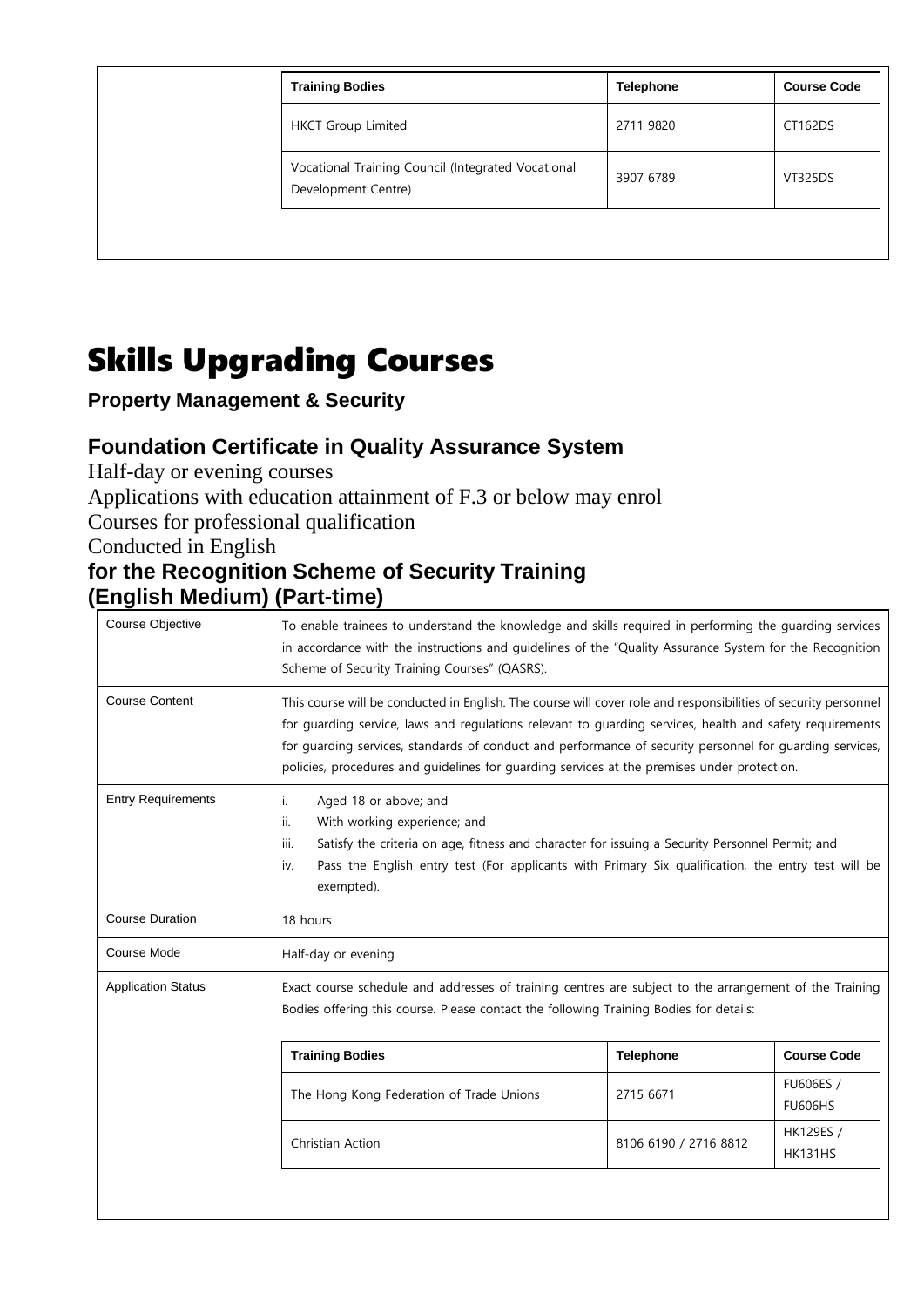Note: This course includes "Quality Assurance System for the Recognition Scheme of Security Training Courses (QASRS)" which adopts the Unit of Competency "Perform basic guarding services for QASRS (107753L1)" of the "Specifications of Competency Standards (SCSs)" for Security Services. Trainees who have successfully completed this course and are able to produce a valid certificate can be exempted from the basic training on being employed by a security company. The award of concerned certificates does not mean to the fulfilment of all criteria for a security personnel permit (hereafter "permit") set by the SGSIA. For the application of permit, the graduates are required to make applications to the Commissioner of Police, and satisfy the criteria for issuing permits.

#### **Business**

#### **Foundation Certificate in Small Business Start-up I**

Half-day or evening courses

Applications with education attainment of F.3 or below may enrol

Conducted in English

# **(Fundamental Operation) (English Medium)**

**(Part-time)**

| Course Objective          | To enable trainees to know the essential conditions and preparation work for starting up a small business,<br>and able to prepare a business plan for small business.                                                                                          |                  |                    |  |
|---------------------------|----------------------------------------------------------------------------------------------------------------------------------------------------------------------------------------------------------------------------------------------------------------|------------------|--------------------|--|
| <b>Course Content</b>     | This course will be conducted in English. The course will cover business opportunities, business planning,<br>business location, entrepreneurship practice, product supply, collection of payment, use of resources and<br>introduction of relevant ordinance. |                  |                    |  |
| <b>Entry Requirements</b> | Aged 18 or above; and<br>ı.<br>ii.<br>Interested to start up a business or be self-employed; and<br>Pass the interview; and<br>iii.<br>Possess basic English literacy skills.<br>iv.                                                                           |                  |                    |  |
| <b>Course Duration</b>    | 48 hours                                                                                                                                                                                                                                                       |                  |                    |  |
| Course Mode               | Half-day or evening                                                                                                                                                                                                                                            |                  |                    |  |
| <b>Application Status</b> | Exact course schedule and addresses of training centres are subject to the arrangement of the Training<br>Bodies offering this course. Please contact the following Training Bodies for details:                                                               |                  |                    |  |
|                           | <b>Training Bodies</b>                                                                                                                                                                                                                                         | <b>Telephone</b> | <b>Course Code</b> |  |
|                           | <b>HK137ES /</b><br>Christian Action<br>8106 6190 / 2716 8812<br>HK137HS                                                                                                                                                                                       |                  |                    |  |
|                           |                                                                                                                                                                                                                                                                |                  |                    |  |
| Course Fee                | Course Fee Waiver \$0<br>Highly Subsidised Fee \$975<br>Normal Subsidised Fee \$3,250                                                                                                                                                                          |                  |                    |  |

#### **Business**

#### **Foundation Certificate in Preparation for LCCI Level 2**

Half-day or evening courses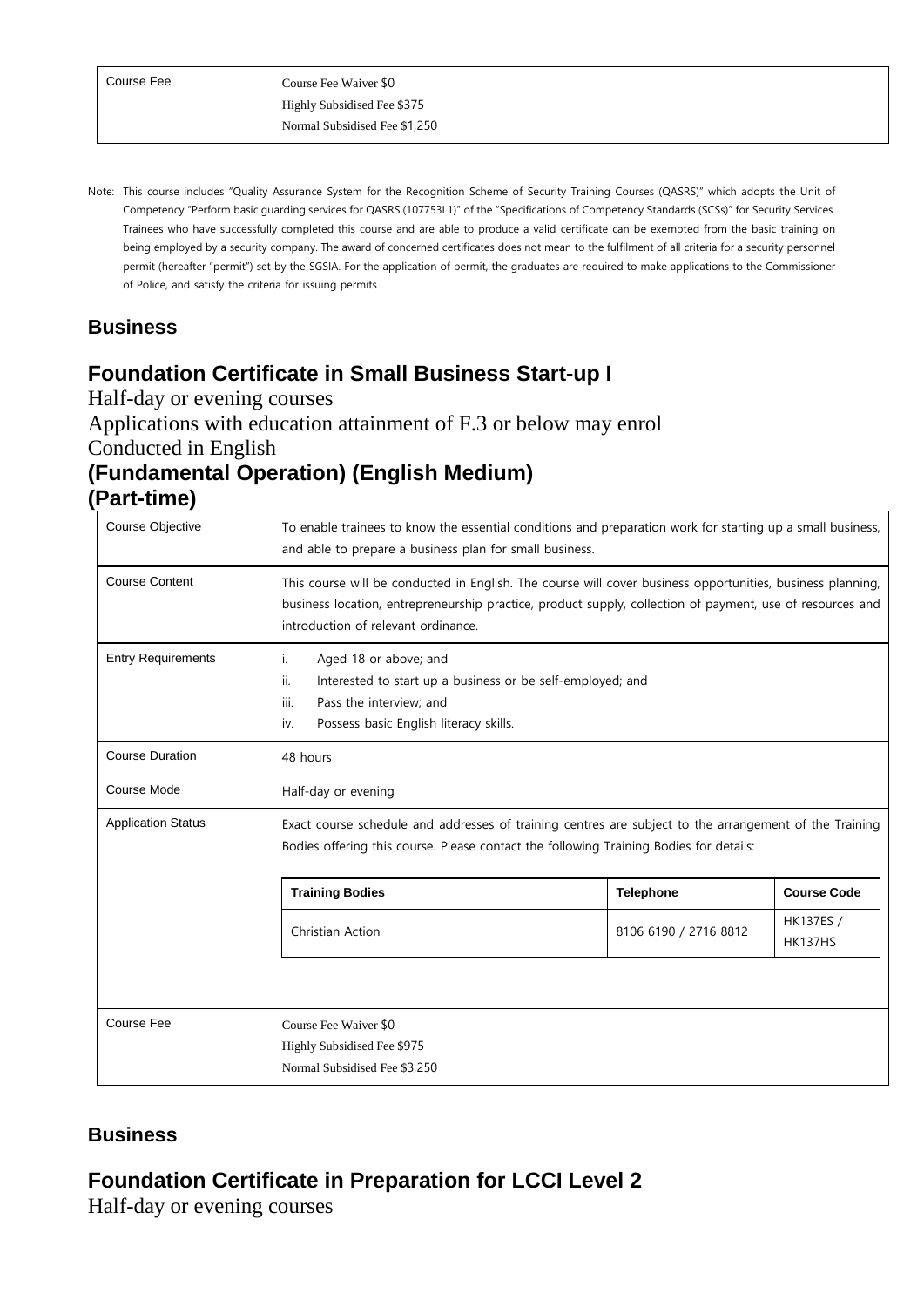#### Applications with education attainment of F.3 or below may enrol Conducted in English **Bookkeeping and Accounting Examination**

# **(English Medium) (Part-time)**

| <b>Course Objective</b>   | To enable trainees who have basic knowledge of bookkeeping enhance their ability to handle financial<br>statements and prepare for the examination of LCCI Level 2 Bookkeeping and Accounting (VRQ), by which<br>their employment competence is increased and meet the requirements of the accounting industry. |                  |                      |
|---------------------------|-----------------------------------------------------------------------------------------------------------------------------------------------------------------------------------------------------------------------------------------------------------------------------------------------------------------|------------------|----------------------|
| <b>Course Content</b>     | This course will be conducted in English. The course will cover recording financial transactions, control<br>account, correction of errors and the journal, adjustments in financial statements, preparation of financial<br>statements and accounting ratios.                                                  |                  |                      |
| <b>Entry Requirements</b> | Form Three with at least two years' working experiences; and<br>i.<br>Holder of Certificate in LCCI Level 1 Bookkeeping (VRQ) or equivalent, or with at least two years'<br>ii.<br>working experience in accounting and pass the bookkeeping entry test; and<br>Pass the English entry test.<br>iii.            |                  |                      |
| <b>Course Duration</b>    | 72 hours                                                                                                                                                                                                                                                                                                        |                  |                      |
| Course Mode               | Half-day or evening                                                                                                                                                                                                                                                                                             |                  |                      |
| <b>Application Status</b> | Exact course schedule and addresses of training centres are subject to the arrangement of the Training<br>Bodies offering this course. Please contact the following Training Bodies for details:                                                                                                                |                  |                      |
|                           | <b>Training Bodies</b>                                                                                                                                                                                                                                                                                          | <b>Telephone</b> | <b>Course Code</b>   |
|                           | Yang Memorial Methodist Social Service                                                                                                                                                                                                                                                                          | 2251 0888        | YM009ES /<br>YM009HS |
|                           |                                                                                                                                                                                                                                                                                                                 |                  |                      |
| Course Fee                | Course Fee Waiver \$0<br>Highly Subsidised Fee \$950<br>Normal Subsidised Fee \$4,750                                                                                                                                                                                                                           |                  |                      |

Note: The public examination fee is NOT included in the course fee.

#### **Catering**

## **Foundation Certificate in Pastry Making (Cake)**

Half-day or evening courses

Applications with education attainment of F.3 or below may enrol

#### Conducted in English **(English Medium) (Part-time)**

| Course Objective          | To equip trainees with knowledge of features of sponge cakes and gateaux and their preparation.                                                                                                                                                                                 |
|---------------------------|---------------------------------------------------------------------------------------------------------------------------------------------------------------------------------------------------------------------------------------------------------------------------------|
| <b>Course Content</b>     | This course will be conducted in English. The course will introduce work ethics and conduct of catering<br>workers, introduction to cake making tools and cake ingredients, skills in making roll cake, butter cake,<br>assorted cakes, butter and fresh cream and mousse cake. |
| <b>Entry Requirements</b> | At least half year's working experience in the catering industry; and<br>ii.<br>Pass the English entry test.                                                                                                                                                                    |
| <b>Course Duration</b>    | 30 hours                                                                                                                                                                                                                                                                        |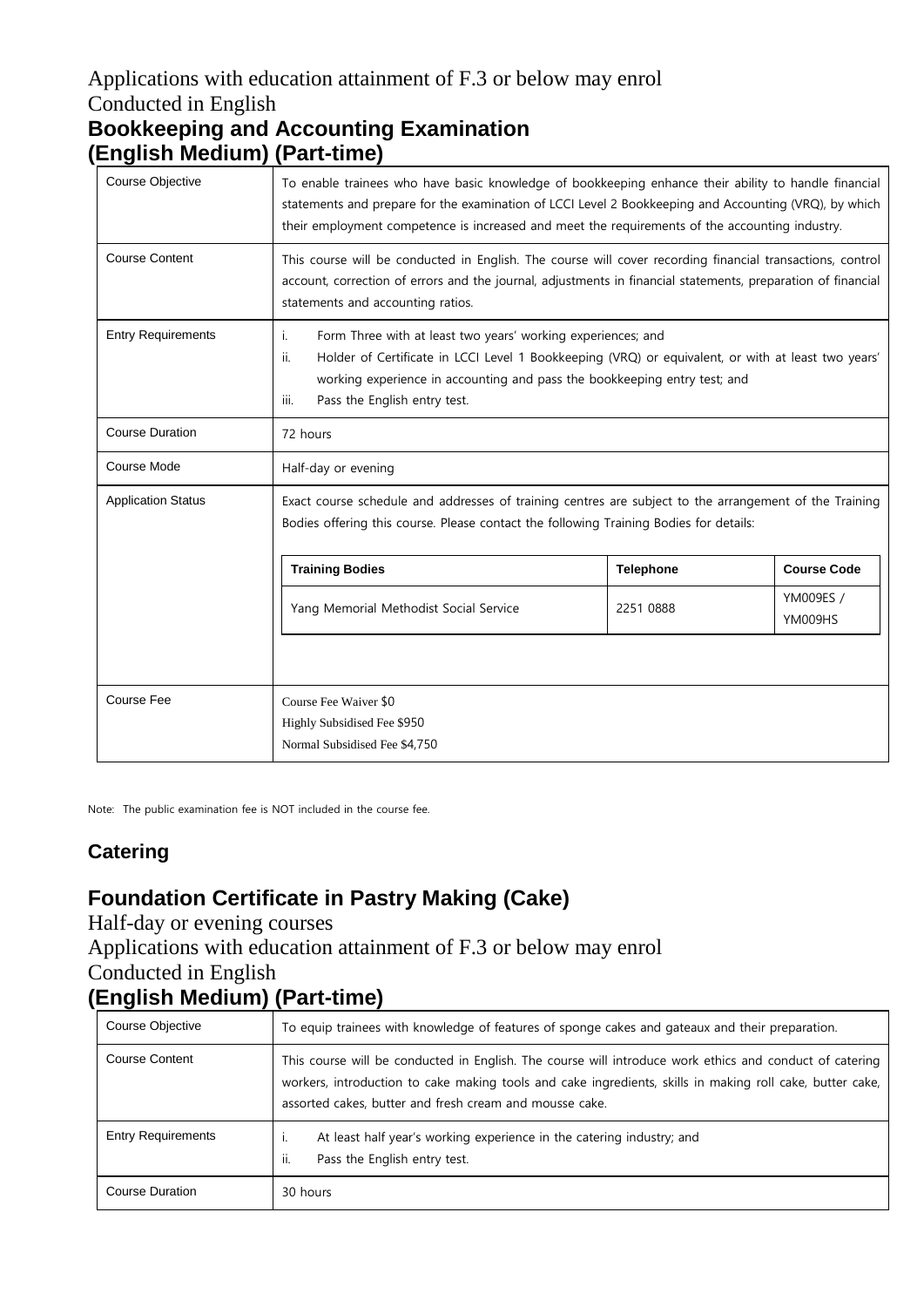| Course Mode               | Half-day or evening                                                                                                                                                                              |                  |                      |
|---------------------------|--------------------------------------------------------------------------------------------------------------------------------------------------------------------------------------------------|------------------|----------------------|
| <b>Application Status</b> | Exact course schedule and addresses of training centres are subject to the arrangement of the Training<br>Bodies offering this course. Please contact the following Training Bodies for details: |                  |                      |
|                           | <b>Training Bodies</b>                                                                                                                                                                           | <b>Telephone</b> | <b>Course Code</b>   |
|                           | Yang Memorial Methodist Social Service                                                                                                                                                           | 2251 0888        | YM008ES /<br>YM007HS |
|                           |                                                                                                                                                                                                  |                  |                      |
| Course Fee                | Course Fee Waiver \$0<br>Highly Subsidised Fee \$675<br>Normal Subsidised Fee \$2,250                                                                                                            |                  |                      |

#### **Social Services**

## **Foundation Certificate in Community Networking and**

Half-day or evening courses Conducted in English

# **Programme Planning (English Medium) (Part-time)**

| Course Objective          | To equip trainees with essential knowledge and skills of community networking and programme planning.                                                                                                                                                                                                                                  |  |  |  |
|---------------------------|----------------------------------------------------------------------------------------------------------------------------------------------------------------------------------------------------------------------------------------------------------------------------------------------------------------------------------------|--|--|--|
| <b>Course Content</b>     | This course will be conducted in English. The course will cover industry overview, social values and ethics,<br>major anti-discrimination ordinances in Hong Kong, techniques of community networking and programme<br>planning.                                                                                                       |  |  |  |
| <b>Entry Requirements</b> | Completion of Form Five and with at least one year's relevant working experience in the social<br>i.<br>services industry; or completion of Form Three and with at least two years' relevant working<br>experience in the social services industry; and<br>Pass the entry written test on English literacy and computer skills.<br>ii. |  |  |  |
| <b>Course Duration</b>    | 48 hours                                                                                                                                                                                                                                                                                                                               |  |  |  |
| Course Mode               | Half-day or evening                                                                                                                                                                                                                                                                                                                    |  |  |  |
| <b>Application Status</b> | Exact course schedule and addresses of training centres are subject to the arrangement of the Training<br>Bodies offering this course. Please contact the following Training Bodies for details:                                                                                                                                       |  |  |  |
|                           | <b>Course Code</b><br><b>Training Bodies</b><br><b>Telephone</b>                                                                                                                                                                                                                                                                       |  |  |  |
|                           | <b>HK115ES /</b><br>Christian Action<br>8106 6190 / 2716 8812<br><b>HK139HS</b>                                                                                                                                                                                                                                                        |  |  |  |
|                           |                                                                                                                                                                                                                                                                                                                                        |  |  |  |
| Course Fee                | Course Fee Waiver \$0<br>Highly Subsidised Fee \$1,425<br>Normal Subsidised Fee \$4,750                                                                                                                                                                                                                                                |  |  |  |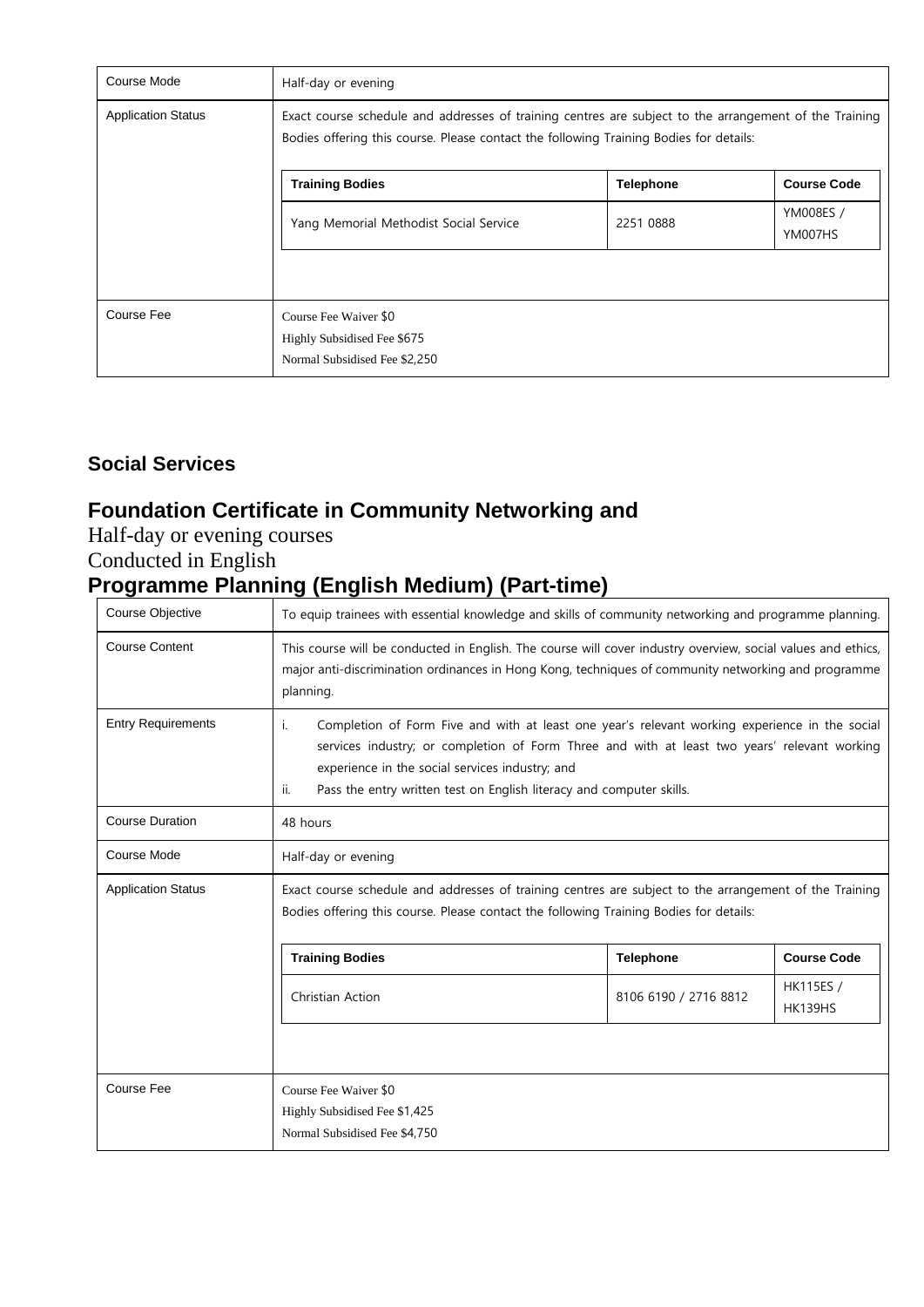# Generic Skills Courses

#### **IT Applications**

### **Foundation Certificate in Computer Operations for Beginners**

Half-day or evening courses

Applications with education attainment of F.3 or below may enrol

Conducted in English

#### **(English Medium) (Part-time)**

| <b>Course Objective</b>   | To enable trainees to familiarise the basic knowledge of IT applications, to know the basic concept of<br>computer, basic operations skills of keyboard, Windows and Accessories, simple word processing skills,<br>and internet applications, to enhance the confidence of trainees. |  |  |  |
|---------------------------|---------------------------------------------------------------------------------------------------------------------------------------------------------------------------------------------------------------------------------------------------------------------------------------|--|--|--|
| <b>Course Content</b>     | This course will be conducted in English. The course will cover basic Windows operation, simple word<br>processing, concept and application of internet, and application of email.                                                                                                    |  |  |  |
| <b>Entry Requirements</b> | Possess basic English literacy skills                                                                                                                                                                                                                                                 |  |  |  |
| <b>Course Duration</b>    | 30 hours                                                                                                                                                                                                                                                                              |  |  |  |
| Course Mode               | Half-day or evening                                                                                                                                                                                                                                                                   |  |  |  |
| <b>Application Status</b> | Exact course schedule and addresses of training centres are subject to the arrangement of the Training<br>Bodies offering this course. Please contact the following Training Bodies for details:                                                                                      |  |  |  |
|                           | <b>Training Bodies</b><br><b>Course Code</b><br><b>Telephone</b>                                                                                                                                                                                                                      |  |  |  |
|                           | HK136EG /<br>8106 6190 / 2716 8812<br>Christian Action<br>HK117HG                                                                                                                                                                                                                     |  |  |  |
|                           |                                                                                                                                                                                                                                                                                       |  |  |  |
| Course Fee                | Course Fee Waiver \$0<br>Highly Subsidised Fee \$525<br>Normal Subsidised Fee \$1,750                                                                                                                                                                                                 |  |  |  |

#### **IT Applications**

#### **Foundation Certificate in Word Processing I**

Half-day or evening courses Applications with education attainment of F.3 or below may enrol Conducted in English **(English Medium) (Part-time)**

| Course Objective | To enable trainees to familiarise with the basic functions of MS Word, and apply the skills they learnt in |
|------------------|------------------------------------------------------------------------------------------------------------|
|                  | MS Word to work and daily life.                                                                            |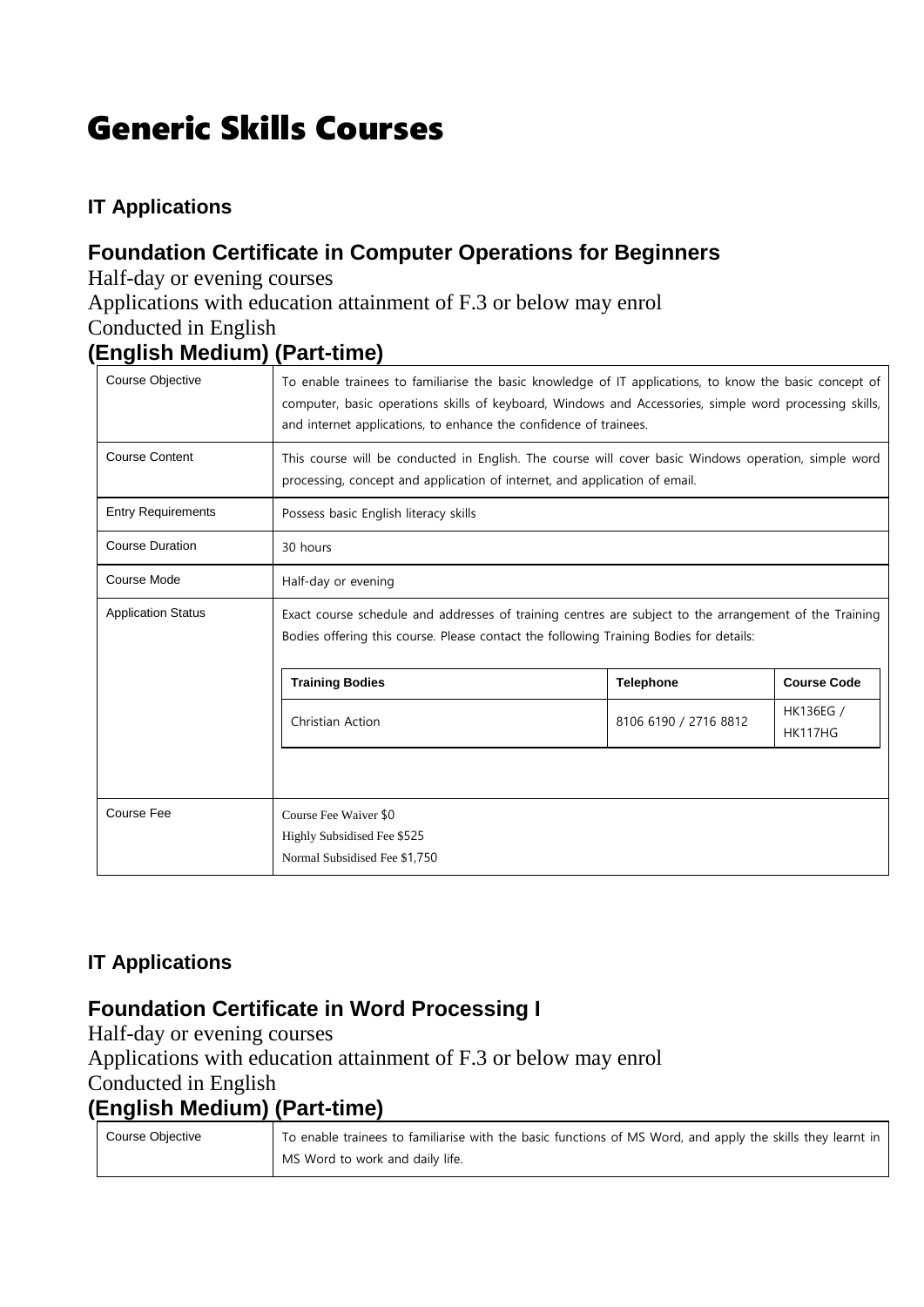| <b>Course Content</b>     | This course will be conducted in English. The course will cover the interface of MS Word, file management,<br>text editing, paragraph formatting and page setup, table formatting and application, inserting and editing<br>objects, and printing document.          |                                      |                                    |
|---------------------------|----------------------------------------------------------------------------------------------------------------------------------------------------------------------------------------------------------------------------------------------------------------------|--------------------------------------|------------------------------------|
| <b>Entry Requirements</b> | Holder of "Foundation Certificate in Computer Concepts and Keyboard Operation (Part-time)" of<br>i.<br>ERB or equivalent; or pass the entry test on basic computer skills; and<br>Possess basic English literacy skills.<br>ii.                                      |                                      |                                    |
| <b>Course Duration</b>    | 30 hours                                                                                                                                                                                                                                                             |                                      |                                    |
| Course Mode               | Half-day or evening                                                                                                                                                                                                                                                  |                                      |                                    |
| <b>Application Status</b> | Exact course schedule and addresses of training centres are subject to the arrangement of the Training<br>Bodies offering this course. Please contact the following Training Bodies for details:<br><b>Course Code</b><br><b>Training Bodies</b><br><b>Telephone</b> |                                      |                                    |
|                           | Baptist Oi Kwan Social Service                                                                                                                                                                                                                                       | 2770 8070 / 2116 4598 /<br>2333 2900 | BK101EG /<br><b>BK101HG</b>        |
|                           | Christian Action                                                                                                                                                                                                                                                     | 8106 6190 / 2716 8812                | <b>HK045EG /</b><br><b>HK115HG</b> |
|                           | Hong Kong Sheng Kung Hui Lady MacLehose Centre                                                                                                                                                                                                                       | 2423 5042 / 2436 2977 /<br>2423 2993 | SK084EG /<br>SK037HG               |
| <b>Course Fee</b>         | Course Fee Waiver \$0<br>Highly Subsidised Fee \$450<br>Normal Subsidised Fee \$2,250                                                                                                                                                                                |                                      |                                    |

#### **IT Applications**

## **Foundation Certificate in Spreadsheet Processing I**

Half-day or evening courses Applications with education attainment of F.3 or below may enrol Conducted in English **(English Medium) (Part-time)**

| Course Objective          | To enable trainees to familiarise with the basic functions of MS Excel, and apply the skills they learnt in<br>MS Excel to work and daily life.                                                                                                                                                                                    |
|---------------------------|------------------------------------------------------------------------------------------------------------------------------------------------------------------------------------------------------------------------------------------------------------------------------------------------------------------------------------|
| <b>Course Content</b>     | This course will be conducted in English. The course will cover the interface of MS Excel, file management,<br>operation of the cells, using basic operations, formulas and functions in cells, worksheet editing, data<br>filtering and sorting, charts making and application, printing procedures and multi Windows management. |
| <b>Entry Requirements</b> | Holder of "Foundation Certificate in Computer Concepts and Keyboard Operation (Part-time)" of<br>L.<br>ERB or equivalent; or pass the entry test on basic computer skills; and<br>Possess basic English literacy skills.<br>÷ii.                                                                                                   |
| <b>Course Duration</b>    | 30 hours                                                                                                                                                                                                                                                                                                                           |
| Course Mode               | Half-day or evening                                                                                                                                                                                                                                                                                                                |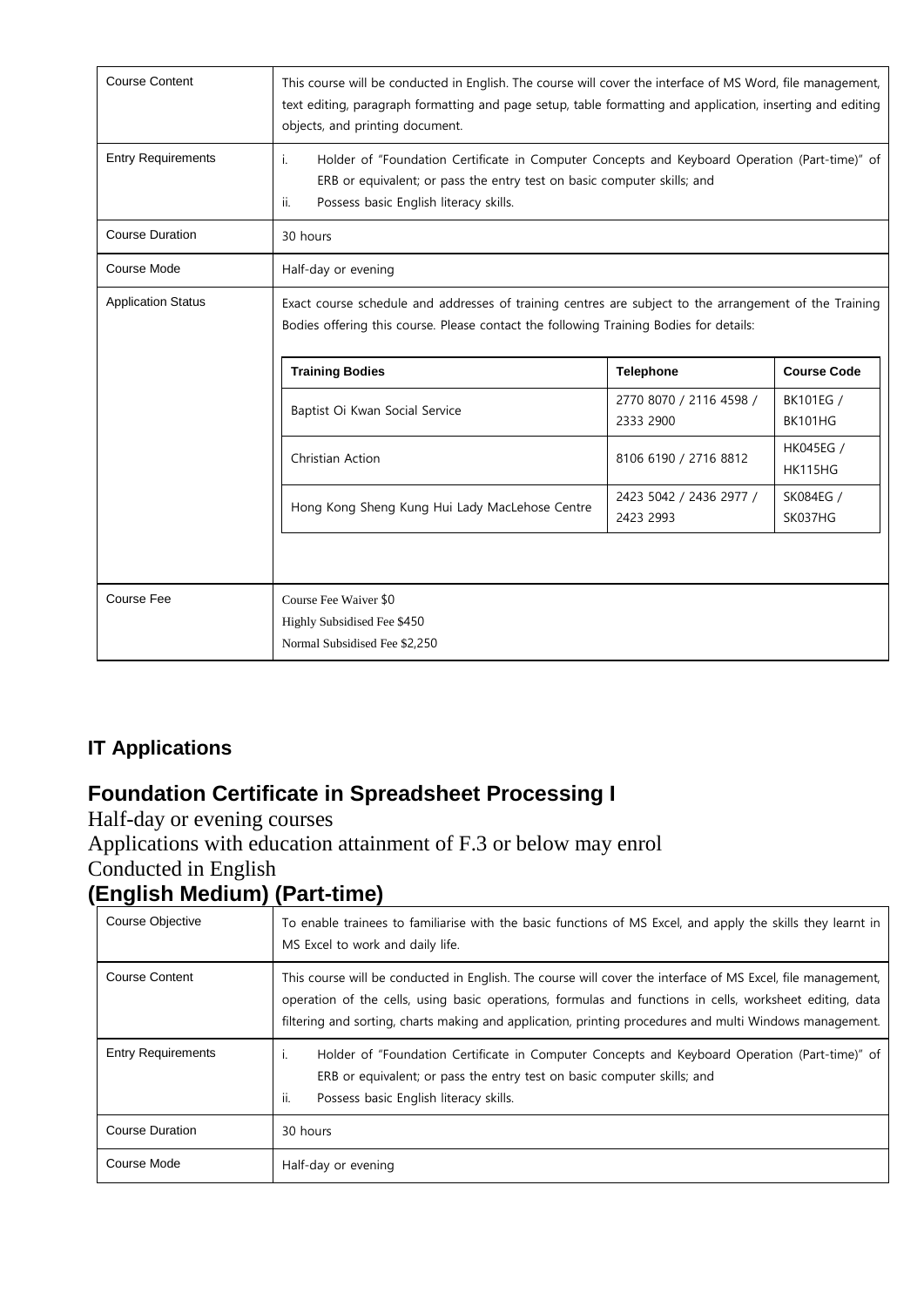| <b>Application Status</b> | Exact course schedule and addresses of training centres are subject to the arrangement of the Training<br>Bodies offering this course. Please contact the following Training Bodies for details: |                                      |                                    |
|---------------------------|--------------------------------------------------------------------------------------------------------------------------------------------------------------------------------------------------|--------------------------------------|------------------------------------|
|                           | <b>Training Bodies</b>                                                                                                                                                                           | <b>Telephone</b>                     | <b>Course Code</b>                 |
|                           | Baptist Oi Kwan Social Service                                                                                                                                                                   | 2770 8070 / 2116 4598 /<br>2333 2900 | BK102EG /<br>BK102HG               |
|                           | Christian Action                                                                                                                                                                                 | 8106 6190 / 2716 8812                | <b>HK046EG /</b><br><b>HK116HG</b> |
|                           | Hong Kong Sheng Kung Hui Lady MacLehose Centre                                                                                                                                                   | 2423 5042 / 2436 2977 /<br>2423 2993 | SK128EG /<br>SK128HG               |
|                           |                                                                                                                                                                                                  |                                      |                                    |
| Course Fee                | Course Fee Waiver \$0<br>Highly Subsidised Fee \$450<br>Normal Subsidised Fee \$2,250                                                                                                            |                                      |                                    |

#### **IT Applications**

# **Foundation Certificate in Internet Application**

Half-day or evening courses

Applications with education attainment of F.3 or below may enrol

Conducted in English

# **(English Medium) (Part-time)**

| Course Objective          | To enable trainees to acquire knowledge of the basic functions and technique in using the internet, and<br>know about the copyrights, illegal download, the related laws and regulations, computer virus, and<br>installation and use of the anti-virus software.                                                                                                                                                                          |                       |                                    |
|---------------------------|--------------------------------------------------------------------------------------------------------------------------------------------------------------------------------------------------------------------------------------------------------------------------------------------------------------------------------------------------------------------------------------------------------------------------------------------|-----------------------|------------------------------------|
| <b>Course Content</b>     | This course will be conducted in English. The course will cover the basic concepts and functions of internet,<br>application of web browser and search engine, internet application in workplace, introduction to Adobe<br>Acrobat Reader and java software plug-in, copyright, illegal download, personal data protection and the<br>related laws, network security, password security, computer virus, anti-virus software and firewall. |                       |                                    |
| <b>Entry Requirements</b> | Holder of "Foundation Certificate in Computer Concepts and Keyboard Operation (Part-time)" of<br>i.<br>ERB or equivalent; or pass the entry test on basic computer skills; and<br>ii.<br>Possess basic English literacy skills.                                                                                                                                                                                                            |                       |                                    |
| <b>Course Duration</b>    | 30 hours                                                                                                                                                                                                                                                                                                                                                                                                                                   |                       |                                    |
| Course Mode               | Half-day or evening                                                                                                                                                                                                                                                                                                                                                                                                                        |                       |                                    |
| <b>Application Status</b> | Exact course schedule and addresses of training centres are subject to the arrangement of the Training<br>Bodies offering this course. Please contact the following Training Bodies for details:                                                                                                                                                                                                                                           |                       |                                    |
|                           | <b>Training Bodies</b>                                                                                                                                                                                                                                                                                                                                                                                                                     | <b>Telephone</b>      | <b>Course Code</b>                 |
|                           | Christian Action                                                                                                                                                                                                                                                                                                                                                                                                                           | 8106 6190 / 2716 8812 | <b>HK149EG /</b><br><b>HK149HG</b> |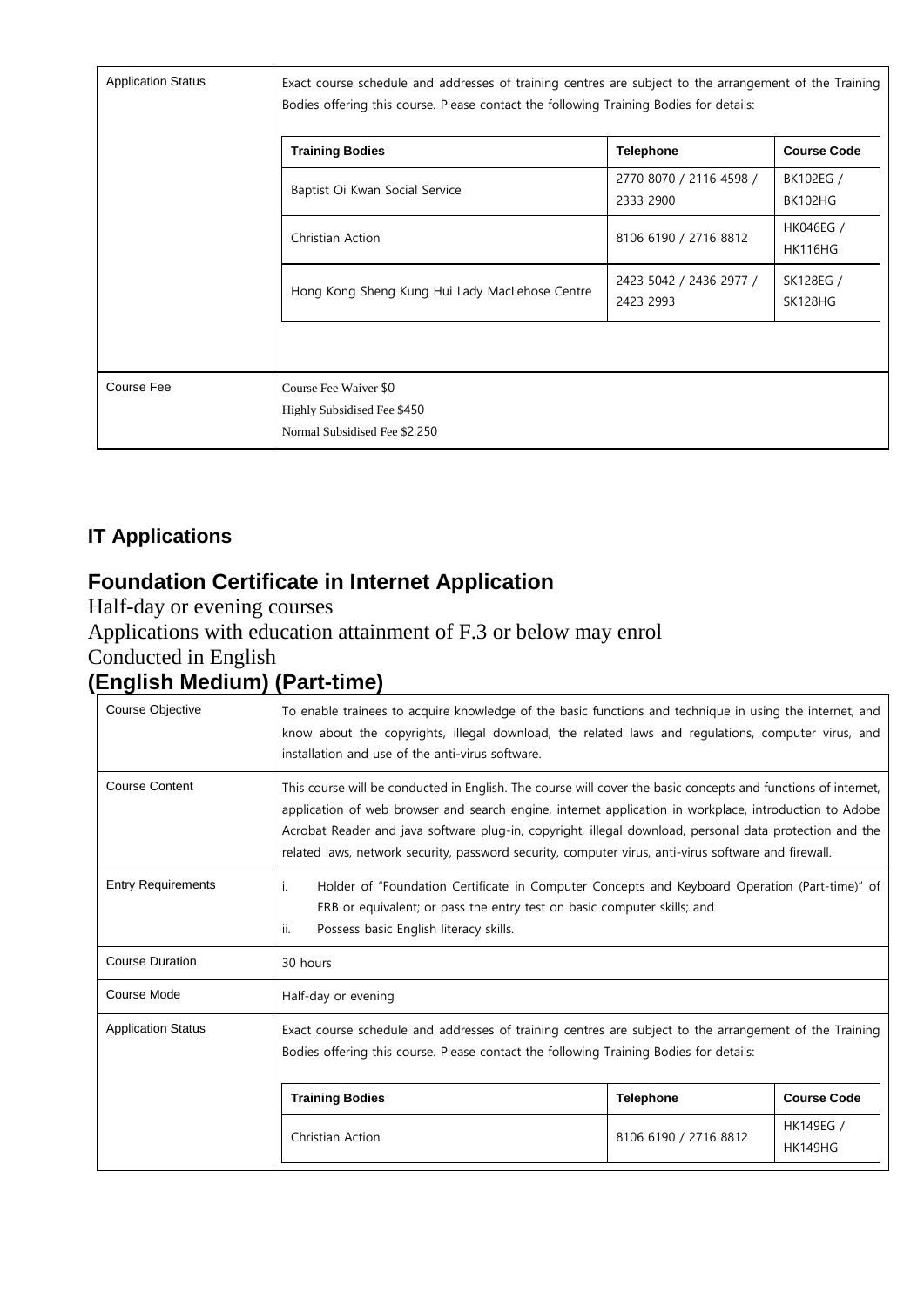|            | Hong Kong Sheng Kung Hui Lady MacLehose Centre                                        | 2423 5042 / 2436 2977 /<br>2423 2993 | SK133EG /<br>SK133HG |
|------------|---------------------------------------------------------------------------------------|--------------------------------------|----------------------|
|            |                                                                                       |                                      |                      |
| Course Fee | Course Fee Waiver \$0<br>Highly Subsidised Fee \$450<br>Normal Subsidised Fee \$2,250 |                                      |                      |

#### **Foundation Certificate in Vocational Cantonese I**

Half-day or evening courses

Applications with education attainment of F.3 or below may enrol **for Non-Chinese Speakers (Part-time)**

| Course Objective          | To introduce basic oral and listening Cantonese skills to trainees to enable them to communicate in simple<br>Cantonese in daily life and workplace.                                                                                                            |                                                  |                             |  |
|---------------------------|-----------------------------------------------------------------------------------------------------------------------------------------------------------------------------------------------------------------------------------------------------------------|--------------------------------------------------|-----------------------------|--|
| <b>Course Content</b>     | This course is suitable for non-Chinese speaking eligible employees in Hong Kong. The course will cover<br>introduction of 9 tones and 6 tone contours, introduction and greetings, numbers and time, weather, food<br>and eating out, shopping and site visit. |                                                  |                             |  |
| <b>Entry Requirements</b> | Pass the English entry test                                                                                                                                                                                                                                     |                                                  |                             |  |
| <b>Course Duration</b>    | 30 hours                                                                                                                                                                                                                                                        |                                                  |                             |  |
| Course Mode               | Half-day or evening                                                                                                                                                                                                                                             |                                                  |                             |  |
| <b>Application Status</b> | Exact course schedule and addresses of training centres are subject to the arrangement of the Training<br>Bodies offering this course. Please contact the following Training Bodies for details:                                                                |                                                  |                             |  |
|                           | <b>Training Bodies</b><br><b>Telephone</b><br><b>Course Code</b>                                                                                                                                                                                                |                                                  |                             |  |
|                           | Baptist Oi Kwan Social Service                                                                                                                                                                                                                                  | 2770 8070 / 2116 4598 /<br>2333 2900             | BK124EG /<br>BK124HG        |  |
|                           | Hong Kong Employment Development Service Limited                                                                                                                                                                                                                | 2326 7862 / 3165 1600 /<br>3165 8870 / 3618 5027 | CS162EG /<br><b>CS167HG</b> |  |
|                           | Hong Kong Sheng Kung Hui Welfare Council Limited                                                                                                                                                                                                                | 2109 0082                                        | DW025EG /<br>DW025HG        |  |
|                           | Christian Action                                                                                                                                                                                                                                                | 8106 6190 / 2716 8812                            | HK109EG /<br>HK133HG        |  |
|                           |                                                                                                                                                                                                                                                                 |                                                  |                             |  |
| <b>Course Fee</b>         | Course Fee Waiver \$0<br>Highly Subsidised Fee \$825<br>Normal Subsidised Fee \$2,750                                                                                                                                                                           |                                                  |                             |  |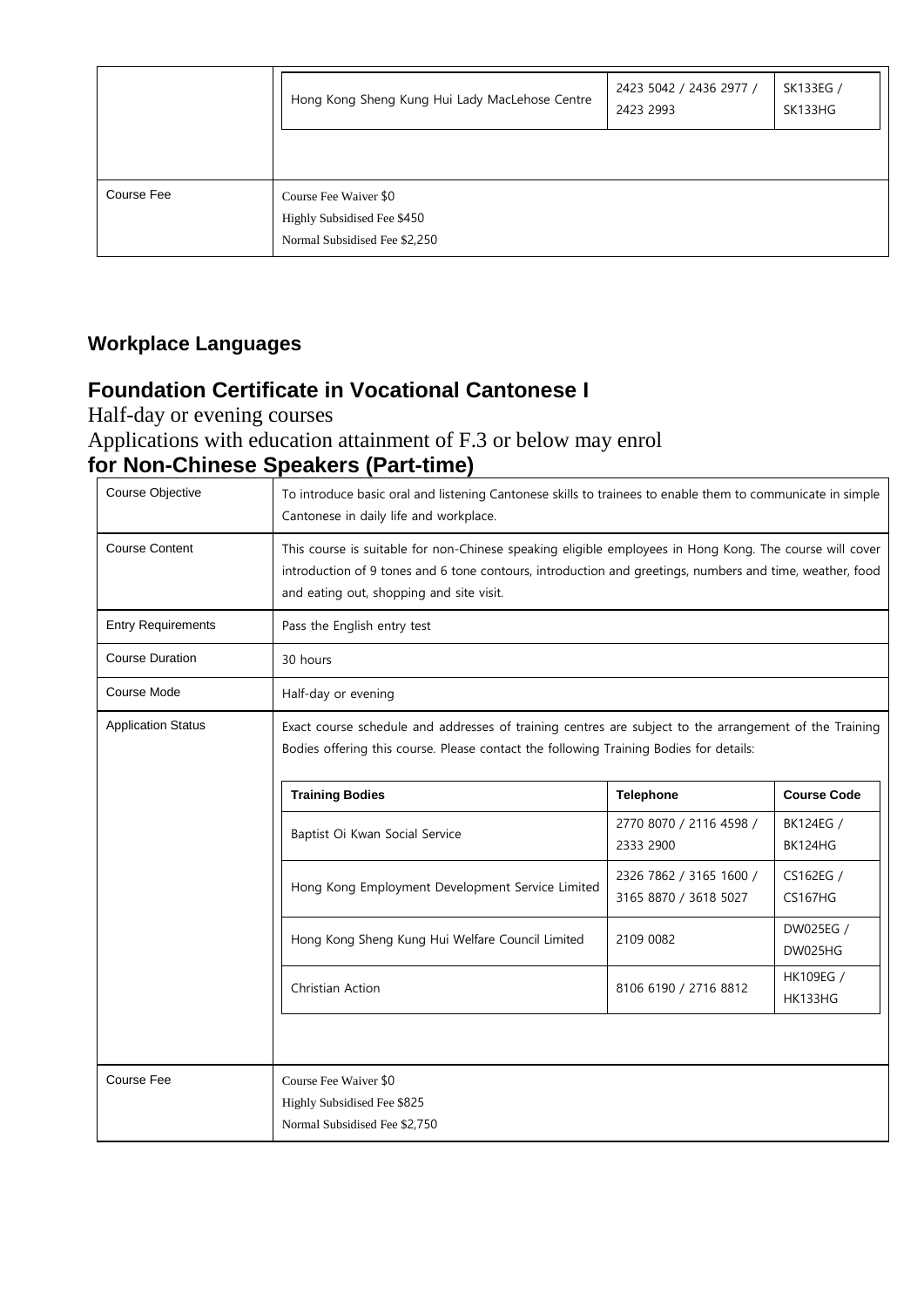## **Foundation Certificate in Vocational Cantonese II**

Half-day or evening courses

Applications with education attainment of F.3 or below may enrol

**(Social Life) for Non-Chinese Speakers (Part-time)**

| <b>Course Objective</b>                                          | To introduce basic oral and listening Cantonese skills to trainees to enable them to communicate in simple<br>Cantonese in social life and workplace.                                                               |                                                  |                             |  |
|------------------------------------------------------------------|---------------------------------------------------------------------------------------------------------------------------------------------------------------------------------------------------------------------|--------------------------------------------------|-----------------------------|--|
| <b>Course Content</b>                                            | This course is suitable for non-Chinese speaking eligible employees in Hong Kong. The course will cover<br>Hong Kong places, directions and transportation, public and community services, festival and site visit. |                                                  |                             |  |
| <b>Entry Requirements</b>                                        | Holder of "Foundation Certificate in Vocational Cantonese I for Non-Chinese Speakers (Part-time)" of ERB,<br>or equivalent; or pass the entry test                                                                  |                                                  |                             |  |
| <b>Course Duration</b>                                           | 30 hours                                                                                                                                                                                                            |                                                  |                             |  |
| Course Mode                                                      | Half-day or evening                                                                                                                                                                                                 |                                                  |                             |  |
| <b>Application Status</b>                                        | Exact course schedule and addresses of training centres are subject to the arrangement of the Training<br>Bodies offering this course. Please contact the following Training Bodies for details:                    |                                                  |                             |  |
| <b>Training Bodies</b><br><b>Course Code</b><br><b>Telephone</b> |                                                                                                                                                                                                                     |                                                  |                             |  |
|                                                                  | Baptist Oi Kwan Social Service                                                                                                                                                                                      | 2770 8070 / 2116 4598 /<br>2333 2900             | BK125EG /<br>BK125HG        |  |
|                                                                  | Hong Kong Employment Development Service Limited                                                                                                                                                                    | 2326 7862 / 3165 1600 /<br>3165 8870 / 3618 5027 | CS163EG /<br><b>CS168HG</b> |  |
|                                                                  | Christian Action                                                                                                                                                                                                    | 8106 6190 / 2716 8812                            | <b>HK110EG /</b><br>HK134HG |  |
|                                                                  |                                                                                                                                                                                                                     |                                                  |                             |  |
| Course Fee                                                       | Course Fee Waiver \$0<br>Highly Subsidised Fee \$825<br>Normal Subsidised Fee \$2,750                                                                                                                               |                                                  |                             |  |

#### **Workplace Languages**

## **Foundation Certificate in Vocational Cantonese II**

Half-day or evening courses

Applications with education attainment of F.3 or below may enrol **(Workplace) for Non-Chinese Speakers (Part-time)**

| Course Objective          | To introduce basic oral and listening Cantonese skills to trainees to enable them to communicate in simple<br>Cantonese in the workplace.                                                                 |
|---------------------------|-----------------------------------------------------------------------------------------------------------------------------------------------------------------------------------------------------------|
| <b>Course Content</b>     | This course is suitable for non-Chinese speaking eligible employees in Hong Kong. The course will cover<br>job interview, workplace conversation, brief reports, social talk in workplace and site visit. |
| <b>Entry Requirements</b> | Holder of "Foundation Certificate in Vocational Cantonese I for Non-Chinese Speakers (Part-time)" of ERB,<br>or equivalent; or pass the entry test                                                        |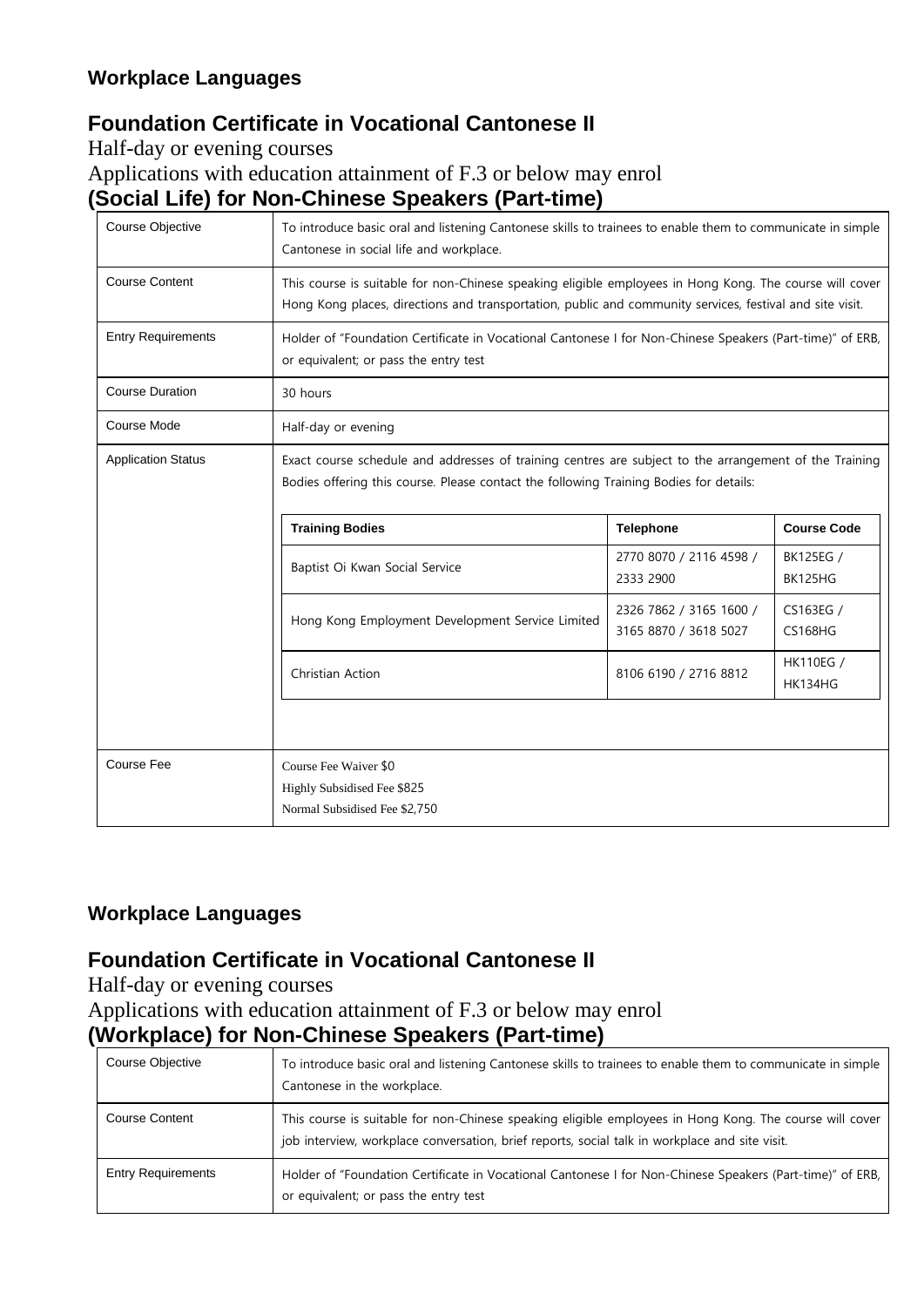| <b>Course Duration</b>    | 30 hours                                                                                                                                                                                         |                                                  |                                    |
|---------------------------|--------------------------------------------------------------------------------------------------------------------------------------------------------------------------------------------------|--------------------------------------------------|------------------------------------|
| Course Mode               | Half-day or evening                                                                                                                                                                              |                                                  |                                    |
| <b>Application Status</b> | Exact course schedule and addresses of training centres are subject to the arrangement of the Training<br>Bodies offering this course. Please contact the following Training Bodies for details: |                                                  |                                    |
|                           | <b>Training Bodies</b>                                                                                                                                                                           | <b>Telephone</b>                                 | <b>Course Code</b>                 |
|                           | Baptist Oi Kwan Social Service                                                                                                                                                                   | 2770 8070 / 2116 4598 /<br>2333 2900             | BK126EG /<br><b>BK126HG</b>        |
|                           | Hong Kong Employment Development Service Limited                                                                                                                                                 | 2326 7862 / 3165 1600 /<br>3165 8870 / 3618 5027 | CS164EG /<br>CS169HG               |
|                           | Christian Action                                                                                                                                                                                 | 8106 6190 / 2716 8812                            | <b>HK111EG /</b><br><b>HK135HG</b> |
|                           |                                                                                                                                                                                                  |                                                  |                                    |
| Course Fee                | Course Fee Waiver \$0<br>Highly Subsidised Fee \$825<br>Normal Subsidised Fee \$2,750                                                                                                            |                                                  |                                    |

#### **Foundation Certificate in Vocational Cantonese II**

Half-day or evening courses

Applications with education attainment of F.3 or below may enrol

# **(Discussion) for Non-Chinese Speakers (Part-time)**

| Course Objective          | To introduce basic oral and listening Cantonese skills to trainees to enable them to discuss in simple<br>Cantonese in the workplace.                                                            |                                      |                             |  |
|---------------------------|--------------------------------------------------------------------------------------------------------------------------------------------------------------------------------------------------|--------------------------------------|-----------------------------|--|
| <b>Course Content</b>     | This course is suitable for non-Chinese speaking eligible employees in Hong Kong. The course will cover<br>conversation in meeting, workplace conversation and site visit.                       |                                      |                             |  |
| <b>Entry Requirements</b> | Holder of "Foundation Certificate in Vocational Cantonese I for Non-Chinese Speakers (Part-time)" of ERB,<br>or equivalent; or pass the entry test                                               |                                      |                             |  |
| <b>Course Duration</b>    | 30 hours                                                                                                                                                                                         |                                      |                             |  |
| Course Mode               | Half-day or evening                                                                                                                                                                              |                                      |                             |  |
| <b>Application Status</b> | Exact course schedule and addresses of training centres are subject to the arrangement of the Training<br>Bodies offering this course. Please contact the following Training Bodies for details: |                                      |                             |  |
|                           | <b>Training Bodies</b><br><b>Course Code</b><br><b>Telephone</b>                                                                                                                                 |                                      |                             |  |
|                           | Baptist Oi Kwan Social Service                                                                                                                                                                   | 2770 8070 / 2116 4598 /<br>2333 2900 | BK127EG /<br><b>BK127HG</b> |  |
|                           | 2326 7862 / 3165 1600 /<br>3165 8870 / 3618 5027                                                                                                                                                 | CS165EG /<br>CS170HG                 |                             |  |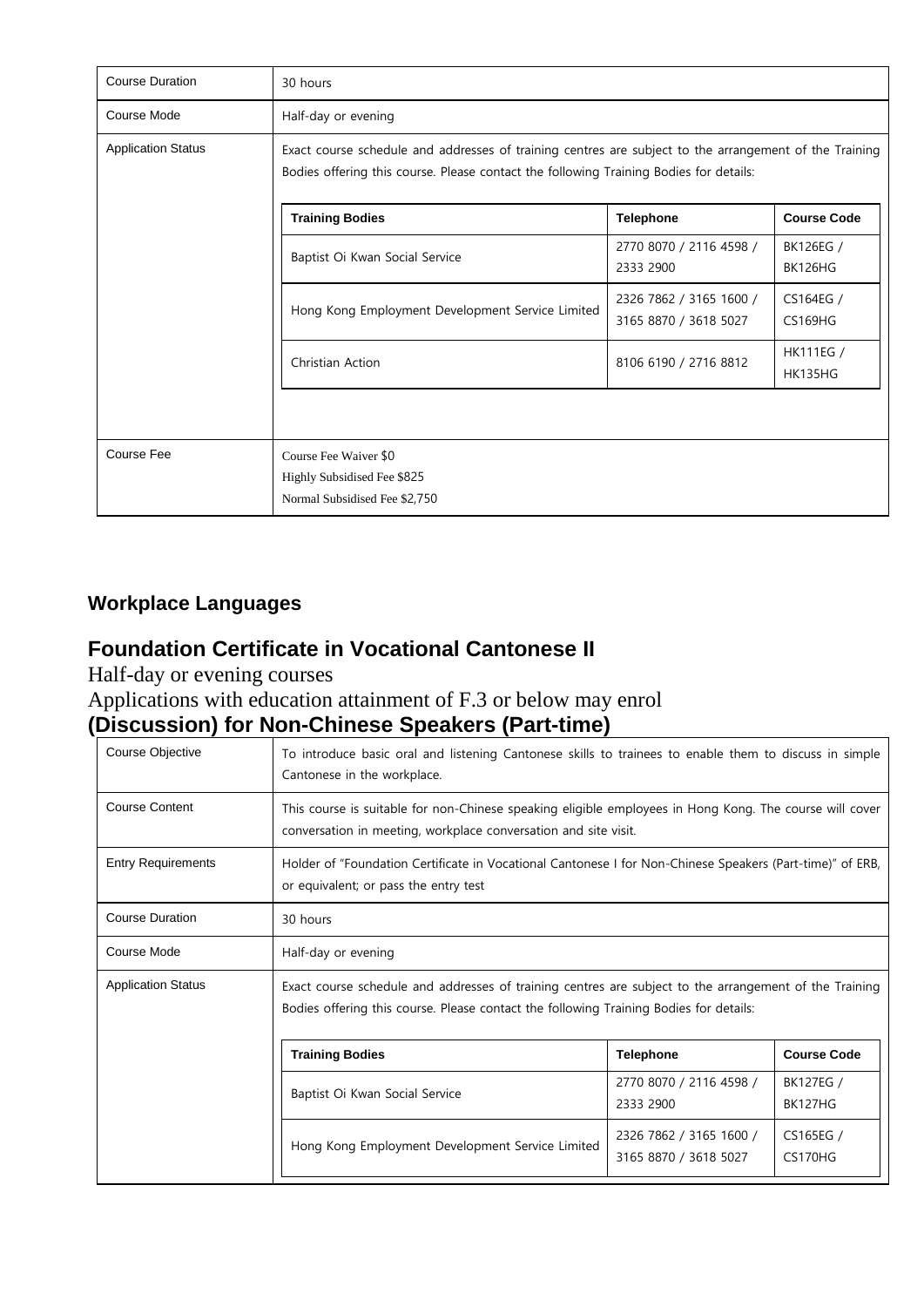|            | Christian Action                                                                      | 8106 6190 / 2716 8812 | HK112EG /<br>HK136HG |
|------------|---------------------------------------------------------------------------------------|-----------------------|----------------------|
|            |                                                                                       |                       |                      |
| Course Fee | Course Fee Waiver \$0<br>Highly Subsidised Fee \$825<br>Normal Subsidised Fee \$2,750 |                       |                      |

### **Foundation Certificate in Vocational Cantonese**

Half-day or evening courses

Applications with education attainment of F.3 or below may enrol **(Customer Services) for Non-Chinese Speakers (Part-time)**

| Course Objective          | To equip trainees with basic oral and listening Cantonese skills to enable them to communicate in simple<br>Cantonese when providing customer services.                                                                                                 |                                                  |                             |  |
|---------------------------|---------------------------------------------------------------------------------------------------------------------------------------------------------------------------------------------------------------------------------------------------------|--------------------------------------------------|-----------------------------|--|
| <b>Course Content</b>     | This course is suitable for non-Chinese speaking eligible employees in Hong Kong. The course will cover<br>approaching customers, identifying customer's needs, recapping important details, introducing services<br>and handling customer's enquiries. |                                                  |                             |  |
| <b>Entry Requirements</b> | Holder of "Foundation Certificate in Vocational Cantonese II (Workplace / Discussion / Social Life)<br>i.<br>for Non-Chinese Speakers (Part-time)" of ERB, or equivalent; or pass the entry test; and<br>ii.<br>Possess basic English literacy skills.  |                                                  |                             |  |
| <b>Course Duration</b>    | 30 hours                                                                                                                                                                                                                                                |                                                  |                             |  |
| Course Mode               | Half-day or evening                                                                                                                                                                                                                                     |                                                  |                             |  |
| <b>Application Status</b> | Exact course schedule and addresses of training centres are subject to the arrangement of the Training<br>Bodies offering this course. Please contact the following Training Bodies for details:                                                        |                                                  |                             |  |
|                           | <b>Course Code</b><br><b>Training Bodies</b><br><b>Telephone</b>                                                                                                                                                                                        |                                                  |                             |  |
|                           | Hong Kong Employment Development Service Limited                                                                                                                                                                                                        | 2326 7862 / 3165 1600 /<br>3165 8870 / 3618 5027 | CS216EG /<br><b>CS216HG</b> |  |
|                           |                                                                                                                                                                                                                                                         |                                                  |                             |  |
| Course Fee                | Course Fee Waiver \$0<br>Highly Subsidised Fee \$675<br>Normal Subsidised Fee \$2,250                                                                                                                                                                   |                                                  |                             |  |

#### **Workplace Languages**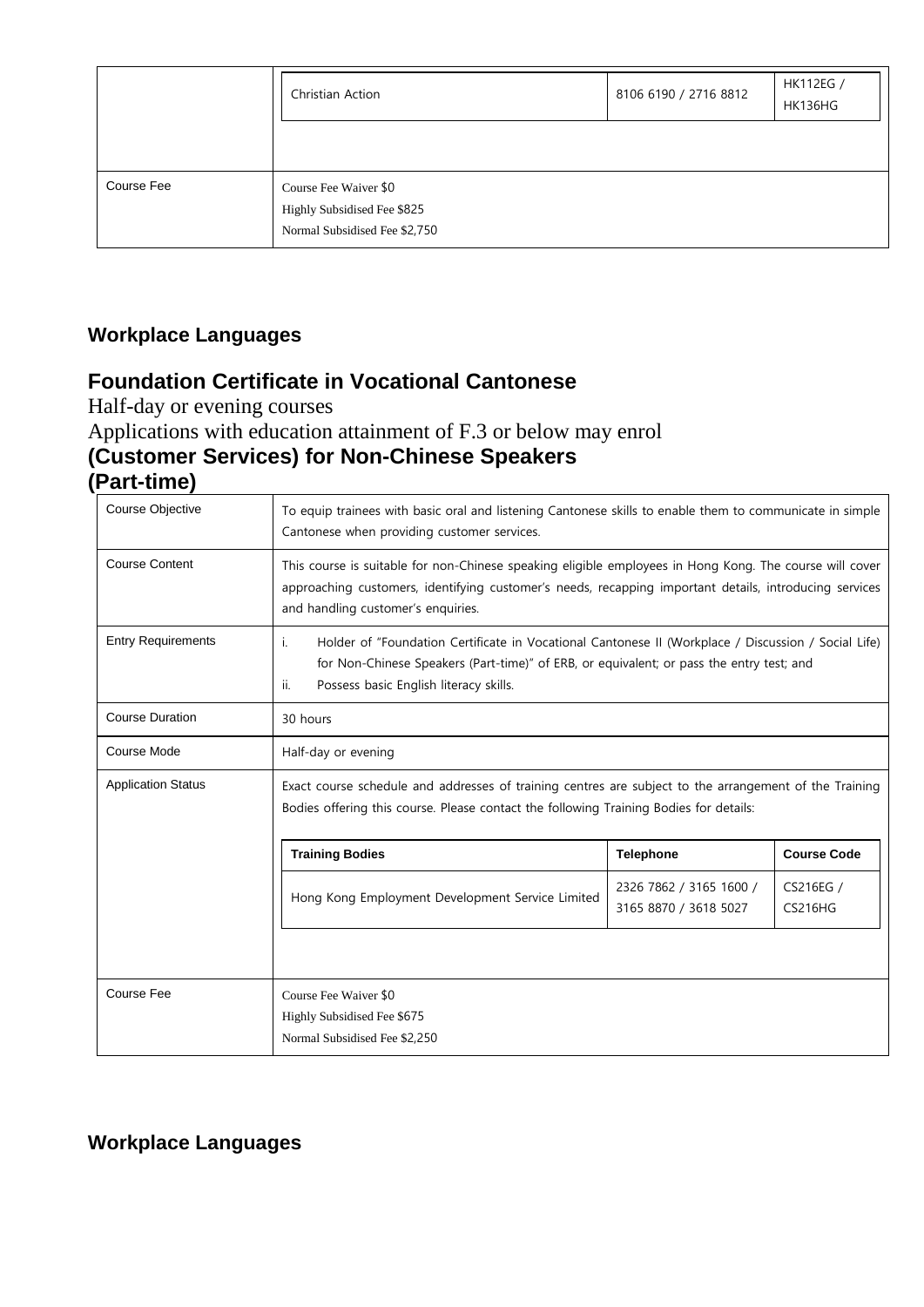# **Foundation Certificate in Vocational Putonghua I**

#### Half-day or evening courses Applications with education attainment of F.3 or below may enrol **for Non-Chinese Speakers (Part-time)**

| Course Objective          | To introduce basic oral and listening Putonghua skills to trainees to enable them to handle simple<br>Putonghua communication in daily life.                                                                                                                          |                       |                                    |
|---------------------------|-----------------------------------------------------------------------------------------------------------------------------------------------------------------------------------------------------------------------------------------------------------------------|-----------------------|------------------------------------|
| <b>Course Content</b>     | This course is suitable for non-Chinese speaking eligible employees in Hong Kong. The course will cover<br>introduction of basic Putonghua sound system, name and family members, numbers and time, weather,<br>temperature and seasons, places and public transport. |                       |                                    |
| <b>Entry Requirements</b> | Possess basic English literacy skills                                                                                                                                                                                                                                 |                       |                                    |
| <b>Course Duration</b>    | 30 hours                                                                                                                                                                                                                                                              |                       |                                    |
| Course Mode               | Half-day or evening                                                                                                                                                                                                                                                   |                       |                                    |
| <b>Application Status</b> | Exact course schedule and addresses of training centres are subject to the arrangement of the Training<br>Bodies offering this course. Please contact the following Training Bodies for details:                                                                      |                       |                                    |
|                           | <b>Training Bodies</b>                                                                                                                                                                                                                                                | <b>Telephone</b>      | <b>Course Code</b>                 |
|                           | Christian Action                                                                                                                                                                                                                                                      | 8106 6190 / 2716 8812 | <b>HK151EG /</b><br><b>HK151HG</b> |
|                           | Vocational Training Council (Integrated Vocational<br>Development Centre)                                                                                                                                                                                             | 3907 6789             | VT266EG /<br><b>VT266HG</b>        |
|                           |                                                                                                                                                                                                                                                                       |                       |                                    |
| <b>Course Fee</b>         | Course Fee Waiver \$0                                                                                                                                                                                                                                                 |                       |                                    |
|                           | Highly Subsidised Fee \$825                                                                                                                                                                                                                                           |                       |                                    |
|                           | Normal Subsidised Fee \$2,750                                                                                                                                                                                                                                         |                       |                                    |

#### **Workplace Languages**

#### **Foundation Certificate in Elementary Workplace Chinese I**

Half-day or evening courses

Applications with education attainment of F.3 or below may enrol

## **for Non-Chinese Speakers (Part-time)**

| Course Objective          | To enable trainees to develop basic concepts of Chinese language, and their Chinese literacy skills required<br>at work and in daily life.                                                                                                    |
|---------------------------|-----------------------------------------------------------------------------------------------------------------------------------------------------------------------------------------------------------------------------------------------|
| <b>Course Content</b>     | This course is suitable for non-Chinese speaking eligible employees in Hong Kong. The course will cover<br>the introduction of traditional Chinese characters and Chinese grammar, use of simple vocabularies in<br>daily life and workplace. |
| <b>Entry Requirements</b> | Pass the English entry test                                                                                                                                                                                                                   |
| <b>Course Duration</b>    | 30 hours                                                                                                                                                                                                                                      |
| Course Mode               | Half-day or evening                                                                                                                                                                                                                           |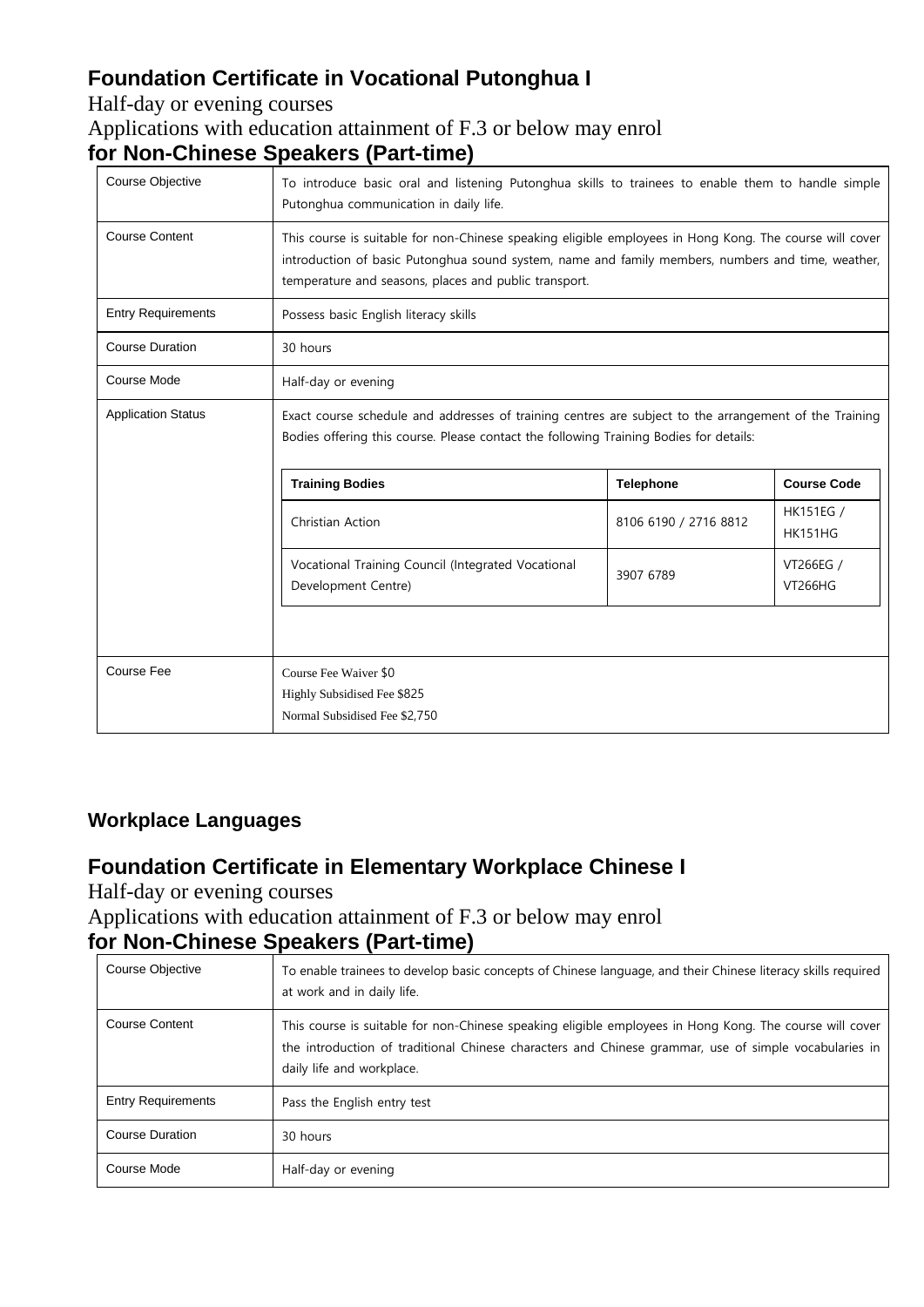| <b>Application Status</b> | Exact course schedule and addresses of training centres are subject to the arrangement of the Training<br>Bodies offering this course. Please contact the following Training Bodies for details: |                                                  |                             |
|---------------------------|--------------------------------------------------------------------------------------------------------------------------------------------------------------------------------------------------|--------------------------------------------------|-----------------------------|
|                           | <b>Training Bodies</b>                                                                                                                                                                           | <b>Telephone</b>                                 | <b>Course Code</b>          |
|                           | Baptist Oi Kwan Social Service                                                                                                                                                                   | 2770 8070 / 2116 4598 /<br>2333 2900             | BK092EG /<br>BK092HG        |
|                           | Hong Kong Employment Development Service Limited                                                                                                                                                 | 2326 7862 / 3165 1600 /<br>3165 8870 / 3618 5027 | <b>CS227EG /</b><br>CS227HG |
|                           |                                                                                                                                                                                                  |                                                  |                             |
| Course Fee                | Course Fee Waiver \$0<br>Highly Subsidised Fee \$825<br>Normal Subsidised Fee \$2,750                                                                                                            |                                                  |                             |

## **Foundation Certificate in Elementary Workplace Chinese II**

Half-day or evening courses

#### Applications with education attainment of F.3 or below may enrol

#### **for Non-Chinese Speakers (Part-time)**

| <b>Course Objective</b>                                                                        | To enable trainees to further enhance basic concepts of Chinese language and their Chinese literacy skills<br>for work and social life.                                                                                                             |                                                  |                             |
|------------------------------------------------------------------------------------------------|-----------------------------------------------------------------------------------------------------------------------------------------------------------------------------------------------------------------------------------------------------|--------------------------------------------------|-----------------------------|
| <b>Course Content</b>                                                                          | This course is suitable for non-Chinese speaking eligible employees in Hong Kong. The course will cover<br>the reinforcement of the Chinese characters and Chinese grammar, use of simple vocabularies and phrases<br>in social life and workplace. |                                                  |                             |
| <b>Entry Requirements</b>                                                                      | Holder of "Foundation Certificate in Elementary Workplace Chinese I for Non-Chinese Speakers<br>i.<br>(Part-time)" of ERB, or equivalent; or pass the Chinese entry test; and<br>ii.<br>Pass the English entry test.                                |                                                  |                             |
| <b>Course Duration</b>                                                                         | 30 hours                                                                                                                                                                                                                                            |                                                  |                             |
| Course Mode                                                                                    | Half-day or evening                                                                                                                                                                                                                                 |                                                  |                             |
| <b>Application Status</b>                                                                      | Exact course schedule and addresses of training centres are subject to the arrangement of the Training<br>Bodies offering this course. Please contact the following Training Bodies for details:                                                    |                                                  |                             |
|                                                                                                | <b>Training Bodies</b>                                                                                                                                                                                                                              | <b>Telephone</b>                                 | <b>Course Code</b>          |
| 2770 8070 / 2116 4598 /<br>BK093EG /<br>Baptist Oi Kwan Social Service<br>BK093HG<br>2333 2900 |                                                                                                                                                                                                                                                     |                                                  |                             |
|                                                                                                | Hong Kong Employment Development Service Limited                                                                                                                                                                                                    | 2326 7862 / 3165 1600 /<br>3165 8870 / 3618 5027 | CS228EG /<br><b>CS228HG</b> |
|                                                                                                |                                                                                                                                                                                                                                                     |                                                  |                             |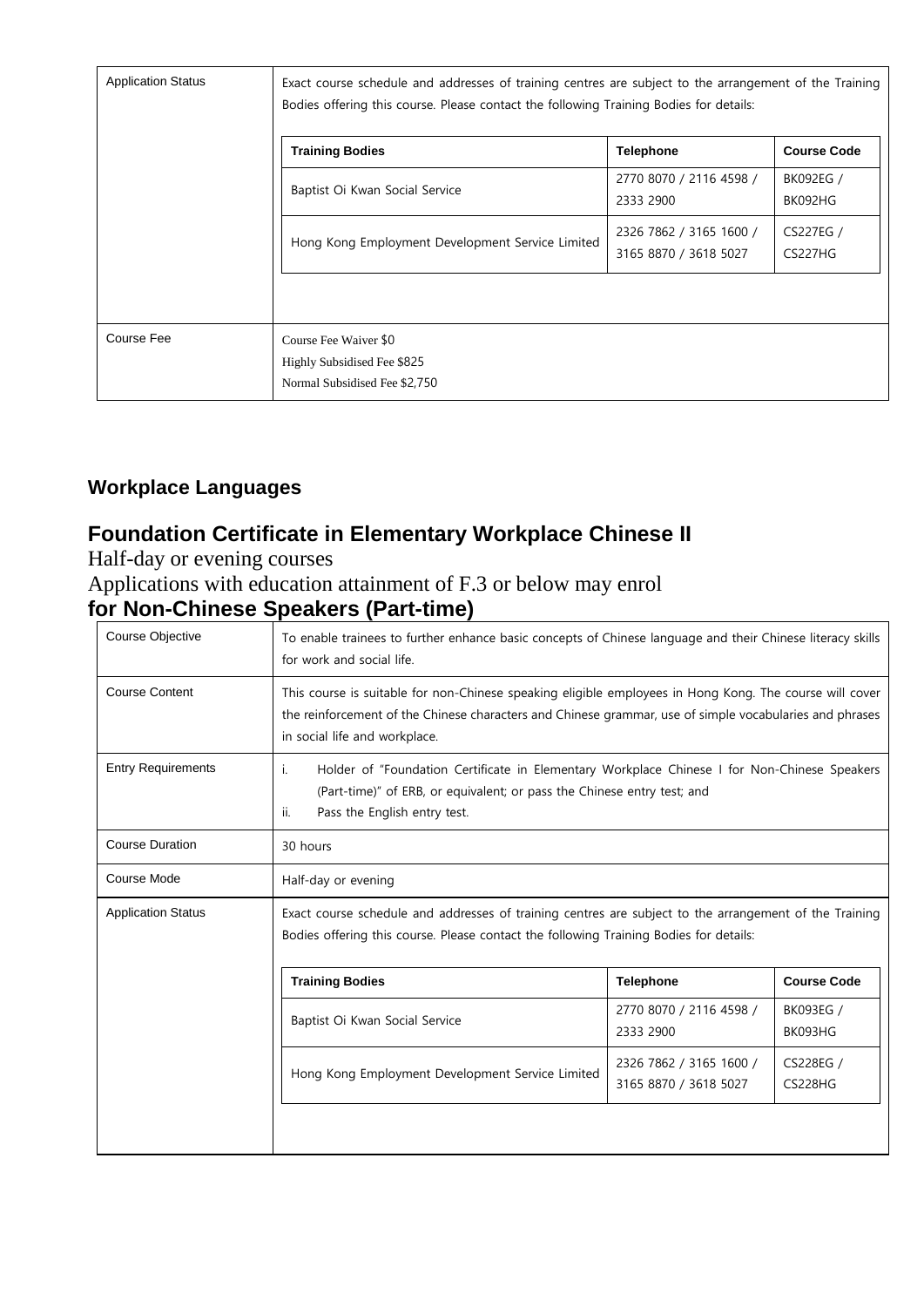#### **Foundation Certificate in Elementary Workplace**

Half-day or evening courses Applications with education attainment of F.3 or below may enrol **Chinese III (Writing) for Non-Chinese Speakers**

#### **(Part-time)**

| Course Objective          | To enable trainees to develop basic concepts of Chinese language and develop their Chinese writing skills<br>in workplace.                                                                                                                                           |                                                  |                             |
|---------------------------|----------------------------------------------------------------------------------------------------------------------------------------------------------------------------------------------------------------------------------------------------------------------|--------------------------------------------------|-----------------------------|
| <b>Course Content</b>     | This course is suitable for non-Chinese speaking eligible employees in Hong Kong. The course will cover<br>the basic skills of writing and use of written Chinese in social and business writing.                                                                    |                                                  |                             |
| <b>Entry Requirements</b> | Holder of "Foundation Certificate in Elementary Workplace Chinese II for Non-Chinese Speakers<br>i.<br>(Part-time)" of ERB, or equivalent; or pass the entry test; and<br>ii.<br>Possess basic English literacy skills.                                              |                                                  |                             |
| <b>Course Duration</b>    | 30 hours                                                                                                                                                                                                                                                             |                                                  |                             |
| Course Mode               | Half-day or evening                                                                                                                                                                                                                                                  |                                                  |                             |
| <b>Application Status</b> | Exact course schedule and addresses of training centres are subject to the arrangement of the Training<br>Bodies offering this course. Please contact the following Training Bodies for details:<br><b>Training Bodies</b><br><b>Telephone</b><br><b>Course Code</b> |                                                  |                             |
|                           |                                                                                                                                                                                                                                                                      |                                                  |                             |
|                           | Hong Kong Employment Development Service Limited                                                                                                                                                                                                                     | 2326 7862 / 3165 1600 /<br>3165 8870 / 3618 5027 | CS230EG /<br><b>CS230HG</b> |
|                           |                                                                                                                                                                                                                                                                      |                                                  |                             |
| <b>Course Fee</b>         | Course Fee Waiver \$0                                                                                                                                                                                                                                                |                                                  |                             |
|                           | Highly Subsidised Fee \$675<br>Normal Subsidised Fee \$2,250                                                                                                                                                                                                         |                                                  |                             |

#### **Workplace Languages**

#### **Foundation Certificate in Elementary Workplace**

Half-day or evening courses Applications with education attainment of F.3 or below may enrol **Chinese III (Reading) for Non-Chinese Speakers (Part-time)**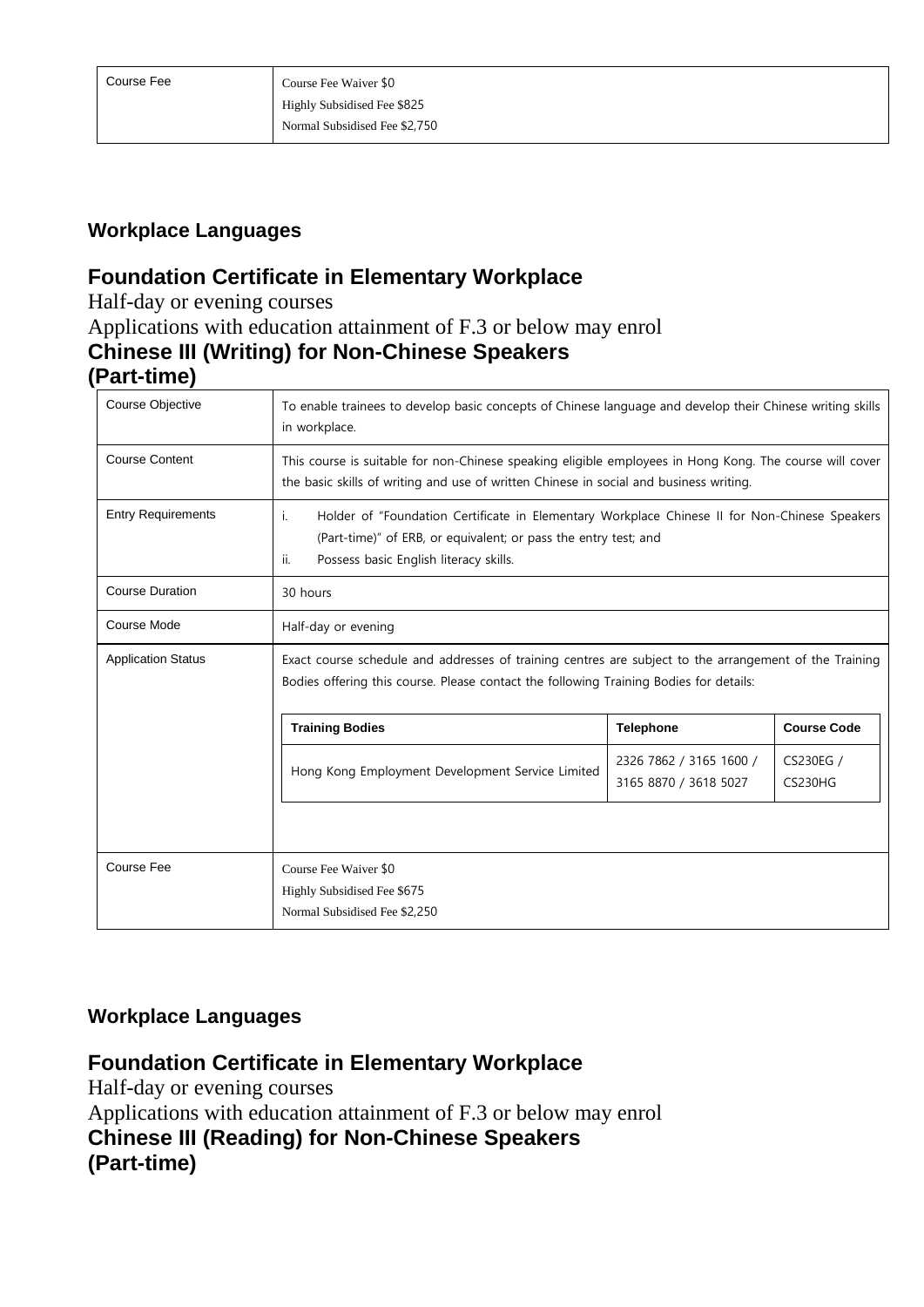| <b>Course Objective</b>   | To enable trainees to develop basic concepts of Chinese language and develop their Chinese reading skills<br>in workplace.                                                                                              |                                                  |                      |  |  |
|---------------------------|-------------------------------------------------------------------------------------------------------------------------------------------------------------------------------------------------------------------------|--------------------------------------------------|----------------------|--|--|
| <b>Course Content</b>     | This course is suitable for non-Chinese speaking eligible employees in Hong Kong. The course will cover<br>the basic skills of reading and help trainees understand simple factual information in workplace contexts.   |                                                  |                      |  |  |
| <b>Entry Requirements</b> | Holder of "Foundation Certificate in Elementary Workplace Chinese II for Non-Chinese Speakers<br>i.<br>(Part-time)" of ERB, or equivalent; or pass the entry test; and<br>Possess basic English literacy skills.<br>ii. |                                                  |                      |  |  |
| <b>Course Duration</b>    | 30 hours                                                                                                                                                                                                                |                                                  |                      |  |  |
| Course Mode               | Half-day or evening                                                                                                                                                                                                     |                                                  |                      |  |  |
| <b>Application Status</b> | Exact course schedule and addresses of training centres are subject to the arrangement of the Training<br>Bodies offering this course. Please contact the following Training Bodies for details:                        |                                                  |                      |  |  |
|                           | <b>Training Bodies</b>                                                                                                                                                                                                  | <b>Telephone</b>                                 | <b>Course Code</b>   |  |  |
|                           | Hong Kong Employment Development Service Limited                                                                                                                                                                        | 2326 7862 / 3165 1600 /<br>3165 8870 / 3618 5027 | CS229EG /<br>CS229HG |  |  |
|                           | NH016EG /<br>New Home Association Limited<br>2815 7001 / 1833 266<br>NH016HG                                                                                                                                            |                                                  |                      |  |  |
|                           |                                                                                                                                                                                                                         |                                                  |                      |  |  |
| <b>Course Fee</b>         | Course Fee Waiver \$0<br>Highly Subsidised Fee \$525<br>Normal Subsidised Fee \$1,750                                                                                                                                   |                                                  |                      |  |  |

## **Foundation Certificate in Workplace Chinese (Writing)**

Half-day or evening courses Applications with education attainment of F.3 or below may enrol **for Non-Chinese Speakers (Part-time)**

| Course Objective          | To expand trainees' Chinese vocabulary, and develop their skills in writing simple Chinese correspondences<br>in the workplace.                                                                                                                                                                                                                                             |
|---------------------------|-----------------------------------------------------------------------------------------------------------------------------------------------------------------------------------------------------------------------------------------------------------------------------------------------------------------------------------------------------------------------------|
| <b>Course Content</b>     | This course is suitable for non-Chinese speaking eligible employees in Hong Kong. The course will cover<br>the basic concepts of Chinese correspondences and writing different Chinese correspondences in the<br>workplace (reply to customer's general enguiries, declining customer's request, notification, reminder,<br>promotion, thank you and welcome, and apology). |
| <b>Entry Requirements</b> | Holder of "Foundation Certificate in Elementary Workplace Chinese III (Writing) for Non-Chinese<br>-1.<br>Speakers (Part-time)" of ERB, or equivalent; or pass the entry test; and<br>ii.<br>Possess basic English literacy skills.                                                                                                                                         |
| <b>Course Duration</b>    | 30 hours                                                                                                                                                                                                                                                                                                                                                                    |
| Course Mode               | Half-day or evening                                                                                                                                                                                                                                                                                                                                                         |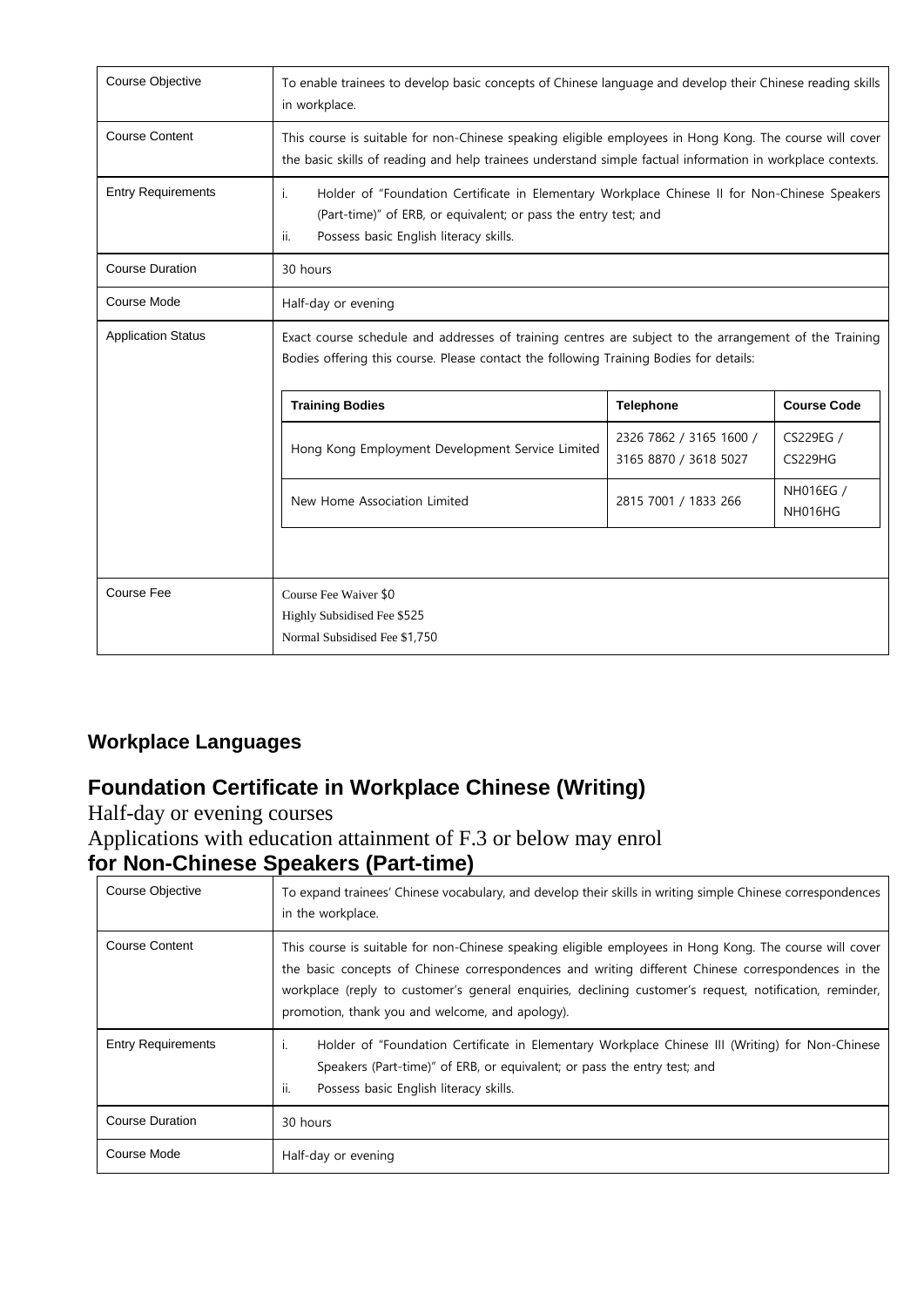| <b>Application Status</b> | Exact course schedule and addresses of training centres are subject to the arrangement of the Training |                                                  |                      |
|---------------------------|--------------------------------------------------------------------------------------------------------|--------------------------------------------------|----------------------|
|                           | <b>Training Bodies</b>                                                                                 | <b>Telephone</b>                                 | <b>Course Code</b>   |
|                           | Hong Kong Employment Development Service Limited                                                       | 2326 7862 / 3165 1600 /<br>3165 8870 / 3618 5027 | CS231EG /<br>CS231HG |
| Course Fee                | Course Fee Waiver \$0<br>Highly Subsidised Fee \$675<br>Normal Subsidised Fee \$2,250                  |                                                  |                      |

## **Foundation Certificate in Workplace Chinese (Reading)**

Half-day or evening courses Applications with education attainment of F.3 or below may enrol **for Non-Chinese Speakers (Part-time)**

| Course Objective          | To expand trainees' Chinese vocabulary, and develop their skills in understanding Chinese passages of<br>sufficient length in the workplace and daily life.                                                                                                                                                                                                           |  |  |  |  |
|---------------------------|-----------------------------------------------------------------------------------------------------------------------------------------------------------------------------------------------------------------------------------------------------------------------------------------------------------------------------------------------------------------------|--|--|--|--|
| <b>Course Content</b>     | This course is suitable for non-Chinese speaking eligible employees in Hong Kong. The course will cover<br>revision of basic reading skills, help trainees to restate practical Chinese vocabulary commonly used in the<br>workplace and daily life, associate the content with the context of Chinese passages and interpret relatively<br>complex graphs and chart. |  |  |  |  |
| <b>Entry Requirements</b> | Holder of "Foundation Certificate in Elementary Workplace Chinese III (Reading) for Non-Chinese Speakers<br>(Part-time)" of ERB, or equivalent; or pass the entry test                                                                                                                                                                                                |  |  |  |  |
| <b>Course Duration</b>    | 30 hours                                                                                                                                                                                                                                                                                                                                                              |  |  |  |  |
| Course Mode               | Half-day or evening                                                                                                                                                                                                                                                                                                                                                   |  |  |  |  |
| <b>Application Status</b> | Exact course schedule and addresses of training centres are subject to the arrangement of the Training<br>Bodies offering this course. Please contact the following Training Bodies for details:                                                                                                                                                                      |  |  |  |  |
|                           | <b>Course Code</b><br><b>Training Bodies</b><br><b>Telephone</b>                                                                                                                                                                                                                                                                                                      |  |  |  |  |
|                           | 2326 7862 / 3165 1600 /<br>CS232EG /<br>Hong Kong Employment Development Service Limited<br>3165 8870 / 3618 5027<br><b>CS232HG</b>                                                                                                                                                                                                                                   |  |  |  |  |
|                           |                                                                                                                                                                                                                                                                                                                                                                       |  |  |  |  |
| Course Fee                | Course Fee Waiver \$0                                                                                                                                                                                                                                                                                                                                                 |  |  |  |  |
|                           | Highly Subsidised Fee \$675<br>Normal Subsidised Fee \$2,250                                                                                                                                                                                                                                                                                                          |  |  |  |  |

#### **Personal Attributes**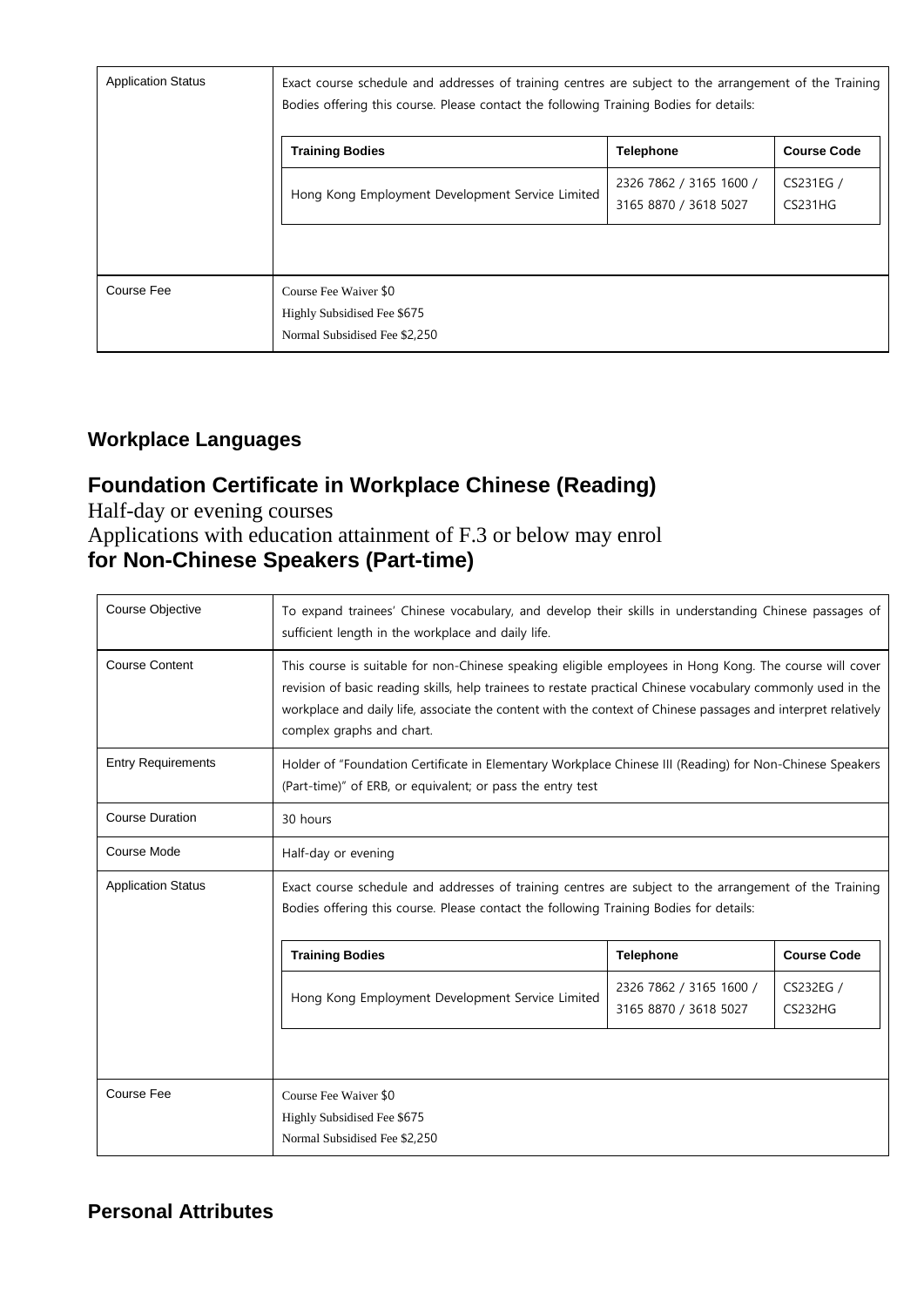## **Foundation Certificate in Personal Attributes**

Half-day or evening courses

#### Applications with education attainment of F.3 or below may enrol

Conducted in English

# **(English Medium) (Part-time)**

| Course Objective          | To enable trainees to strengthen soft skills, to enhance personal attributes, and secure an employment.                                                                                                                       |  |  |  |  |  |
|---------------------------|-------------------------------------------------------------------------------------------------------------------------------------------------------------------------------------------------------------------------------|--|--|--|--|--|
| <b>Course Content</b>     | This course will be conducted in English. The course will cover self-understanding and management,<br>mindset and emotion management, working culture and skills, communication and interpersonal skills,<br>and team spirit. |  |  |  |  |  |
| <b>Entry Requirements</b> | Possess basic English literacy skills                                                                                                                                                                                         |  |  |  |  |  |
| <b>Course Duration</b>    | 20 hours                                                                                                                                                                                                                      |  |  |  |  |  |
| Course Mode               | Half-day or evening                                                                                                                                                                                                           |  |  |  |  |  |
| <b>Application Status</b> | Exact course schedule and addresses of training centres are subject to the arrangement of the Training<br>Bodies offering this course. Please contact the following Training Bodies for details:                              |  |  |  |  |  |
|                           | <b>Course Code</b><br><b>Training Bodies</b><br><b>Telephone</b>                                                                                                                                                              |  |  |  |  |  |
|                           | NH005EG /<br>New Home Association Limited<br>2815 7001 / 1833 266<br><b>NH005HG</b>                                                                                                                                           |  |  |  |  |  |
|                           |                                                                                                                                                                                                                               |  |  |  |  |  |
| Course Fee                | Course Fee Waiver \$0                                                                                                                                                                                                         |  |  |  |  |  |
|                           | Highly Subsidised Fee \$375                                                                                                                                                                                                   |  |  |  |  |  |
|                           | Normal Subsidised Fee \$1,250                                                                                                                                                                                                 |  |  |  |  |  |

#### **Personal Attributes**

#### **Foundation Certificate in Job Search Skills**

Half-day or evening courses

Applications with education attainment of F.3 or below may enrol

#### Conducted in English

## **(English Medium) (Part-time)**

| Course Objective          | To equip trainees with practical job searching and interviewing skills, and knowledge of basic labour<br>ordinances.                                                                             |
|---------------------------|--------------------------------------------------------------------------------------------------------------------------------------------------------------------------------------------------|
| <b>Course Content</b>     | This course will be conducted in English. The course will cover job seeking and interviewing skills, basic<br>relevant ordinances.                                                               |
| <b>Entry Requirements</b> | Possess basic English literacy skills                                                                                                                                                            |
| Course Duration           | 12 hours                                                                                                                                                                                         |
| Course Mode               | Half-day or evening                                                                                                                                                                              |
| <b>Application Status</b> | Exact course schedule and addresses of training centres are subject to the arrangement of the Training<br>Bodies offering this course. Please contact the following Training Bodies for details: |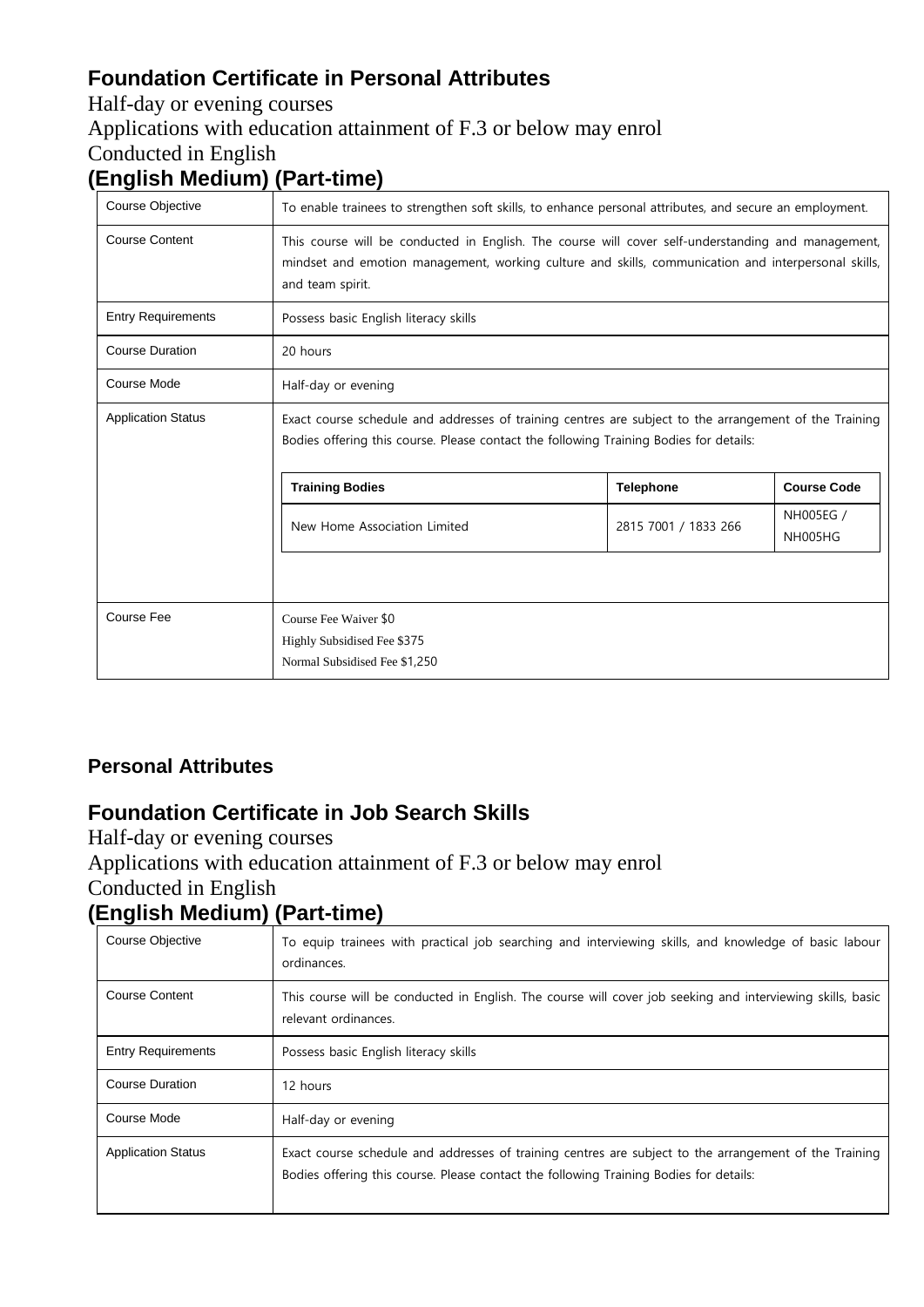|            | <b>Training Bodies</b>                                                              | <b>Telephone</b>     | <b>Course Code</b>   |
|------------|-------------------------------------------------------------------------------------|----------------------|----------------------|
|            | New Home Association Limited                                                        | 2815 7001 / 1833 266 | NH004EG /<br>NH004HG |
|            |                                                                                     |                      |                      |
| Course Fee | Course Fee Waiver \$0<br>Highly Subsidised Fee \$225<br>Normal Subsidised Fee \$750 |                      |                      |

#### **Personal Attributes**

## **Foundation Certificate in Employment Set Sail**

Half-day or evening courses

Applications with education attainment of F.3 or below may enrol Conducted in English

### **(English Medium) (Part-time)**

| Course Objective          | To enable trainees to recognize the community resources, transportation network and the local labor<br>market situation; understand their roles and responsibilities in the family; speak and listen to basic<br>Cantonese for basic / simple general socializing and workplace communication. |                  |                    |  |  |
|---------------------------|------------------------------------------------------------------------------------------------------------------------------------------------------------------------------------------------------------------------------------------------------------------------------------------------|------------------|--------------------|--|--|
| <b>Course Content</b>     | This course will be conducted in English. The course will introduce community resources and transportation<br>Network, local labour market, family roles and responsibility and Cantonese for daily life.                                                                                      |                  |                    |  |  |
| <b>Entry Requirements</b> | Possess basic English literacy skills                                                                                                                                                                                                                                                          |                  |                    |  |  |
| <b>Course Duration</b>    | 48 hours                                                                                                                                                                                                                                                                                       |                  |                    |  |  |
| Course Mode               | Half-day or evening                                                                                                                                                                                                                                                                            |                  |                    |  |  |
| <b>Application Status</b> | Exact course schedule and addresses of training centres are subject to the arrangement of the Training<br>Bodies offering this course. Please contact the following Training Bodies for details:                                                                                               |                  |                    |  |  |
|                           | <b>Training Bodies</b>                                                                                                                                                                                                                                                                         | <b>Telephone</b> | <b>Course Code</b> |  |  |
|                           | NH003EG /<br>New Home Association Limited<br>2815 7001 / 1833 266<br>NH003HG                                                                                                                                                                                                                   |                  |                    |  |  |
|                           |                                                                                                                                                                                                                                                                                                |                  |                    |  |  |
| Course Fee                | Course Fee Waiver \$0<br>Highly Subsidised Fee \$675<br>Normal Subsidised Fee \$2,250                                                                                                                                                                                                          |                  |                    |  |  |

# Youth Training Courses

**Youth Training Programme**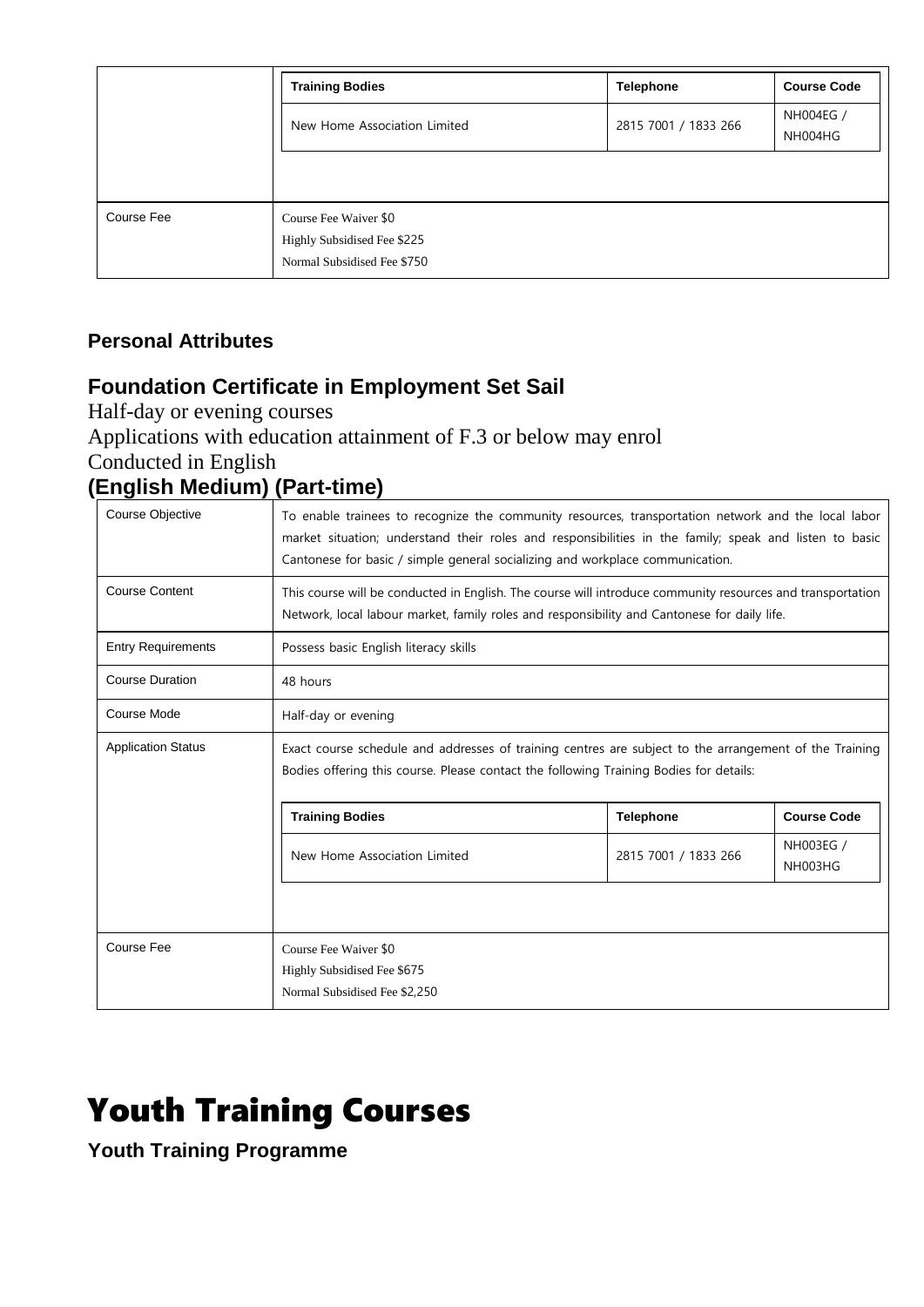Youth Training Programme targets at non-engaged youth aged between 15 and 24. The courses, which are more suitable for applicants who have attained up to secondary school education, aim to stimulate the youths' desire to learn and study, and motivate them to actively plan their career. A wide variety of courses are offered to cater for their diverse interests. With enhanced self understanding, trainees will be able to unleash their potential for career development or further studies.

# **Ethnic Minority Programme**

#### Full-time placement-tied courses With placement follow-up service of six months (or above) Conducted in English

|                           | Industry<br>Category                          | <b>Course Name</b>                                                                                                                         | <b>Course</b><br>Code | <b>Content</b>                                                                                                                                                                                                                                                                                    |
|---------------------------|-----------------------------------------------|--------------------------------------------------------------------------------------------------------------------------------------------|-----------------------|---------------------------------------------------------------------------------------------------------------------------------------------------------------------------------------------------------------------------------------------------------------------------------------------------|
|                           | Catering                                      | Foundation<br>Certificate in<br>Western Food and<br>Beverage Servicing                                                                     | <b>VT306DS</b>        | Western food services, tableware<br>classification and dining service<br>procedures, English language and<br>communication skills, Chinese language<br>and Cantonese, information technology,<br>life skills and vocational skills                                                                |
|                           | Catering                                      | Foundation<br>Certificate in Coffee<br>Shop Operations                                                                                     | <b>VT310DS</b>        | Basic knowledge in cafe operation, basic<br>techniques for making espresso drinks,<br>snack food making, customer services,<br>English language and communication skills,<br>Chinese language and Cantonese,<br>information technology, life skills and<br>vocational skills                      |
|                           | <b>Business</b>                               | Foundation<br>Certificate in<br>Business & Office<br>Operations                                                                            | <b>VT302DS</b>        | Office practice, business etiquette, word<br>processing, basic accounting and book-<br>keeping, database, import and export<br>customs declaration, English language and<br>communication skills, Chinese language<br>and Cantonese, information technology,<br>life skills and vocational skills |
|                           | Information &<br>Communications<br>Technology | Foundation<br>Certificate in<br>Electronic &<br>Computer Network<br>Installation                                                           | <b>VT311DS</b>        | Electronic and computer assembly,<br>computer and network installation,<br>computer control model assembly and<br>programming, English language and<br>communication skills, Chinese language<br>and Cantonese, information technology,<br>life skills and vocational skills                      |
| <b>Entry Requirements</b> | i.<br>ii.<br>iii.                             | Non-engaged ethnic minority youths aged between 15 and 24; and<br>Secondary education level or below; and<br>Pass the admission interview. |                       |                                                                                                                                                                                                                                                                                                   |
| <b>Course Duration</b>    | 300 hours                                     |                                                                                                                                            |                       |                                                                                                                                                                                                                                                                                                   |
| Course Mode               | Full-time                                     |                                                                                                                                            |                       |                                                                                                                                                                                                                                                                                                   |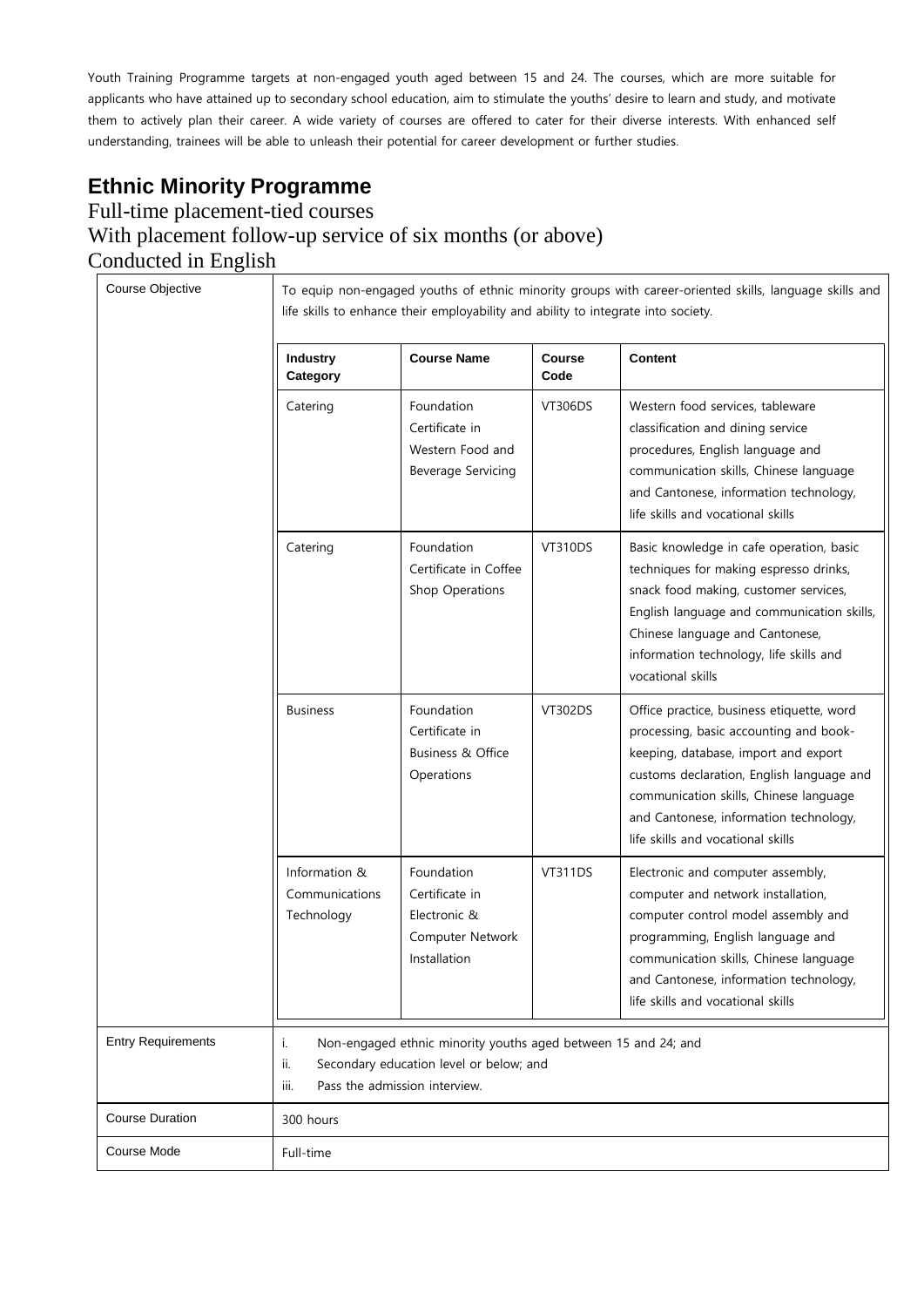Application Status **Exact course schedule and address of training centre are subject to the arrangement of the Training Body** offering this course. Please contact Vocational Training Council (Youth College) by phone at 5244 5662 / 3519 1808 for details.

# ERB Courses on the Qualifications Register

| <b>Title of Qualification</b>                                                         | <b>Training Body</b>                                                             | Qualification<br>s Framework<br>Level | Registration<br><b>Validity Period from</b><br>(DD/MM/YYYY) | Registration<br><b>Validity Period to</b><br>(DD/MM/YYYY) | Qualifications<br>Register<br>Registration<br><b>Number</b> |
|---------------------------------------------------------------------------------------|----------------------------------------------------------------------------------|---------------------------------------|-------------------------------------------------------------|-----------------------------------------------------------|-------------------------------------------------------------|
| <b>Beauty Therapy</b>                                                                 |                                                                                  |                                       |                                                             |                                                           |                                                             |
| Foundation Certificate in Junior Beautician<br>Training (English Medium)              | Baptist Oi Kwan Social Service                                                   | $\mathbf{1}$                          | 19/05/2020                                                  | 31/03/2023                                                | 20/000354/L1                                                |
| <b>Business</b>                                                                       |                                                                                  |                                       |                                                             |                                                           |                                                             |
| Foundation Certificate in Human Resources<br>Assistant Training                       | <b>HKCT Group Limited</b>                                                        | $\overline{c}$                        | 05/05/2015                                                  | 31/03/2023                                                | 15/001534/L2                                                |
| Foundation Certificate in Human Resources<br>Assistant Training                       | The Evangelical Lutheran Church of<br>Hongkong                                   | $\overline{c}$                        | 10/09/2020                                                  | 31/03/2023                                                | 20/000635/L2                                                |
| Foundation Certificate in Human Resources<br>Assistant Training                       | Hongkong School of Commerce                                                      | $\overline{c}$                        | 05/05/2015                                                  | 31/03/2023                                                | 15/001543/L2                                                |
| Foundation Certificate in Human Resources<br>Assistant Training                       | Christian Action                                                                 | $\overline{c}$                        | 12/04/2019                                                  | 31/03/2023                                                | 19/000509/L2                                                |
| Foundation Certificate in Human Resources<br>Assistant Training                       | KCRA Community Education Enhancement<br>Center Limited                           | $\overline{c}$                        | 05/05/2015                                                  | 31/03/2023                                                | 15/001549/L2                                                |
| Foundation Certificate in Human Resources<br>Assistant Training                       | Methodist Centre                                                                 | $\overline{c}$                        | 19/05/2020                                                  | 31/03/2023                                                | 20/000367/L2                                                |
| Foundation Certificate in Human Resources<br>Assistant Training                       | School of Continuing and Professional<br>Education, City University of Hong Kong | $\overline{c}$                        | 05/05/2015                                                  | 31/03/2023                                                | 15/001555/L2                                                |
| Foundation Certificate in Human Resources<br>Assistant Training                       | Hong Kong Sheng Kung Hui Lady<br>MacLehose Centre                                | $\overline{c}$                        | 01/05/2021                                                  | 31/03/2023                                                | 21/000361/L2                                                |
| Foundation Certificate in Human Resources<br>Assistant Training                       | Vocational Training Council                                                      | $\overline{c}$                        | 05/05/2015                                                  | 31/03/2023                                                | 15/001559/L2                                                |
| Foundation Certificate in Human Resources<br>Assistant Training                       | Hong Kong Young Women's Christian<br>Association                                 | $\overline{c}$                        | 10/06/2015                                                  | 31/03/2023                                                | 15/002683/L2                                                |
| Catering                                                                              |                                                                                  |                                       |                                                             |                                                           |                                                             |
| Foundation Certificate in Barista Training<br>(English Medium)                        | Yang Memorial Methodist Social Service                                           | 1                                     | 05/05/2015                                                  | 04/05/2023                                                | 15/001635/L1                                                |
| Foundation Certificate in Junior Chef in<br>Western Cuisine Training (English Medium) | Christian Action                                                                 | $\mathbf{1}$                          | 02/12/2020                                                  | 04/05/2023                                                | 20/000763/L1                                                |
| Foundation Certificate in Junior Chef in<br>Western Cuisine Training (English Medium) | Yang Memorial Methodist Social Service                                           | $\mathbf{1}$                          | 02/12/2020                                                  | 04/05/2023                                                | 20/000765/L1                                                |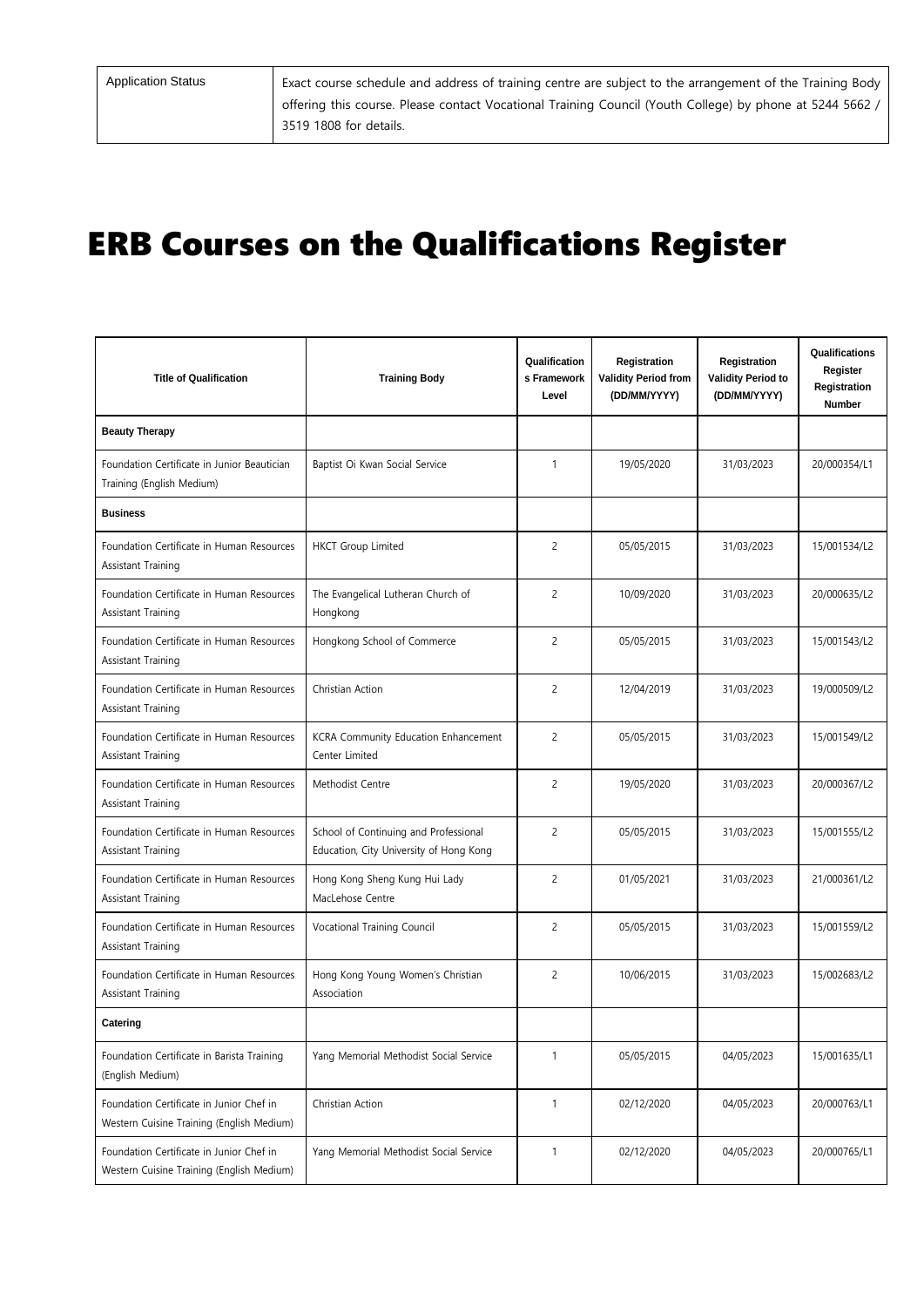| <b>Title of Qualification</b>                                                  | <b>Training Body</b>                                            | Qualification<br>s Framework<br>Level | Registration<br><b>Validity Period from</b><br>(DD/MM/YYYY) | Registration<br><b>Validity Period to</b><br>(DD/MM/YYYY) | Qualifications<br>Register<br>Registration<br>Number |
|--------------------------------------------------------------------------------|-----------------------------------------------------------------|---------------------------------------|-------------------------------------------------------------|-----------------------------------------------------------|------------------------------------------------------|
| Foundation Certificate in Pastry Making<br>(Cake) (English Medium) (Part-time) | Yang Memorial Methodist Social Service                          | $\overline{c}$                        | 01/04/2017                                                  | 04/05/2023                                                | 17/000403/L2                                         |
| <b>Healthcare Services</b>                                                     |                                                                 |                                       |                                                             |                                                           |                                                      |
| Foundation Certificate in Care-related<br>Support Worker Training              | Hong Kong Association of Gerontology                            | $\overline{c}$                        | 05/05/2015                                                  | 31/03/2023                                                | 15/000101/L2                                         |
| Foundation Certificate in Care-related<br>Support Worker Training              | Hong Kong Association for Democracy and<br>People's Livelihood  | $\overline{c}$                        | 09/01/2020                                                  | 31/03/2023                                                | 20/000044/L2                                         |
| Foundation Certificate in Care-related<br>Support Worker Training              | Baptist Oi Kwan Social Service                                  | $\overline{c}$                        | 10/06/2015                                                  | 31/03/2023                                                | 15/002407/L2                                         |
| Foundation Certificate in Care-related<br>Support Worker Training              | Caritas — Hong Kong                                             | $\overline{c}$                        | 05/05/2015                                                  | 31/03/2023                                                | 15/000103/L2                                         |
| Foundation Certificate in Care-related<br>Support Worker Training              | College of Nursing, Hong Kong                                   | $\overline{c}$                        | 05/05/2015                                                  | 31/03/2023                                                | 15/000105/L2                                         |
| Foundation Certificate in Care-related<br>Support Worker Training              | Hong Kong Employment Development<br>Service Limited             | $\overline{c}$                        | 05/05/2015                                                  | 31/03/2023                                                | 15/000107/L2                                         |
| Foundation Certificate in Care-related<br>Support Worker Training              | <b>HKCT</b> Group Limited                                       | $\overline{c}$                        | 10/06/2019                                                  | 31/03/2023                                                | 19/000901/L2                                         |
| Foundation Certificate in Care-related<br>Support Worker Training              | Hong Kong Sheng Kung Hui Welfare<br>Council Limited             | $\overline{c}$                        | 01/04/2017                                                  | 31/03/2023                                                | 17/000436/L2                                         |
| Foundation Certificate in Care-related<br>Support Worker Training              | The Evangelical Lutheran Church of<br>Hongkong                  | $\overline{c}$                        | 05/05/2015                                                  | 31/03/2023                                                | 15/000112/L2                                         |
| Foundation Certificate in Care-related<br>Support Worker Training              | Hong Kong Federation of Women's Centres                         | $\overline{c}$                        | 10/06/2015                                                  | 31/03/2023                                                | 15/002459/L2                                         |
| Foundation Certificate in Care-related<br>Support Worker Training              | The Federation of Hong Kong and Kowloon<br>Labour Unions        | $\overline{c}$                        | 10/06/2015                                                  | 31/03/2023                                                | 15/002466/L2                                         |
| Foundation Certificate in Care-related<br>Support Worker Training              | The Scout Association of Hong Kong -<br>The Friends of Scouting | 2                                     | 11/07/2016                                                  | 31/03/2023                                                | 16/000691/L2                                         |
| Foundation Certificate in Care-related<br>Support Worker Training              | The Hong Kong Federation of Trade Unions                        | $\overline{c}$                        | 05/05/2015                                                  | 31/03/2023                                                | 15/000115/L2                                         |
| Foundation Certificate in Care-related<br>Support Worker Training              | S.K.H. Holy Carpenter Church Community<br>Centre                | $\overline{c}$                        | 11/07/2016                                                  | 31/03/2023                                                | 16/000701/L2                                         |
| Foundation Certificate in Care-related<br>Support Worker Training              | Haven of Hope Christian Service                                 | $\overline{c}$                        | 12/08/2015                                                  | 31/03/2023                                                | 15/002773/L2                                         |
| Foundation Certificate in Care-related<br>Support Worker Training              | Christian Action                                                | $\overline{c}$                        | 10/06/2015                                                  | 31/03/2023                                                | 15/002526/L2                                         |
| Foundation Certificate in Care-related<br>Support Worker Training              | Heung To College of Professional Studies                        | $\overline{c}$                        | 12/06/2021                                                  | 31/03/2023                                                | 21/000435/L2                                         |
| Foundation Certificate in Care-related<br>Support Worker Training              | KCRA Community Education Enhancement<br>Center Limited          | $\overline{c}$                        | 15/07/2016                                                  | 31/03/2023                                                | 16/000741/L2                                         |
| Foundation Certificate in Care-related<br>Support Worker Training              | Methodist Centre                                                | $\overline{c}$                        | 10/06/2015                                                  | 31/03/2023                                                | 15/002552/L2                                         |
| Foundation Certificate in Care-related<br>Support Worker Training              | Neighbourhood & Worker's Service Centre                         | $\overline{c}$                        | 10/06/2015                                                  | 31/03/2023                                                | 15/002627/L2                                         |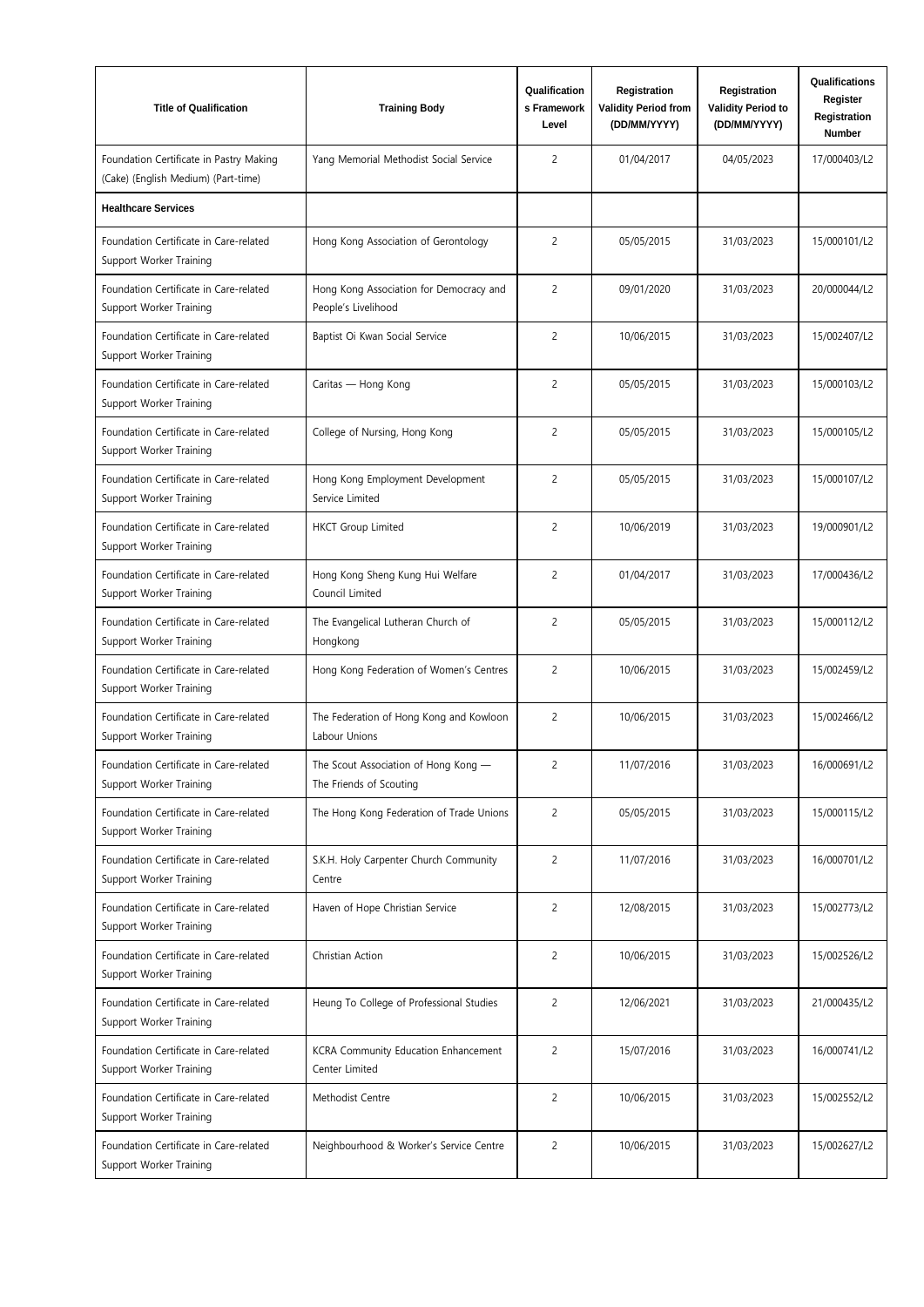| <b>Title of Qualification</b>                                                      | <b>Training Body</b>                                           | Qualification<br>s Framework<br>Level | Registration<br><b>Validity Period from</b><br>(DD/MM/YYYY) | Registration<br><b>Validity Period to</b><br>(DD/MM/YYYY) | Qualifications<br>Register<br>Registration<br><b>Number</b> |
|------------------------------------------------------------------------------------|----------------------------------------------------------------|---------------------------------------|-------------------------------------------------------------|-----------------------------------------------------------|-------------------------------------------------------------|
| Foundation Certificate in Care-related<br>Support Worker Training                  | Hong Kong Red Cross                                            | $\overline{c}$                        | 05/05/2015                                                  | 31/03/2023                                                | 15/000119/L2                                                |
| Foundation Certificate in Care-related<br>Support Worker Training                  | Hong Kong St. John Ambulance                                   | $\overline{c}$                        | 05/05/2015                                                  | 31/03/2023                                                | 15/000121/L2                                                |
| Foundation Certificate in Care-related<br>Support Worker Training                  | St. James' Settlement                                          | $\overline{c}$                        | 05/05/2015                                                  | 31/03/2023                                                | 15/000123/L2                                                |
| Foundation Certificate in Care-related<br>Support Worker Training                  | Vocational Training Council                                    | $\overline{c}$                        | 20/04/2018                                                  | 31/03/2023                                                | 18/000384/L2                                                |
| Foundation Certificate in Care-related<br>Support Worker Training                  | Yan Oi Tong Limited                                            | $\overline{c}$                        | 10/06/2015                                                  | 31/03/2023                                                | 15/002673/L2                                                |
| Foundation Certificate in Care-related<br>Support Worker Training                  | Hong Kong Young Women's Christian<br>Association               | $\overline{c}$                        | 10/06/2015                                                  | 31/03/2023                                                | 15/002682/L2                                                |
| <b>Information &amp; Communications Technology</b>                                 |                                                                |                                       |                                                             |                                                           |                                                             |
| Certificate in Network Engineering<br>Technician Training                          | <b>HKCT</b> Group Limited                                      | 3                                     | 05/05/2015                                                  | 04/05/2022                                                | 15/003485/L3                                                |
| <b>IT Applications</b>                                                             |                                                                |                                       |                                                             |                                                           |                                                             |
| Foundation Certificate in Spreadsheet<br>Processing I (English Medium) (Part-time) | Christian Action                                               | $\mathbf{1}$                          | 05/05/2015                                                  | 31/03/2023                                                | 15/001337/L1                                                |
| Foundation Certificate in Spreadsheet<br>Processing I (English Medium) (Part-time) | Hong Kong Institute of Technology                              | $\mathbf{1}$                          | 01/04/2019                                                  | 31/03/2023                                                | 19/000079/L1                                                |
| Foundation Certificate in Word Processing I<br>(English Medium) (Part-time)        | Christian Action                                               | 1                                     | 05/05/2015                                                  | 04/05/2022                                                | 15/003176/L1                                                |
| <b>Personal Attributes</b>                                                         |                                                                |                                       |                                                             |                                                           |                                                             |
| Foundation Certificate in Job Search Skills<br>(English Medium) (Part-time)        | Hong Kong Sheng Kung Hui Welfare<br>Council Limited            | 1                                     | 12/04/2019                                                  | 31/03/2023                                                | 19/000547/L1                                                |
| Foundation Certificate in Job Search Skills<br>(English Medium) (Part-time)        | New Home Association Limited                                   | $\mathbf{1}$                          | 19/05/2015                                                  | 31/03/2023                                                | 15/002164/L1                                                |
| Foundation Certificate in Job Search Skills<br>(English Medium) (Part-time)        | Hong Kong Sheng Kung Hui Lady<br>MacLehose Centre              | $\mathbf{1}$                          | 12/04/2019                                                  | 31/03/2023                                                | 19/000611/L1                                                |
| Foundation Certificate in Personal Attributes<br>(English Medium) (Part-time)      | New Home Association Limited                                   | $\mathbf{1}$                          | 19/05/2015                                                  | 31/03/2023                                                | 15/002165/L1                                                |
| Foundation Certificate in Personal Attributes<br>(English Medium) (Part-time)      | Hong Kong Sheng Kung Hui Lady<br>MacLehose Centre              | $\mathbf{1}$                          | 12/04/2019                                                  | 31/03/2023                                                | 19/000612/L1                                                |
| <b>Property Management &amp; Security</b>                                          |                                                                |                                       |                                                             |                                                           |                                                             |
| Foundation Certificate in Advanced Security<br>& Property Management               | Hong Kong Association for Democracy and<br>People's Livelihood | 1                                     | 20/04/2018                                                  | 04/05/2022                                                | 18/000315/L1                                                |
| Foundation Certificate in Advanced Security<br>& Property Management               | Baptist Oi Kwan Social Service                                 | $\mathbf{1}$                          | 12/04/2019                                                  | 04/05/2022                                                | 19/000530/L1                                                |
| Foundation Certificate in Advanced Security<br>& Property Management               | Caritas - Hong Kong                                            | $\mathbf{1}$                          | 05/05/2015                                                  | 04/05/2022                                                | 15/001101/L1                                                |
| Foundation Certificate in Advanced Security<br>& Property Management               | Hong Kong Employment Development<br>Service Limited            | $\mathbf{1}$                          | 05/05/2015                                                  | 04/05/2022                                                | 15/001103/L1                                                |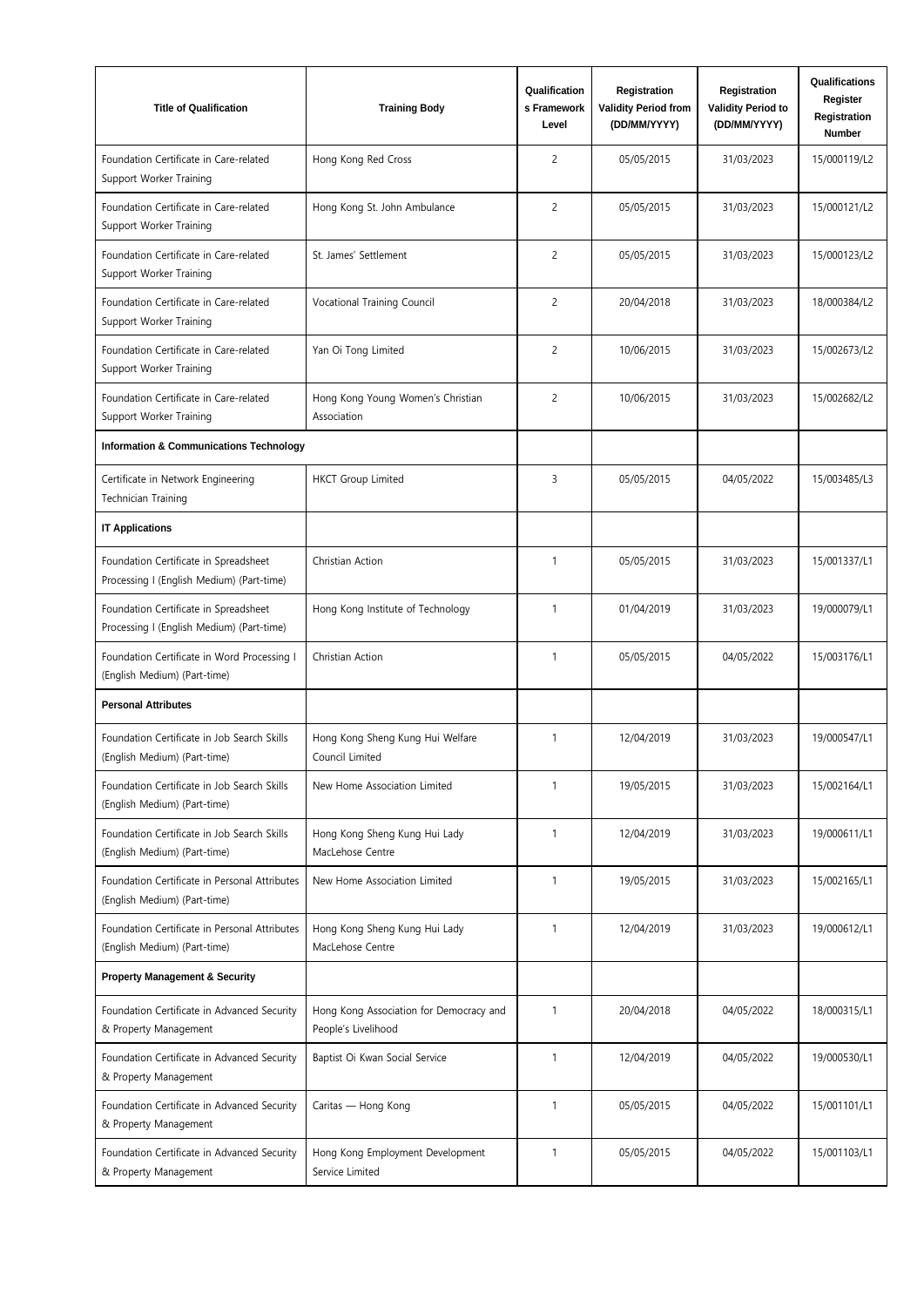| <b>Title of Qualification</b>                                                                                                              | <b>Training Body</b>                                                                                  | Qualification<br>s Framework<br>Level | Registration<br><b>Validity Period from</b><br>(DD/MM/YYYY) | Registration<br><b>Validity Period to</b><br>(DD/MM/YYYY) | Qualifications<br>Register<br>Registration<br>Number |
|--------------------------------------------------------------------------------------------------------------------------------------------|-------------------------------------------------------------------------------------------------------|---------------------------------------|-------------------------------------------------------------|-----------------------------------------------------------|------------------------------------------------------|
| Foundation Certificate in Advanced Security<br>& Property Management                                                                       | <b>HKCT</b> Group Limited                                                                             | $\mathbf{1}$                          | 05/05/2015                                                  | 04/05/2022                                                | 15/001107/L1                                         |
| Foundation Certificate in Advanced Security<br>& Property Management                                                                       | Hong Kong Sheng Kung Hui Welfare<br>Council Limited                                                   | $\mathbf{1}$                          | 11/07/2016                                                  | 04/05/2022                                                | 16/000686/L1                                         |
| Foundation Certificate in Advanced Security<br>& Property Management                                                                       | The Evangelical Lutheran Church of<br>Hongkong                                                        | $\mathbf{1}$                          | 05/05/2015                                                  | 04/05/2022                                                | 15/001113/L1                                         |
| Foundation Certificate in Advanced Security<br>& Property Management                                                                       | The Federation of Hong Kong and Kowloon<br>Labour Unions                                              | $\mathbf{1}$                          | 16/07/2020                                                  | 04/05/2022                                                | 20/000512/L1                                         |
| Foundation Certificate in Advanced Security<br>& Property Management                                                                       | The Hong Kong Federation of Trade Unions                                                              | 1                                     | 11/07/2016                                                  | 04/05/2022                                                | 16/000694/L1                                         |
| Foundation Certificate in Advanced Security<br>& Property Management                                                                       | S.K.H. Holy Carpenter Church Community<br>Centre                                                      | $\mathbf{1}$                          | 05/05/2015                                                  | 04/05/2022                                                | 15/001119/L1                                         |
| Foundation Certificate in Advanced Security<br>& Property Management                                                                       | Hongkong School of Commerce                                                                           | $\mathbf{1}$                          | 20/04/2018                                                  | 04/05/2022                                                | 18/000343/L1                                         |
| Foundation Certificate in Advanced Security<br>& Property Management                                                                       | Christian Action                                                                                      | $\mathbf{1}$                          | 05/05/2015                                                  | 04/05/2022                                                | 15/001121/L1                                         |
| Foundation Certificate in Advanced Security<br>& Property Management                                                                       | Heung To College of Professional Studies                                                              | $\mathbf{1}$                          | 05/05/2015                                                  | 04/05/2022                                                | 15/001123/L1                                         |
| Foundation Certificate in Advanced Security<br>& Property Management                                                                       | KCRA Community Education Enhancement<br>Center Limited                                                | $\mathbf{1}$                          | 05/05/2015                                                  | 04/05/2022                                                | 15/001126/L1                                         |
| Foundation Certificate in Advanced Security<br>& Property Management                                                                       | Youth Centre of The True Word Lutheran<br>Church operated by The True Word<br>Lutheran Church Limited | $\mathbf{1}$                          | 02/06/2021                                                  | 04/05/2022                                                | 21/000405/L1                                         |
| Foundation Certificate in Advanced Security<br>& Property Management                                                                       | Methodist Centre                                                                                      | $\mathbf{1}$                          | 05/05/2015                                                  | 04/05/2022                                                | 15/001129/L1                                         |
| Foundation Certificate in Advanced Security<br>& Property Management                                                                       | New Territories Association Retraining<br>Centre Limited                                              | 1                                     | 05/05/2015                                                  | 04/05/2022                                                | 15/001132/L1                                         |
| Foundation Certificate in Advanced Security<br>& Property Management                                                                       | Neighbourhood & Worker's Service Centre                                                               | 1                                     | 05/05/2015                                                  | 04/05/2022                                                | 15/001134/L1                                         |
| Foundation Certificate in Advanced Security<br>& Property Management                                                                       | Vocational Training Council                                                                           | 1                                     | 03/06/2015                                                  | 04/05/2022                                                | 15/002273/L1                                         |
| Foundation Certificate in Advanced Security<br>& Property Management                                                                       | The Young Men's Christian Association of<br>Hong Kong                                                 | 1                                     | 05/05/2015                                                  | 04/05/2022                                                | 15/001139/L1                                         |
| Foundation Certificate in Advanced Security<br>& Property Management                                                                       | Yan Oi Tong Limited                                                                                   | $\mathbf{1}$                          | 20/04/2018                                                  | 04/05/2022                                                | 18/000394/L1                                         |
| Foundation Certificate in Advanced Security<br>& Property Management                                                                       | Hong Kong Young Women's Christian<br>Association                                                      | $\mathbf{1}$                          | 05/05/2015                                                  | 04/05/2022                                                | 15/001142/L1                                         |
| Foundation Certificate in Quality Assurance<br>System for the Recognition Scheme of<br>Security Training (English Medium) (Part-<br>time)* | Baptist Oi Kwan Social Service                                                                        | $\mathbf{1}$                          | 15/05/2021                                                  | 31/03/2023                                                | 21/000375/L1                                         |
| Foundation Certificate in Quality Assurance<br>System for the Recognition Scheme of<br>Security Training (English Medium) (Part-<br>time)* | Christian Action                                                                                      | $\mathbf{1}$                          | 12/04/2019                                                  | 31/03/2023                                                | 19/000516/L1                                         |
| <b>Social Services</b>                                                                                                                     |                                                                                                       |                                       |                                                             |                                                           |                                                      |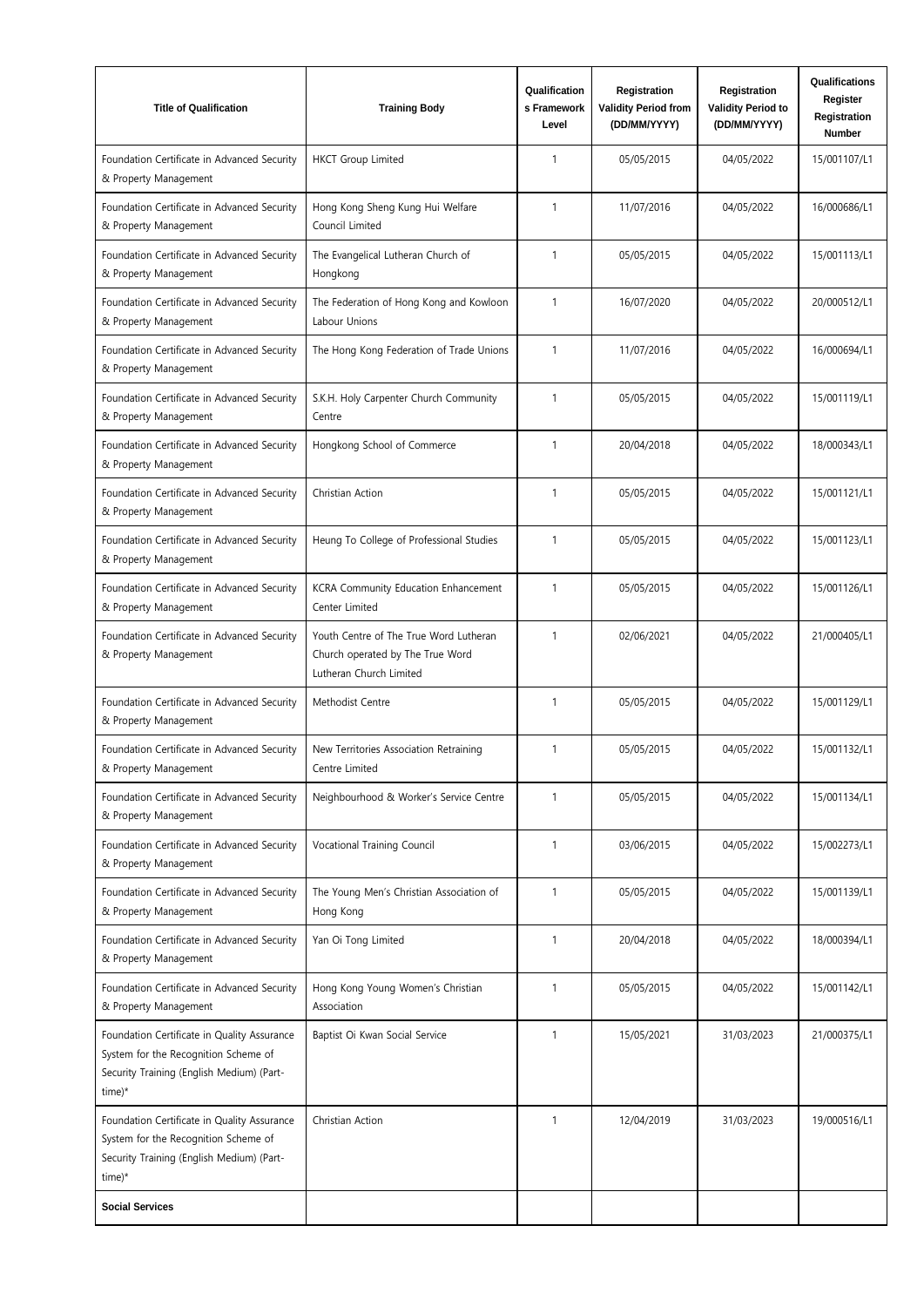| <b>Title of Qualification</b>                                                                              | <b>Training Body</b>                                | Qualification<br>s Framework<br>Level | Registration<br><b>Validity Period from</b><br>(DD/MM/YYYY) | Registration<br><b>Validity Period to</b><br>(DD/MM/YYYY) | Qualifications<br>Register<br>Registration<br><b>Number</b> |
|------------------------------------------------------------------------------------------------------------|-----------------------------------------------------|---------------------------------------|-------------------------------------------------------------|-----------------------------------------------------------|-------------------------------------------------------------|
| Foundation Certificate in Community<br>Interpreter Training (English and Urdu)                             | Christian Action                                    | $\overline{c}$                        | 05/05/2015                                                  | 31/03/2023                                                | 15/000324/L2                                                |
| <b>Workplace Languages</b>                                                                                 |                                                     |                                       |                                                             |                                                           |                                                             |
| Foundation Certificate in Elementary<br>Workplace Chinese I for Non-Chinese<br>Speakers (Part-time)        | Baptist Oi Kwan Social Service                      | $\mathbf{1}$                          | 01/06/2020                                                  | 31/03/2023                                                | 20/000299/L1                                                |
| Foundation Certificate in Elementary<br>Workplace Chinese I for Non-Chinese<br>Speakers (Part-time)        | Hong Kong Employment Development<br>Service Limited | $\mathbf{1}$                          | 01/06/2020                                                  | 31/03/2023                                                | 20/000301/L1                                                |
| Foundation Certificate in Elementary<br>Workplace Chinese II for Non-Chinese<br>Speakers (Part-time)       | Baptist Oi Kwan Social Service                      | $\mathbf{1}$                          | 01/06/2020                                                  | 31/03/2023                                                | 20/000300/L1                                                |
| Foundation Certificate in Elementary<br>Workplace Chinese II for Non-Chinese<br>Speakers (Part-time)       | Hong Kong Employment Development<br>Service Limited | $\mathbf{1}$                          | 01/06/2020                                                  | 31/03/2023                                                | 20/000302/L1                                                |
| Foundation Certificate in Vocational<br>Cantonese I for Non-Chinese Speakers<br>(Part-time)                | Hong Kong Employment Development<br>Service Limited | $\mathbf{1}$                          | 01/05/2018                                                  | 30/04/2022                                                | 18/000125/L1                                                |
| Foundation Certificate in Vocational<br>Cantonese I for Non-Chinese Speakers<br>(Part-time)                | Hong Kong Sheng Kung Hui Welfare<br>Council Limited | $\mathbf{1}$                          | 22/04/2021                                                  | 30/04/2022                                                | 21/000306/L1                                                |
| Foundation Certificate in Vocational<br>Cantonese I for Non-Chinese Speakers<br>(Part-time)                | Christian Action                                    | $\mathbf{1}$                          | 01/05/2018                                                  | 30/04/2022                                                | 18/000131/L1                                                |
| Foundation Certificate in Vocational<br>Cantonese I for Non-Chinese Speakers<br>(Part-time)                | New Home Association Limited                        | $\mathbf{1}$                          | 23/09/2020                                                  | 30/04/2022                                                | 20/000643/L1                                                |
| Foundation Certificate in Vocational<br>Cantonese II (Discussion) for Non-Chinese<br>Speakers (Part-time)  | Hong Kong Employment Development<br>Service Limited | $\mathbf{1}$                          | 01/05/2018                                                  | 30/04/2022                                                | 18/000128/L1                                                |
| Foundation Certificate in Vocational<br>Cantonese II (Discussion) for Non-Chinese<br>Speakers (Part-time)  | Christian Action                                    | 1                                     | 12/04/2019                                                  | 30/04/2022                                                | 19/000515/L1                                                |
| Foundation Certificate in Vocational<br>Cantonese II (Discussion) for Non-Chinese<br>Speakers (Part-time)  | Hong Kong Institute of Technology                   | $\mathbf{1}$                          | 20/04/2018                                                  | 30/04/2022                                                | 18/000357/L1                                                |
| Foundation Certificate in Vocational<br>Cantonese II (Social Life) for Non-Chinese<br>Speakers (Part-time) | Hong Kong Employment Development<br>Service Limited | $\mathbf{1}$                          | 01/05/2018                                                  | 30/04/2022                                                | 18/000126/L1                                                |
| Foundation Certificate in Vocational<br>Cantonese II (Social Life) for Non-Chinese<br>Speakers (Part-time) | Hong Kong Sheng Kung Hui Welfare<br>Council Limited | 1                                     | 22/04/2021                                                  | 30/04/2022                                                | 21/000307/L1                                                |
| Foundation Certificate in Vocational<br>Cantonese II (Social Life) for Non-Chinese<br>Speakers (Part-time) | Christian Action                                    | $\mathbf{1}$                          | 12/04/2019                                                  | 30/04/2022                                                | 19/000513/L1                                                |
| Foundation Certificate in Vocational<br>Cantonese II (Social Life) for Non-Chinese<br>Speakers (Part-time) | Hong Kong Institute of Technology                   | $\mathbf{1}$                          | 20/04/2018                                                  | 30/04/2022                                                | 18/000356/L1                                                |